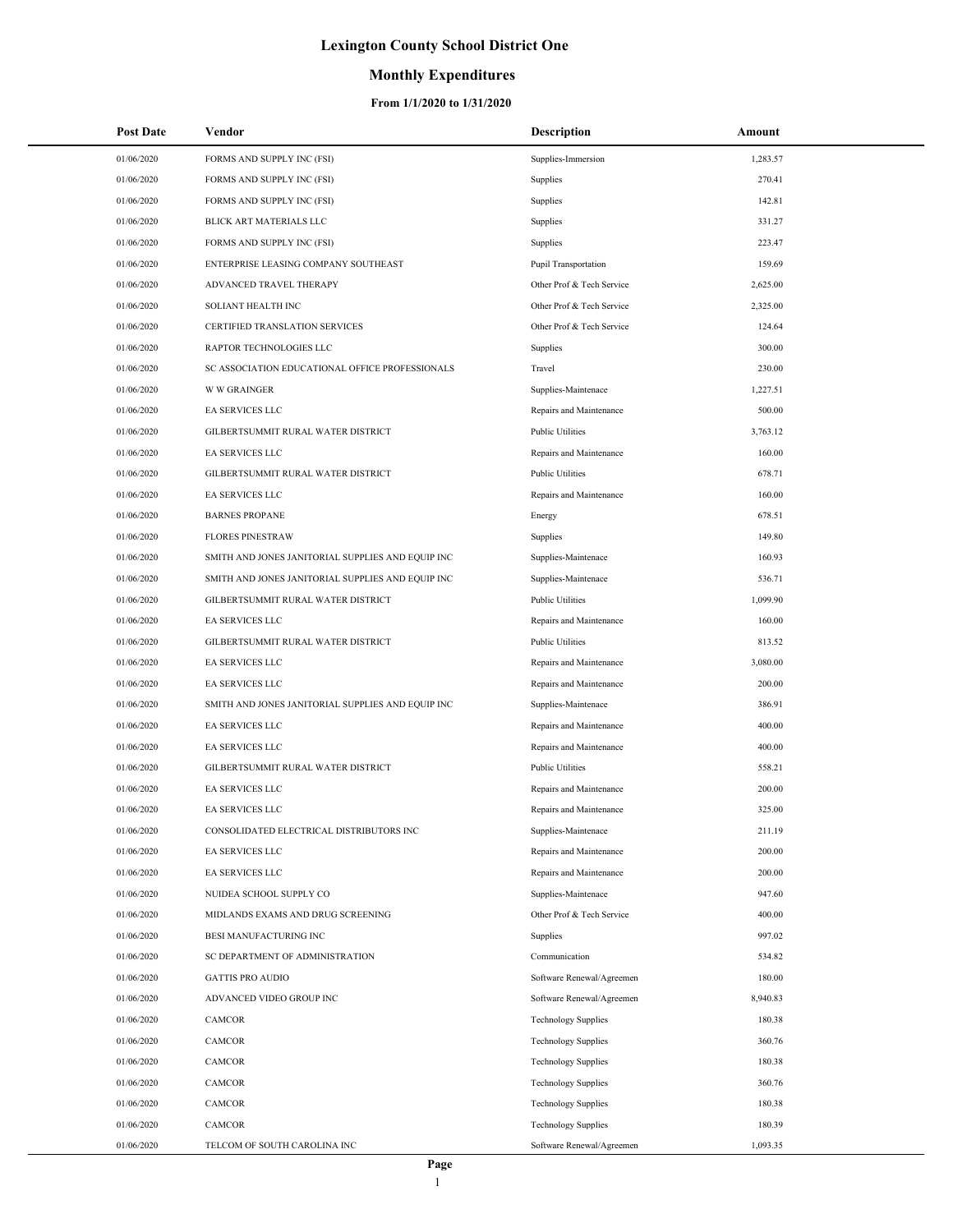### **Monthly Expenditures**

| <b>Post Date</b> | Vendor                                            | <b>Description</b>            | Amount     |
|------------------|---------------------------------------------------|-------------------------------|------------|
| 01/06/2020       | <b>TEAM IA INC</b>                                | Software Renewal/Agreemen     | 5,000.00   |
| 01/06/2020       | CLARK POWELL ASSOCIATES INC                       | Software Renewal/Agreemen     | 963.00     |
| 01/06/2020       | MONOPRICE.COM                                     | Supplies                      | 673.03     |
| 01/06/2020       | <b>APPLE INC</b>                                  | <b>Technology Supplies</b>    | 3,733.71   |
| 01/06/2020       | CAMCOR                                            | <b>Technology Supplies</b>    | 1,195.09   |
| 01/06/2020       | <b>SCHOLASTIC INC</b>                             | Supplies                      | 156.43     |
| 01/06/2020       | <b>GROVE MEDICAL</b>                              | Supplies                      | 294.14     |
| 01/06/2020       | FORMS AND SUPPLY INC (FSI)                        | Supplies                      | 280.93     |
| 01/06/2020       | EMBASSY SUITES CHARLESTON CONVENTION CENTER       | Pupil Transportation          | 3,378.45   |
| 01/06/2020       | EMBASSY SUITES CHARLESTON CONVENTION CENTER       | Travel                        | 2,229.36   |
| 01/06/2020       | NANCY K PERRY CHILDREN'S SHELTER                  | <b>Instructional Services</b> | 306.90     |
| 01/06/2020       | HENRY SCHEIN INC                                  | <b>Technology Supplies</b>    | 3,745.00   |
| 01/06/2020       | A Z LAWN MOWER PARTS                              | Supplies                      | 5,135.84   |
| 01/06/2020       | SMITH AND JONES JANITORIAL SUPPLIES AND EQUIP INC | Equipment - Nonexpendable     | 15,836.00  |
| 01/06/2020       | DAVIS FRAWLEY LLC TRUST ACCOUNT                   | Land                          | 342,391.67 |
| 01/06/2020       | SC DEPARTMENT OF REVENUE (SALES TAX RETURN)       | <b>Technology Supplies</b>    | 258.86     |
| 01/06/2020       | <b>STUDICA INC</b>                                | <b>Technology Supplies</b>    | 11,756.99  |
| 01/06/2020       | CAMCOR                                            | <b>Technology Supplies</b>    | 189,414.69 |
| 01/06/2020       | <b>CAMCOR</b>                                     | <b>Technology Supplies</b>    | 17,066.50  |
| 01/06/2020       | CAMCOR                                            | <b>Technology Supplies</b>    | 10,713.91  |
| 01/06/2020       | DELL COMPUTERS                                    | <b>Technology Supplies</b>    | 1,423.11   |
| 01/06/2020       | JUMPER CARTER SEASE ARCHITECTS P A                | Building                      | 8,250.00   |
| 01/06/2020       | ACADEMIC SUPPLIER DBA RASIX COMPUTER CENTER INC   | Pupil Activity                | 1,934.76   |
| 01/06/2020       | <b>NASP INC</b>                                   | Pupil Activity                | 781.00     |
| 01/06/2020       | FORMAN, TIMOTHY W                                 | Pupil Activity                | 132.50     |
| 01/06/2020       | FRANKLIN, STACEY                                  | Pupil Activity                | 125.30     |
| 01/06/2020       | GILLIARD, PAUL D                                  | Pupil Activity                | 103.71     |
| 01/06/2020       | JACKSON, MICHAEL A                                | Pupil Activity                | 110.01     |
| 01/06/2020       | MASON, JOHN ALLEN                                 | Pupil Activity                | 103.70     |
| 01/06/2020       | ROBINSON, LAMAZ                                   | Pupil Activity                | 124.40     |
| 01/06/2020       | SMITH, JEFFREY                                    | Pupil Activity                | 103.70     |
| 01/06/2020       | <b>BSN SPORTS</b>                                 | Pupil Activity                | 1,005.80   |
| 01/06/2020       | T AND T SPORTS                                    | Pupil Activity                | 1,904.07   |
| 01/06/2020       | <b>BEATY, ROY</b>                                 | Pupil Activity                | 121.70     |
| 01/06/2020       | MADISON, ZELL A                                   | Pupil Activity                | 121.70     |
| 01/06/2020       | MEANS, STEPHANIE                                  | Pupil Activity                | 124.40     |
| 01/06/2020       | STROMAN, ANTHONY C                                | Pupil Activity                | 104.60     |
| 01/06/2020       | <b>BSN SPORTS</b>                                 | Pupil Activity                | 723.32     |
| 01/06/2020       | <b>BSN SPORTS</b>                                 | Pupil Activity                | 465.45     |
| 01/06/2020       | CLEMONS, MICHAEL                                  | Pupil Activity                | 110.00     |
| 01/06/2020       | HAMPTON, GEORGE                                   | Pupil Activity                | 110.00     |
| 01/06/2020       | WOOLEY, MICHAEL CRAIG                             | Pupil Activity                | 110.00     |
| 01/06/2020       | <b>BSN SPORTS</b>                                 | Pupil Activity                | 467.06     |
| 01/06/2020       | <b>BSN SPORTS</b>                                 | Pupil Activity                | 1,861.95   |
| 01/06/2020       | <b>BSN SPORTS</b>                                 | Pupil Activity                | 2,439.60   |
| 01/06/2020       | COUNTRY INN AND SUITES HAMPTON                    | Pupil Activity                | 2,235.90   |
| 01/06/2020       | DIAMOND ELECTRICAL SERVICES LLC                   | Pupil Activity                | 4,250.00   |
| 01/06/2020       | MODERN TURF INC                                   | Pupil Activity                | 1,233.75   |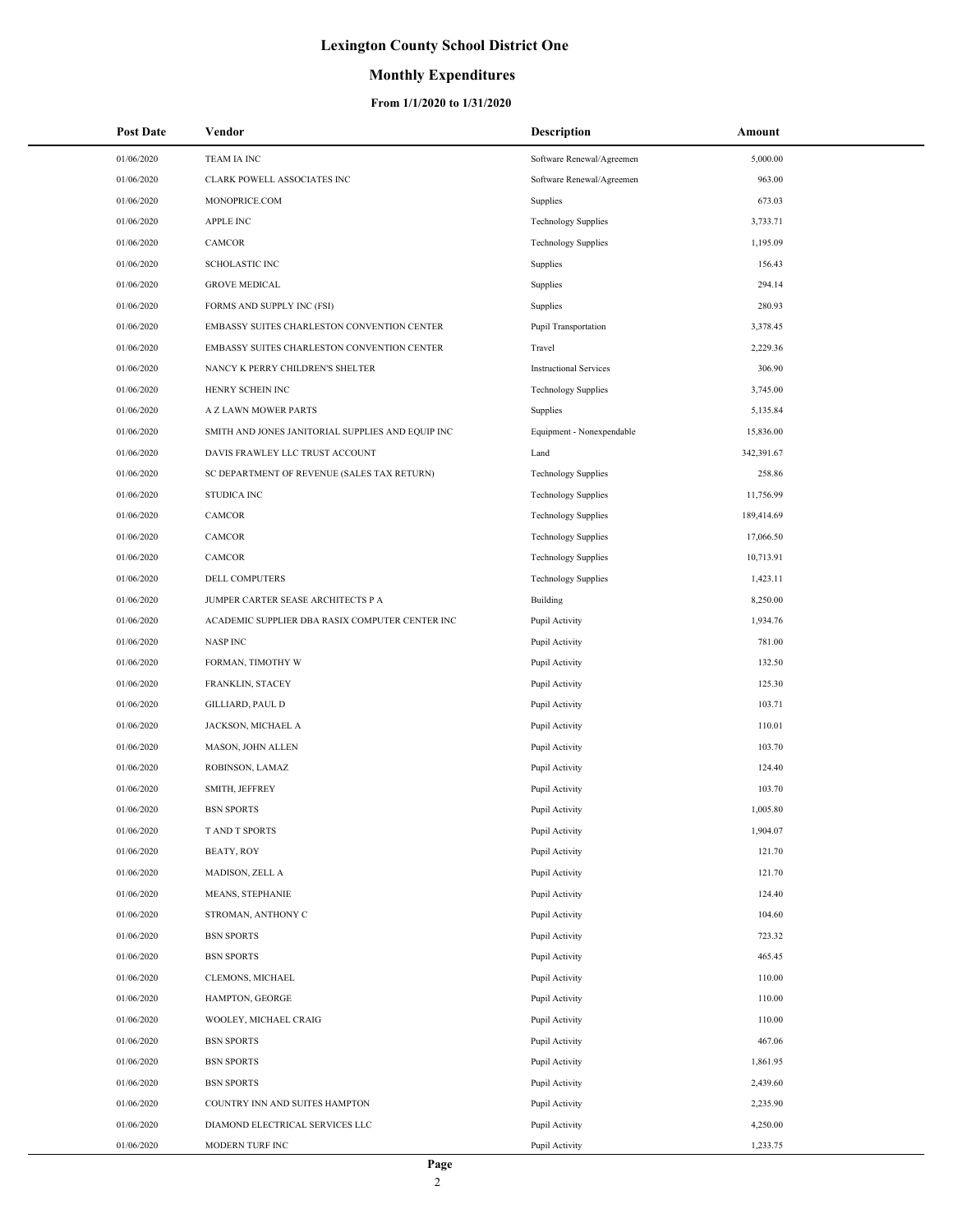## **Monthly Expenditures**

| <b>Post Date</b> | Vendor                                             | <b>Description</b>        | Amount    |
|------------------|----------------------------------------------------|---------------------------|-----------|
| 01/07/2020       | <b>SCHOOL SPECIALTY</b>                            | Supplies                  | 146.79    |
| 01/07/2020       | CONTINENTAL                                        | Supplies                  | 2,499.00  |
| 01/07/2020       | SC DEPARTMENT OF JUVENILE JUSTICE (FISCAL AFFAIRS) | Tuition-LEA               | 205.22    |
| 01/07/2020       | <b>SCHOOL SPECIALTY</b>                            | Supplies                  | 174.07    |
| 01/07/2020       | <b>SCHOOL SPECIALTY</b>                            | Supplies                  | 450.26    |
| 01/07/2020       | <b>BSN SPORTS</b>                                  | Supplies                  | 4,794.94  |
| 01/07/2020       | <b>APPERSON INC</b>                                | Supplies                  | 475.62    |
| 01/07/2020       | ADVANCED TRAVEL THERAPY                            | Other Prof & Tech Service | 5,250.00  |
| 01/07/2020       | <b>JW PEPPER</b>                                   | Supplies                  | 480.00    |
| 01/07/2020       | DEMCO INC                                          | Supplies                  | 152.54    |
| 01/07/2020       | ROTARY CLUB OF LEXINGTON                           | Travel                    | 180.00    |
| 01/07/2020       | GFOA GOVERNMENT FINANCE OFFICERS ASSOCIATION       | Dues and Fees             | 850.00    |
| 01/07/2020       | REPUBLIC SERVICES INC                              | Other Property Services   | 295.00    |
| 01/07/2020       | REPUBLIC SERVICES INC                              | Other Property Services   | 720.00    |
| 01/07/2020       | CITY ELECTRIC SUPPLY CO                            | Supplies-Maintenace       | 924.48    |
| 01/07/2020       | REPUBLIC SERVICES INC                              | Other Property Services   | 384.00    |
| 01/07/2020       | REPUBLIC SERVICES INC                              | Other Property Services   | 576.00    |
| 01/07/2020       | REPUBLIC SERVICES INC                              | Other Property Services   | 576.00    |
| 01/07/2020       | REPUBLIC SERVICES INC                              | Other Property Services   | 576.00    |
| 01/07/2020       | A Z LAWN MOWER PARTS                               | Supplies-Maintenace       | 136.97    |
| 01/07/2020       | REPUBLIC SERVICES INC                              | Other Property Services   | 768.00    |
| 01/07/2020       | REPUBLIC SERVICES INC                              | Other Property Services   | 192.00    |
| 01/07/2020       | REPUBLIC SERVICES INC                              | Other Property Services   | 576.00    |
| 01/07/2020       | REPUBLIC SERVICES INC                              | Other Property Services   | 384.00    |
| 01/07/2020       | ZINGERS FENCING LLC                                | Repairs and Maintenance   | 575.00    |
| 01/07/2020       | REPUBLIC SERVICES INC                              | Other Property Services   | 384.00    |
| 01/07/2020       | REPUBLIC SERVICES INC                              | Other Property Services   | 192.00    |
| 01/07/2020       | TMS TOTAL MAINTENANCE SOLUTIONS                    | Supplies-Maintenace       | 103.23    |
| 01/07/2020       | REPUBLIC SERVICES INC                              | Other Property Services   | 384.00    |
| 01/07/2020       | REPUBLIC SERVICES INC                              | Other Property Services   | 336.00    |
| 01/07/2020       | A Z LAWN MOWER PARTS                               | Supplies-Maintenace       | 112.30    |
| 01/07/2020       | REPUBLIC SERVICES INC                              | Other Property Services   | 576.00    |
| 01/07/2020       | REPUBLIC SERVICES INC                              | Other Property Services   | 960.00    |
| 01/07/2020       | CITY OF WEST COLUMBIA WATER COLLECTION DIVISION    | <b>Public Utilities</b>   | 933.02    |
| 01/07/2020       | REPUBLIC SERVICES INC                              | Other Property Services   | 384.00    |
| 01/07/2020       | A Z LAWN MOWER PARTS                               | Supplies-Maintenace       | 187.47    |
| 01/07/2020       | REPUBLIC SERVICES INC                              | Other Property Services   | 384.00    |
| 01/07/2020       | REPUBLIC SERVICES INC                              | Other Property Services   | 384.00    |
| 01/07/2020       | REPUBLIC SERVICES INC                              | Other Property Services   | 384.00    |
| 01/07/2020       | A Z LAWN MOWER PARTS                               | Supplies-Maintenace       | 187.46    |
| 01/07/2020       | REPUBLIC SERVICES INC                              | Other Property Services   | 576.00    |
| 01/07/2020       | MIDCAROLINA ELEC COOP INC                          | <b>Public Utilities</b>   | 14,780.00 |
| 01/07/2020       | REPUBLIC SERVICES INC                              | Other Property Services   | 384.00    |
| 01/07/2020       | CITY ELECTRIC SUPPLY CO                            | Supplies-Maintenace       | 106.47    |
| 01/07/2020       | MIDCAROLINA ELEC COOP INC                          | <b>Public Utilities</b>   | 10,297.00 |
| 01/07/2020       | REPUBLIC SERVICES INC                              | Other Property Services   | 384.00    |
| 01/07/2020       | A Z LAWN MOWER PARTS                               | Supplies-Maintenace       | 187.46    |
| 01/07/2020       | REPUBLIC SERVICES INC                              | Other Property Services   | 384.00    |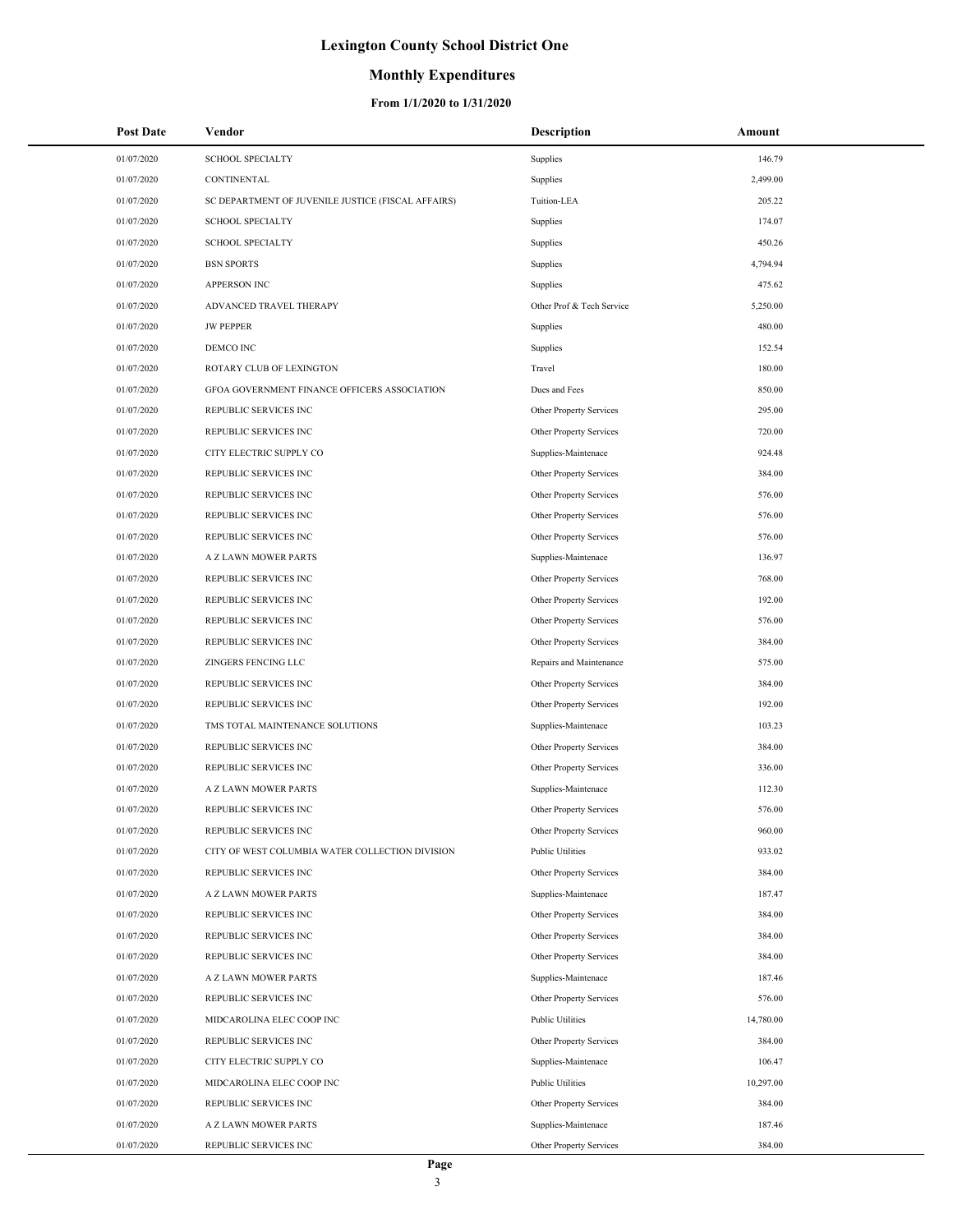## **Monthly Expenditures**

| <b>Post Date</b> | Vendor                                      | Description               | Amount    |
|------------------|---------------------------------------------|---------------------------|-----------|
| 01/07/2020       | CITY ELECTRIC SUPPLY CO                     | Supplies-Maintenace       | 106.49    |
| 01/07/2020       | REPUBLIC SERVICES INC                       | Other Property Services   | 384.00    |
| 01/07/2020       | REPUBLIC SERVICES INC                       | Other Property Services   | 384.00    |
| 01/07/2020       | REPUBLIC SERVICES INC                       | Other Property Services   | 384.00    |
| 01/07/2020       | MIDCAROLINA ELEC COOP INC                   | <b>Public Utilities</b>   | 10,267.00 |
| 01/07/2020       | REPUBLIC SERVICES INC                       | Other Property Services   | 384.00    |
| 01/07/2020       | REPUBLIC SERVICES INC                       | Other Property Services   | 384.00    |
| 01/07/2020       | REPUBLIC SERVICES INC                       | Other Property Services   | 384.00    |
| 01/07/2020       | ELECTRIC MOTOR SERVICE OF CLINTON INC       | Repairs and Maintenance   | 3,688.37  |
| 01/07/2020       | WINDHAM SERVICES                            | Repairs and Maintenance   | 800.00    |
| 01/07/2020       | REPUBLIC SERVICES INC                       | Other Property Services   | 384.00    |
| 01/07/2020       | REPUBLIC SERVICES INC                       | Other Property Services   | 384.00    |
| 01/07/2020       | MIDCAROLINA ELEC COOP INC                   | <b>Public Utilities</b>   | 20,642.00 |
| 01/07/2020       | REPUBLIC SERVICES INC                       | Other Property Services   | 384.00    |
| 01/07/2020       | PINE PRESS OF LEXINGTON INC                 | Printing and Binding      | 538.15    |
| 01/07/2020       | SPLASH OMNIMEDIA LLC                        | Other Prof & Tech Service | 1,800.00  |
| 01/07/2020       | <b>VALIC</b>                                | Other Prof & Tech Service | 750.00    |
| 01/07/2020       | <b>SCHOOL SPECIALTY</b>                     | Supplies                  | 131.24    |
| 01/07/2020       | <b>SCHOOL SPECIALTY</b>                     | Supplies                  | 411.84    |
| 01/07/2020       | <b>ABLENET INC</b>                          | Supplies                  | 385.00    |
| 01/07/2020       | RIVERSIDE INSIGHTS                          | Supplies                  | 2,947.81  |
| 01/07/2020       | SC DEPARTMENT OF REVENUE (SALES TAX RETURN) | Supplies                  | 149.87    |
| 01/07/2020       | <b>SC DECA</b>                              | Travel                    | 380.00    |
| 01/07/2020       | <b>LEARNING A-Z</b>                         | Software Renewal/Agreemen | 8,231.93  |
| 01/07/2020       | ANATOMY WAREHOUSE                           | Supplies                  | 663.55    |
| 01/07/2020       | SC DEPARTMENT OF REVENUE (SALES TAX RETURN) | Equipment - Nonexpendable | 348.60    |
| 01/07/2020       | SOUTHEASTERN EQUIPMENT AND SUPPLY INC       | Equipment - Nonexpendable | 4,980.00  |
| 01/07/2020       | SC DEPARTMENT OF REVENUE (SALES TAX RETURN) | Equipment - Nonexpendable | 348.60    |
| 01/07/2020       | SOUTHEASTERN EQUIPMENT AND SUPPLY INC       | Equipment - Nonexpendable | 4,980.00  |
| 01/07/2020       | SC DEPARTMENT OF REVENUE (SALES TAX RETURN) | Equipment - Nonexpendable | 348.60    |
| 01/07/2020       | SOUTHEASTERN EQUIPMENT AND SUPPLY INC       | Equipment - Nonexpendable | 4,980.00  |
| 01/07/2020       | <b>MACKIN LIBRARY MEDIA</b>                 | Library Books             | 14,002.52 |
| 01/07/2020       | PALMETTO CONSTRUCTION SERVICES              | Building                  | 400.00    |
| 01/07/2020       | <b>SCHOOL SPECIALTY</b>                     | Supplies                  | 478.59    |
| 01/07/2020       | <b>SCHOOL SPECIALTY</b>                     | Pupil Activity            | 563.31    |
| 01/07/2020       | BIG TIME ENTERTAINMENT LLC                  | Pupil Activity            | 1,700.00  |
| 01/07/2020       | PELION MIDDLE SCHOOL                        | Pupil Activity            | 545.00    |
| 01/07/2020       | <b>SCHOOL SPECIALTY</b>                     | Pupil Activity            | 119.75    |
| 01/07/2020       | PELION MIDDLE SCHOOL                        | Pupil Activity            | 150.00    |
| 01/07/2020       | <b>SCHOOL SPECIALTY</b>                     | Pupil Activity            | 404.07    |
| 01/07/2020       | SC DEPARTMENT OF EDUCATION                  | Pupil Activity            | 1,392.93  |
| 01/07/2020       | CAROLINA SCREEN PRINTERS                    | Pupil Activity            | 954.44    |
| 01/07/2020       | SC BASEBALL COACHES ASSOCIATION             | Pupil Activity            | 250.00    |
| 01/08/2020       | <b>SCHOOL SPECIALTY</b>                     | Supplies                  | 111.60    |
| 01/08/2020       | <b>SCHOOL SPECIALTY</b>                     | Supplies                  | 104.67    |
| 01/08/2020       | <b>HIGHWATER CLAYS</b>                      | Supplies                  | 343.62    |
| 01/08/2020       | ELEVATION HEALTHCARE                        | Other Prof & Tech Service | 6,056.05  |
| 01/08/2020       | SOLIANT HEALTH INC                          | Other Prof & Tech Service | 2,216.50  |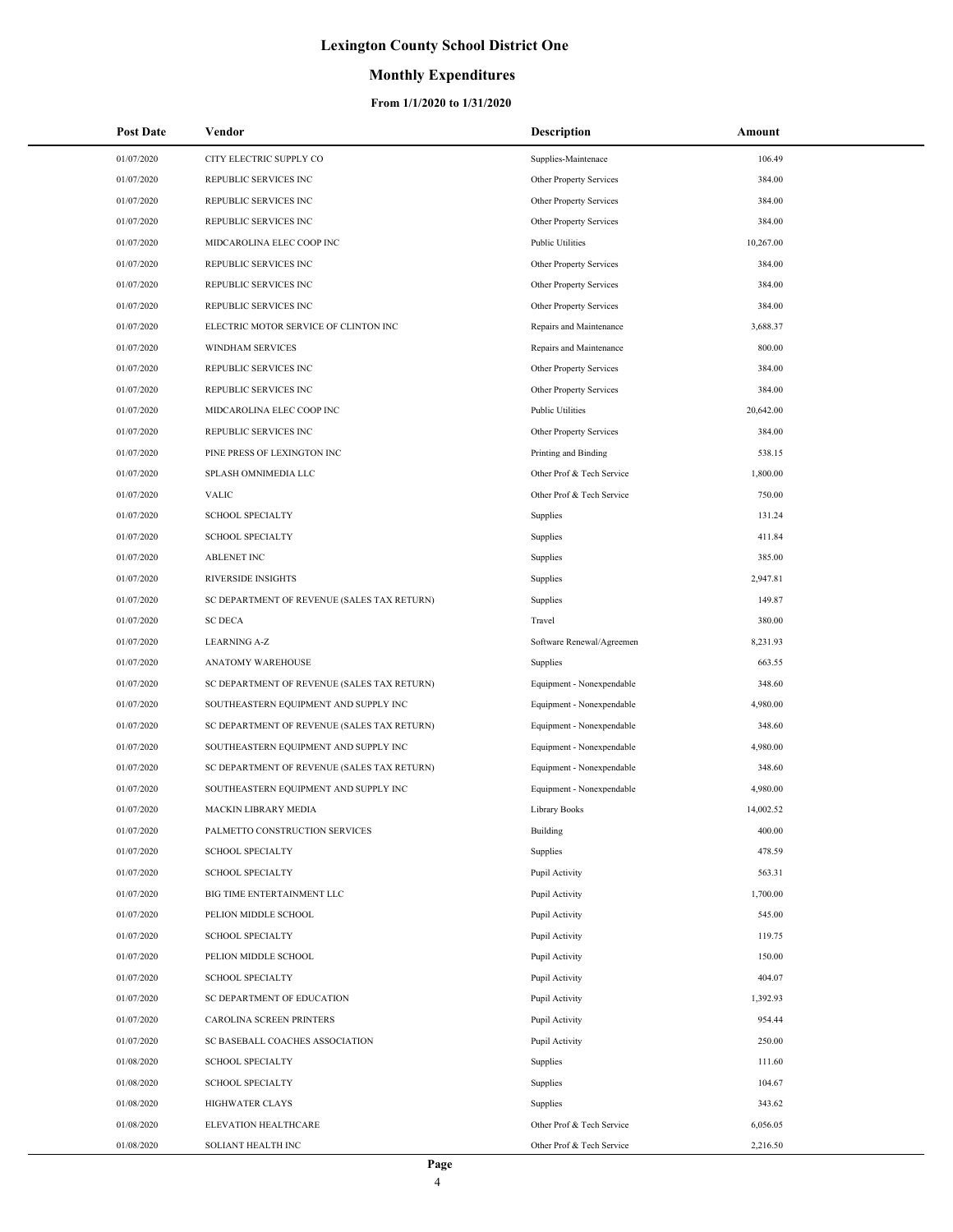## **Monthly Expenditures**

#### **From 1/1/2020 to 1/31/2020**

Ξ,

| <b>Post Date</b> | Vendor                                      | Description                | Amount    |
|------------------|---------------------------------------------|----------------------------|-----------|
| 01/08/2020       | <b>LRADAC</b>                               | Other Prof & Tech Service  | 4,623.25  |
| 01/08/2020       | <b>APPLE INC</b>                            | <b>Technology Supplies</b> | 314.58    |
| 01/08/2020       | <b>BRAINPOP.COM LLC</b>                     | Software Renewal/Agreemen  | 1,895.00  |
| 01/08/2020       | SC DEPARTMENT OF REVENUE (SALES TAX RETURN) | Software Renewal/Agreemen  | 132.65    |
| 01/08/2020       | EDTECH TEAM INC                             | Inst Prog Improvement      | 21,250.00 |
| 01/08/2020       | CERTIFIED TRANSLATION SERVICES              | Other Prof & Tech Service  | 285.04    |
| 01/08/2020       | ROTARY CLUB OF LEXINGTON                    | Dues and Fees              | 180.00    |
| 01/08/2020       | GOVERNMENT FINANCE OFFICERS ASSOC OF SC     | Dues and Fees              | 625.00    |
| 01/08/2020       | JOINT MUNICIPAL WATER AND SEWER COMMISSION  | <b>Public Utilities</b>    | 121.34    |
| 01/08/2020       | <b>DOMINION ENERGY</b>                      | <b>Public Utilities</b>    | 13,599.56 |
| 01/08/2020       | TOWN OF LEXINGTON                           | <b>Public Utilities</b>    | 490.29    |
| 01/08/2020       | <b>DOMINION ENERGY</b>                      | <b>Public Utilities</b>    | 43,002.58 |
| 01/08/2020       | JOINT MUNICIPAL WATER AND SEWER COMMISSION  | <b>Public Utilities</b>    | 2,115.21  |
| 01/08/2020       | TOWN OF LEXINGTON                           | <b>Public Utilities</b>    | 3,391.79  |
| 01/08/2020       | <b>DOMINION ENERGY</b>                      | <b>Public Utilities</b>    | 8,617.35  |
| 01/08/2020       | TOWN OF LEXINGTON                           | <b>Public Utilities</b>    | 1,160.27  |
| 01/08/2020       | <b>DAKTRONICS INC</b>                       | Supplies-Maintenace        | 363.80    |
| 01/08/2020       | JOINT MUNICIPAL WATER AND SEWER COMMISSION  | <b>Public Utilities</b>    | 3,070.13  |
| 01/08/2020       | DUNBAR SECURITY PRODUCTS INC                | Supplies-Maintenace        | 1,976.40  |
| 01/08/2020       | HOME DEPOT USA INC DBA THE HOME DEPOT PRO   | Supplies-Maintenace        | 113.25    |
| 01/08/2020       | JOINT MUNICIPAL WATER AND SEWER COMMISSION  | <b>Public Utilities</b>    | 1,187.29  |
| 01/08/2020       | <b>DOMINION ENERGY</b>                      | <b>Public Utilities</b>    | 5,559.73  |
| 01/08/2020       | TOWN OF LEXINGTON                           | <b>Public Utilities</b>    | 326.65    |
| 01/08/2020       | <b>DOMINION ENERGY</b>                      | <b>Public Utilities</b>    | 13,763.22 |
| 01/08/2020       | TOWN OF LEXINGTON                           | <b>Public Utilities</b>    | 675.85    |
| 01/08/2020       | <b>DOMINION ENERGY</b>                      | <b>Public Utilities</b>    | 15,017.73 |
| 01/08/2020       | TOWN OF LEXINGTON                           | <b>Public Utilities</b>    | 917.28    |
| 01/08/2020       | JOINT MUNICIPAL WATER AND SEWER COMMISSION  | <b>Public Utilities</b>    | 1,547.52  |
| 01/08/2020       | <b>DOMINION ENERGY</b>                      | <b>Public Utilities</b>    | 7,536.84  |
| 01/08/2020       | JOINT MUNICIPAL WATER AND SEWER COMMISSION  | <b>Public Utilities</b>    | 2,261.61  |
| 01/08/2020       | HOME DEPOT USA INC DBA THE HOME DEPOT PRO   | Supplies-Maintenace        | 243.00    |
| 01/08/2020       | <b>DOMINION ENERGY</b>                      | <b>Public Utilities</b>    | 6,798.64  |
| 01/08/2020       | <b>DOMINION ENERGY</b>                      | <b>Public Utilities</b>    | 10,049.61 |
| 01/08/2020       | JOINT MUNICIPAL WATER AND SEWER COMMISSION  | <b>Public Utilities</b>    | 4,222.12  |
| 01/08/2020       | SANDLAPPER SOUND                            | Repairs and Maintenance    | 845.50    |
| 01/08/2020       | HOME DEPOT USA INC DBA THE HOME DEPOT PRO   | Supplies-Maintenace        | 121.34    |
| 01/08/2020       | TOWN OF LEXINGTON                           | <b>Public Utilities</b>    | 1,149.37  |
| 01/08/2020       | HOME DEPOT USA INC DBA THE HOME DEPOT PRO   | Supplies-Maintenace        | 669.82    |
| 01/08/2020       | JOINT MUNICIPAL WATER AND SEWER COMMISSION  | <b>Public Utilities</b>    | 530.52    |
| 01/08/2020       | JOINT MUNICIPAL WATER AND SEWER COMMISSION  | <b>Public Utilities</b>    | 605.56    |
| 01/08/2020       | TOWN OF LEXINGTON                           | <b>Public Utilities</b>    | 757.85    |
| 01/08/2020       | CAROLINA PARKS AND PLAY LLC                 | Supplies-Maintenace        | 4,561.41  |
| 01/08/2020       | <b>DOMINION ENERGY</b>                      | <b>Public Utilities</b>    | 999.97    |
| 01/08/2020       | JOINT MUNICIPAL WATER AND SEWER COMMISSION  | <b>Public Utilities</b>    | 491.11    |
| 01/08/2020       | TOWN OF LEXINGTON                           | <b>Public Utilities</b>    | 555.93    |
| 01/08/2020       | HOME DEPOT USA INC DBA THE HOME DEPOT PRO   | Supplies-Maintenace        | 576.74    |
| 01/08/2020       | <b>DOMINION ENERGY</b>                      | <b>Public Utilities</b>    | 180.10    |
| 01/08/2020       | JOINT MUNICIPAL WATER AND SEWER COMMISSION  | Public Utilities           | 611.01    |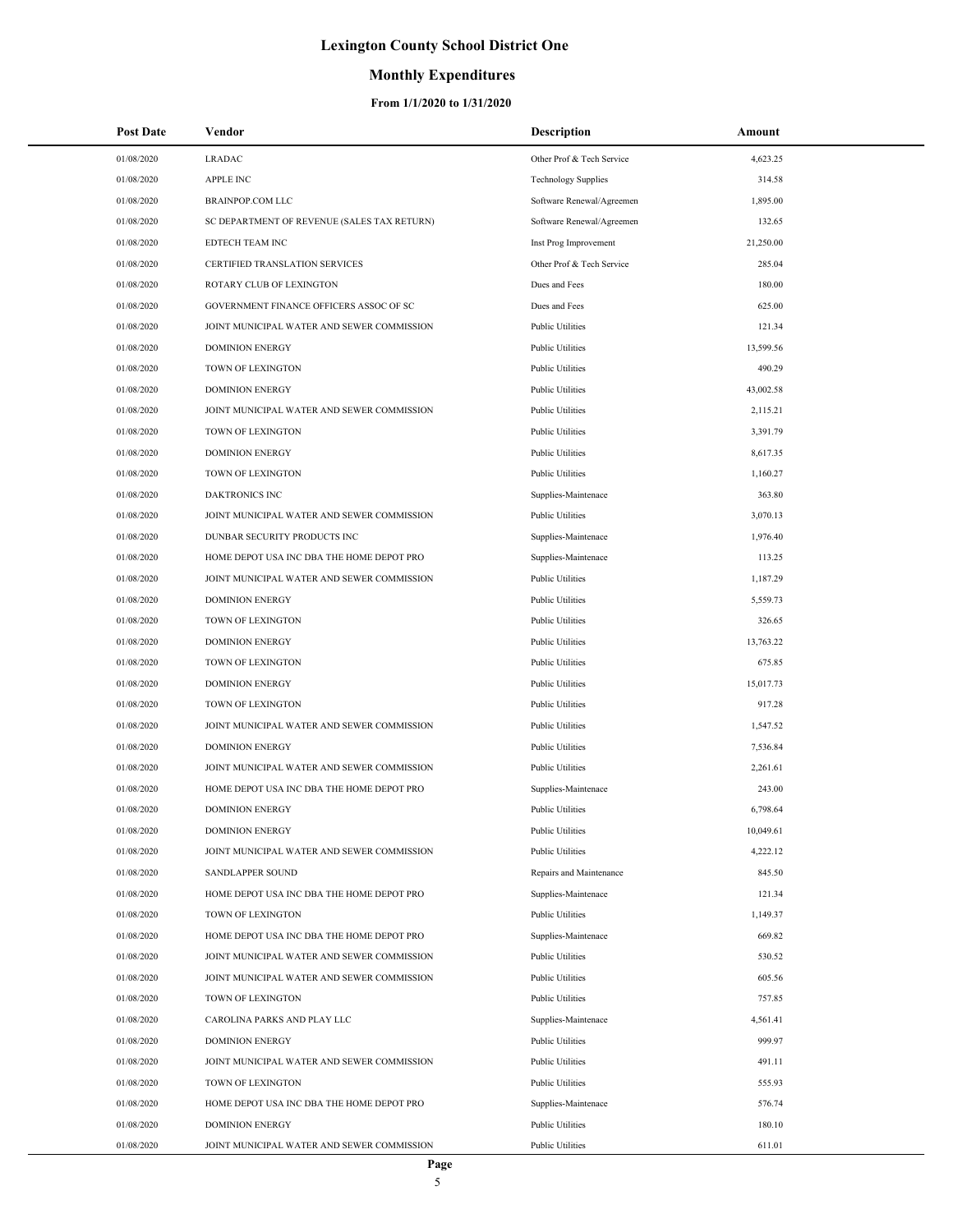### **Monthly Expenditures**

| 01/08/2020<br>TOWN OF LEXINGTON<br><b>Public Utilities</b><br>848.86<br>01/08/2020<br>JOINT MUNICIPAL WATER AND SEWER COMMISSION<br><b>Public Utilities</b><br>2,323.11<br>01/08/2020<br><b>GATOR SERVICES LLC</b><br>2,234.50<br>Repairs and Maintenance<br>01/08/2020<br>HOME DEPOT USA INC DBA THE HOME DEPOT PRO<br>271.21<br>Supplies-Maintenace<br>01/08/2020<br>JOINT MUNICIPAL WATER AND SEWER COMMISSION<br><b>Public Utilities</b><br>1,684.60<br>01/08/2020<br>JOINT MUNICIPAL WATER AND SEWER COMMISSION<br><b>Public Utilities</b><br>890.86<br>01/08/2020<br><b>DOMINION ENERGY</b><br><b>Public Utilities</b><br>7,423.70<br>01/08/2020<br>JOINT MUNICIPAL WATER AND SEWER COMMISSION<br><b>Public Utilities</b><br>649.34<br>01/08/2020<br>TOWN OF LEXINGTON<br><b>Public Utilities</b><br>298.20<br>01/08/2020<br><b>DOMINION ENERGY</b><br><b>Public Utilities</b><br>124.79<br>01/08/2020<br>JOINT MUNICIPAL WATER AND SEWER COMMISSION<br><b>Public Utilities</b><br>215.00<br>01/08/2020<br>TOWN OF LEXINGTON<br><b>Public Utilities</b><br>923.75<br>01/08/2020<br><b>BSN SPORTS</b><br>1,166.30<br>Supplies-Maintenace<br>01/08/2020<br>TOWN OF LEXINGTON<br><b>Public Utilities</b><br>2,065.09<br>01/08/2020<br>TOWN OF LEXINGTON<br><b>Public Utilities</b><br>1,529.79<br>01/08/2020<br>TOWN OF LEXINGTON<br><b>Public Utilities</b><br>2,888.37<br>01/08/2020<br>JOINT MUNICIPAL WATER AND SEWER COMMISSION<br><b>Public Utilities</b><br>1,671.91<br>01/08/2020<br><b>BSN SPORTS</b><br>Supplies-Maintenace<br>583.15<br>01/08/2020<br>JOINT MUNICIPAL WATER AND SEWER COMMISSION<br><b>Public Utilities</b><br>1,177.26<br>01/08/2020<br>TOWN OF LEXINGTON<br><b>Public Utilities</b><br>1,292.52<br>01/08/2020<br>EXTRA DUTY SOLUTIONS<br>Other Prof & Tech Service<br>6,756.75<br>01/08/2020<br>TOWN OF LEXINGTON<br>Dues and Fees<br>850.00<br>01/08/2020<br><b>COMPORIUM</b><br>Communication<br>25,826.06<br>01/08/2020<br>CABLE AND CONNECTIONS<br>Supplies<br>4,922.25<br>01/08/2020<br><b>COMPORIUM</b><br>7,026.07<br>Communication<br>01/08/2020<br>COMPORIUM<br>Communication<br>2,338.39<br>01/08/2020<br><b>COMPORIUM</b><br>4,406.22<br>Communication<br>01/08/2020<br><b>COMPORIUM</b><br>Communication<br>2,353.08<br>01/08/2020<br>COMPORIUM<br>3,512.24<br>Communication<br>01/08/2020<br><b>COMPORIUM</b><br>Communication<br>2,798.28<br><b>COMPORIUM</b><br>01/08/2020<br>Communication<br>1,625.56<br><b>COMPORIUM</b><br>3,370.70<br>01/08/2020<br>Communication<br>01/08/2020<br>2,325.08<br>COMPORIUM<br>Communication<br>01/08/2020<br>COMPORIUM<br>Communication<br>2,501.51<br>01/08/2020<br><b>COMPORIUM</b><br>2,360.11<br>Communication<br>01/08/2020<br><b>COMPORIUM</b><br>Communication<br>2,482.22<br>01/08/2020<br><b>COMPORIUM</b><br>2,877.07<br>Communication<br>01/08/2020<br>1,883.67<br>CAMCOR<br>Software Renewal/Agreemen<br>01/08/2020<br>CAMCOR<br><b>Technology Supplies</b><br>1,446.64<br>01/08/2020<br><b>COMPORIUM</b><br>3,318.19<br>Communication<br>01/08/2020<br>COMPORIUM<br>5,761.98<br>Communication<br>01/08/2020<br>COMPORIUM<br>Communication<br>2,764.86<br>01/08/2020<br><b>COMPORIUM</b><br>2,819.11<br>Communication<br>01/08/2020<br><b>COMPORIUM</b><br>Communication<br>2,654.36<br>01/08/2020<br>COMPORIUM<br>Communication<br>2,555.47<br>01/08/2020<br>COMPORIUM<br>2,937.39<br>Communication<br>01/08/2020<br>COMPORIUM<br>Communication<br>3,753.63 | <b>Post Date</b> | Vendor    | Description   | Amount   |
|------------------------------------------------------------------------------------------------------------------------------------------------------------------------------------------------------------------------------------------------------------------------------------------------------------------------------------------------------------------------------------------------------------------------------------------------------------------------------------------------------------------------------------------------------------------------------------------------------------------------------------------------------------------------------------------------------------------------------------------------------------------------------------------------------------------------------------------------------------------------------------------------------------------------------------------------------------------------------------------------------------------------------------------------------------------------------------------------------------------------------------------------------------------------------------------------------------------------------------------------------------------------------------------------------------------------------------------------------------------------------------------------------------------------------------------------------------------------------------------------------------------------------------------------------------------------------------------------------------------------------------------------------------------------------------------------------------------------------------------------------------------------------------------------------------------------------------------------------------------------------------------------------------------------------------------------------------------------------------------------------------------------------------------------------------------------------------------------------------------------------------------------------------------------------------------------------------------------------------------------------------------------------------------------------------------------------------------------------------------------------------------------------------------------------------------------------------------------------------------------------------------------------------------------------------------------------------------------------------------------------------------------------------------------------------------------------------------------------------------------------------------------------------------------------------------------------------------------------------------------------------------------------------------------------------------------------------------------------------------------------------------------------------------------------------------------------------------------------------------------------------------------------------------------------------------------------------------------------------------------------------------------------------------------------------------------------------------------------------------------------------------------------------------------------------------------------------|------------------|-----------|---------------|----------|
|                                                                                                                                                                                                                                                                                                                                                                                                                                                                                                                                                                                                                                                                                                                                                                                                                                                                                                                                                                                                                                                                                                                                                                                                                                                                                                                                                                                                                                                                                                                                                                                                                                                                                                                                                                                                                                                                                                                                                                                                                                                                                                                                                                                                                                                                                                                                                                                                                                                                                                                                                                                                                                                                                                                                                                                                                                                                                                                                                                                                                                                                                                                                                                                                                                                                                                                                                                                                                                                            |                  |           |               |          |
|                                                                                                                                                                                                                                                                                                                                                                                                                                                                                                                                                                                                                                                                                                                                                                                                                                                                                                                                                                                                                                                                                                                                                                                                                                                                                                                                                                                                                                                                                                                                                                                                                                                                                                                                                                                                                                                                                                                                                                                                                                                                                                                                                                                                                                                                                                                                                                                                                                                                                                                                                                                                                                                                                                                                                                                                                                                                                                                                                                                                                                                                                                                                                                                                                                                                                                                                                                                                                                                            |                  |           |               |          |
|                                                                                                                                                                                                                                                                                                                                                                                                                                                                                                                                                                                                                                                                                                                                                                                                                                                                                                                                                                                                                                                                                                                                                                                                                                                                                                                                                                                                                                                                                                                                                                                                                                                                                                                                                                                                                                                                                                                                                                                                                                                                                                                                                                                                                                                                                                                                                                                                                                                                                                                                                                                                                                                                                                                                                                                                                                                                                                                                                                                                                                                                                                                                                                                                                                                                                                                                                                                                                                                            |                  |           |               |          |
|                                                                                                                                                                                                                                                                                                                                                                                                                                                                                                                                                                                                                                                                                                                                                                                                                                                                                                                                                                                                                                                                                                                                                                                                                                                                                                                                                                                                                                                                                                                                                                                                                                                                                                                                                                                                                                                                                                                                                                                                                                                                                                                                                                                                                                                                                                                                                                                                                                                                                                                                                                                                                                                                                                                                                                                                                                                                                                                                                                                                                                                                                                                                                                                                                                                                                                                                                                                                                                                            |                  |           |               |          |
|                                                                                                                                                                                                                                                                                                                                                                                                                                                                                                                                                                                                                                                                                                                                                                                                                                                                                                                                                                                                                                                                                                                                                                                                                                                                                                                                                                                                                                                                                                                                                                                                                                                                                                                                                                                                                                                                                                                                                                                                                                                                                                                                                                                                                                                                                                                                                                                                                                                                                                                                                                                                                                                                                                                                                                                                                                                                                                                                                                                                                                                                                                                                                                                                                                                                                                                                                                                                                                                            |                  |           |               |          |
|                                                                                                                                                                                                                                                                                                                                                                                                                                                                                                                                                                                                                                                                                                                                                                                                                                                                                                                                                                                                                                                                                                                                                                                                                                                                                                                                                                                                                                                                                                                                                                                                                                                                                                                                                                                                                                                                                                                                                                                                                                                                                                                                                                                                                                                                                                                                                                                                                                                                                                                                                                                                                                                                                                                                                                                                                                                                                                                                                                                                                                                                                                                                                                                                                                                                                                                                                                                                                                                            |                  |           |               |          |
|                                                                                                                                                                                                                                                                                                                                                                                                                                                                                                                                                                                                                                                                                                                                                                                                                                                                                                                                                                                                                                                                                                                                                                                                                                                                                                                                                                                                                                                                                                                                                                                                                                                                                                                                                                                                                                                                                                                                                                                                                                                                                                                                                                                                                                                                                                                                                                                                                                                                                                                                                                                                                                                                                                                                                                                                                                                                                                                                                                                                                                                                                                                                                                                                                                                                                                                                                                                                                                                            |                  |           |               |          |
|                                                                                                                                                                                                                                                                                                                                                                                                                                                                                                                                                                                                                                                                                                                                                                                                                                                                                                                                                                                                                                                                                                                                                                                                                                                                                                                                                                                                                                                                                                                                                                                                                                                                                                                                                                                                                                                                                                                                                                                                                                                                                                                                                                                                                                                                                                                                                                                                                                                                                                                                                                                                                                                                                                                                                                                                                                                                                                                                                                                                                                                                                                                                                                                                                                                                                                                                                                                                                                                            |                  |           |               |          |
|                                                                                                                                                                                                                                                                                                                                                                                                                                                                                                                                                                                                                                                                                                                                                                                                                                                                                                                                                                                                                                                                                                                                                                                                                                                                                                                                                                                                                                                                                                                                                                                                                                                                                                                                                                                                                                                                                                                                                                                                                                                                                                                                                                                                                                                                                                                                                                                                                                                                                                                                                                                                                                                                                                                                                                                                                                                                                                                                                                                                                                                                                                                                                                                                                                                                                                                                                                                                                                                            |                  |           |               |          |
|                                                                                                                                                                                                                                                                                                                                                                                                                                                                                                                                                                                                                                                                                                                                                                                                                                                                                                                                                                                                                                                                                                                                                                                                                                                                                                                                                                                                                                                                                                                                                                                                                                                                                                                                                                                                                                                                                                                                                                                                                                                                                                                                                                                                                                                                                                                                                                                                                                                                                                                                                                                                                                                                                                                                                                                                                                                                                                                                                                                                                                                                                                                                                                                                                                                                                                                                                                                                                                                            |                  |           |               |          |
|                                                                                                                                                                                                                                                                                                                                                                                                                                                                                                                                                                                                                                                                                                                                                                                                                                                                                                                                                                                                                                                                                                                                                                                                                                                                                                                                                                                                                                                                                                                                                                                                                                                                                                                                                                                                                                                                                                                                                                                                                                                                                                                                                                                                                                                                                                                                                                                                                                                                                                                                                                                                                                                                                                                                                                                                                                                                                                                                                                                                                                                                                                                                                                                                                                                                                                                                                                                                                                                            |                  |           |               |          |
|                                                                                                                                                                                                                                                                                                                                                                                                                                                                                                                                                                                                                                                                                                                                                                                                                                                                                                                                                                                                                                                                                                                                                                                                                                                                                                                                                                                                                                                                                                                                                                                                                                                                                                                                                                                                                                                                                                                                                                                                                                                                                                                                                                                                                                                                                                                                                                                                                                                                                                                                                                                                                                                                                                                                                                                                                                                                                                                                                                                                                                                                                                                                                                                                                                                                                                                                                                                                                                                            |                  |           |               |          |
|                                                                                                                                                                                                                                                                                                                                                                                                                                                                                                                                                                                                                                                                                                                                                                                                                                                                                                                                                                                                                                                                                                                                                                                                                                                                                                                                                                                                                                                                                                                                                                                                                                                                                                                                                                                                                                                                                                                                                                                                                                                                                                                                                                                                                                                                                                                                                                                                                                                                                                                                                                                                                                                                                                                                                                                                                                                                                                                                                                                                                                                                                                                                                                                                                                                                                                                                                                                                                                                            |                  |           |               |          |
|                                                                                                                                                                                                                                                                                                                                                                                                                                                                                                                                                                                                                                                                                                                                                                                                                                                                                                                                                                                                                                                                                                                                                                                                                                                                                                                                                                                                                                                                                                                                                                                                                                                                                                                                                                                                                                                                                                                                                                                                                                                                                                                                                                                                                                                                                                                                                                                                                                                                                                                                                                                                                                                                                                                                                                                                                                                                                                                                                                                                                                                                                                                                                                                                                                                                                                                                                                                                                                                            |                  |           |               |          |
|                                                                                                                                                                                                                                                                                                                                                                                                                                                                                                                                                                                                                                                                                                                                                                                                                                                                                                                                                                                                                                                                                                                                                                                                                                                                                                                                                                                                                                                                                                                                                                                                                                                                                                                                                                                                                                                                                                                                                                                                                                                                                                                                                                                                                                                                                                                                                                                                                                                                                                                                                                                                                                                                                                                                                                                                                                                                                                                                                                                                                                                                                                                                                                                                                                                                                                                                                                                                                                                            |                  |           |               |          |
|                                                                                                                                                                                                                                                                                                                                                                                                                                                                                                                                                                                                                                                                                                                                                                                                                                                                                                                                                                                                                                                                                                                                                                                                                                                                                                                                                                                                                                                                                                                                                                                                                                                                                                                                                                                                                                                                                                                                                                                                                                                                                                                                                                                                                                                                                                                                                                                                                                                                                                                                                                                                                                                                                                                                                                                                                                                                                                                                                                                                                                                                                                                                                                                                                                                                                                                                                                                                                                                            |                  |           |               |          |
|                                                                                                                                                                                                                                                                                                                                                                                                                                                                                                                                                                                                                                                                                                                                                                                                                                                                                                                                                                                                                                                                                                                                                                                                                                                                                                                                                                                                                                                                                                                                                                                                                                                                                                                                                                                                                                                                                                                                                                                                                                                                                                                                                                                                                                                                                                                                                                                                                                                                                                                                                                                                                                                                                                                                                                                                                                                                                                                                                                                                                                                                                                                                                                                                                                                                                                                                                                                                                                                            |                  |           |               |          |
|                                                                                                                                                                                                                                                                                                                                                                                                                                                                                                                                                                                                                                                                                                                                                                                                                                                                                                                                                                                                                                                                                                                                                                                                                                                                                                                                                                                                                                                                                                                                                                                                                                                                                                                                                                                                                                                                                                                                                                                                                                                                                                                                                                                                                                                                                                                                                                                                                                                                                                                                                                                                                                                                                                                                                                                                                                                                                                                                                                                                                                                                                                                                                                                                                                                                                                                                                                                                                                                            |                  |           |               |          |
|                                                                                                                                                                                                                                                                                                                                                                                                                                                                                                                                                                                                                                                                                                                                                                                                                                                                                                                                                                                                                                                                                                                                                                                                                                                                                                                                                                                                                                                                                                                                                                                                                                                                                                                                                                                                                                                                                                                                                                                                                                                                                                                                                                                                                                                                                                                                                                                                                                                                                                                                                                                                                                                                                                                                                                                                                                                                                                                                                                                                                                                                                                                                                                                                                                                                                                                                                                                                                                                            |                  |           |               |          |
|                                                                                                                                                                                                                                                                                                                                                                                                                                                                                                                                                                                                                                                                                                                                                                                                                                                                                                                                                                                                                                                                                                                                                                                                                                                                                                                                                                                                                                                                                                                                                                                                                                                                                                                                                                                                                                                                                                                                                                                                                                                                                                                                                                                                                                                                                                                                                                                                                                                                                                                                                                                                                                                                                                                                                                                                                                                                                                                                                                                                                                                                                                                                                                                                                                                                                                                                                                                                                                                            |                  |           |               |          |
|                                                                                                                                                                                                                                                                                                                                                                                                                                                                                                                                                                                                                                                                                                                                                                                                                                                                                                                                                                                                                                                                                                                                                                                                                                                                                                                                                                                                                                                                                                                                                                                                                                                                                                                                                                                                                                                                                                                                                                                                                                                                                                                                                                                                                                                                                                                                                                                                                                                                                                                                                                                                                                                                                                                                                                                                                                                                                                                                                                                                                                                                                                                                                                                                                                                                                                                                                                                                                                                            |                  |           |               |          |
|                                                                                                                                                                                                                                                                                                                                                                                                                                                                                                                                                                                                                                                                                                                                                                                                                                                                                                                                                                                                                                                                                                                                                                                                                                                                                                                                                                                                                                                                                                                                                                                                                                                                                                                                                                                                                                                                                                                                                                                                                                                                                                                                                                                                                                                                                                                                                                                                                                                                                                                                                                                                                                                                                                                                                                                                                                                                                                                                                                                                                                                                                                                                                                                                                                                                                                                                                                                                                                                            |                  |           |               |          |
|                                                                                                                                                                                                                                                                                                                                                                                                                                                                                                                                                                                                                                                                                                                                                                                                                                                                                                                                                                                                                                                                                                                                                                                                                                                                                                                                                                                                                                                                                                                                                                                                                                                                                                                                                                                                                                                                                                                                                                                                                                                                                                                                                                                                                                                                                                                                                                                                                                                                                                                                                                                                                                                                                                                                                                                                                                                                                                                                                                                                                                                                                                                                                                                                                                                                                                                                                                                                                                                            |                  |           |               |          |
|                                                                                                                                                                                                                                                                                                                                                                                                                                                                                                                                                                                                                                                                                                                                                                                                                                                                                                                                                                                                                                                                                                                                                                                                                                                                                                                                                                                                                                                                                                                                                                                                                                                                                                                                                                                                                                                                                                                                                                                                                                                                                                                                                                                                                                                                                                                                                                                                                                                                                                                                                                                                                                                                                                                                                                                                                                                                                                                                                                                                                                                                                                                                                                                                                                                                                                                                                                                                                                                            |                  |           |               |          |
|                                                                                                                                                                                                                                                                                                                                                                                                                                                                                                                                                                                                                                                                                                                                                                                                                                                                                                                                                                                                                                                                                                                                                                                                                                                                                                                                                                                                                                                                                                                                                                                                                                                                                                                                                                                                                                                                                                                                                                                                                                                                                                                                                                                                                                                                                                                                                                                                                                                                                                                                                                                                                                                                                                                                                                                                                                                                                                                                                                                                                                                                                                                                                                                                                                                                                                                                                                                                                                                            |                  |           |               |          |
|                                                                                                                                                                                                                                                                                                                                                                                                                                                                                                                                                                                                                                                                                                                                                                                                                                                                                                                                                                                                                                                                                                                                                                                                                                                                                                                                                                                                                                                                                                                                                                                                                                                                                                                                                                                                                                                                                                                                                                                                                                                                                                                                                                                                                                                                                                                                                                                                                                                                                                                                                                                                                                                                                                                                                                                                                                                                                                                                                                                                                                                                                                                                                                                                                                                                                                                                                                                                                                                            |                  |           |               |          |
|                                                                                                                                                                                                                                                                                                                                                                                                                                                                                                                                                                                                                                                                                                                                                                                                                                                                                                                                                                                                                                                                                                                                                                                                                                                                                                                                                                                                                                                                                                                                                                                                                                                                                                                                                                                                                                                                                                                                                                                                                                                                                                                                                                                                                                                                                                                                                                                                                                                                                                                                                                                                                                                                                                                                                                                                                                                                                                                                                                                                                                                                                                                                                                                                                                                                                                                                                                                                                                                            |                  |           |               |          |
|                                                                                                                                                                                                                                                                                                                                                                                                                                                                                                                                                                                                                                                                                                                                                                                                                                                                                                                                                                                                                                                                                                                                                                                                                                                                                                                                                                                                                                                                                                                                                                                                                                                                                                                                                                                                                                                                                                                                                                                                                                                                                                                                                                                                                                                                                                                                                                                                                                                                                                                                                                                                                                                                                                                                                                                                                                                                                                                                                                                                                                                                                                                                                                                                                                                                                                                                                                                                                                                            |                  |           |               |          |
|                                                                                                                                                                                                                                                                                                                                                                                                                                                                                                                                                                                                                                                                                                                                                                                                                                                                                                                                                                                                                                                                                                                                                                                                                                                                                                                                                                                                                                                                                                                                                                                                                                                                                                                                                                                                                                                                                                                                                                                                                                                                                                                                                                                                                                                                                                                                                                                                                                                                                                                                                                                                                                                                                                                                                                                                                                                                                                                                                                                                                                                                                                                                                                                                                                                                                                                                                                                                                                                            |                  |           |               |          |
|                                                                                                                                                                                                                                                                                                                                                                                                                                                                                                                                                                                                                                                                                                                                                                                                                                                                                                                                                                                                                                                                                                                                                                                                                                                                                                                                                                                                                                                                                                                                                                                                                                                                                                                                                                                                                                                                                                                                                                                                                                                                                                                                                                                                                                                                                                                                                                                                                                                                                                                                                                                                                                                                                                                                                                                                                                                                                                                                                                                                                                                                                                                                                                                                                                                                                                                                                                                                                                                            |                  |           |               |          |
|                                                                                                                                                                                                                                                                                                                                                                                                                                                                                                                                                                                                                                                                                                                                                                                                                                                                                                                                                                                                                                                                                                                                                                                                                                                                                                                                                                                                                                                                                                                                                                                                                                                                                                                                                                                                                                                                                                                                                                                                                                                                                                                                                                                                                                                                                                                                                                                                                                                                                                                                                                                                                                                                                                                                                                                                                                                                                                                                                                                                                                                                                                                                                                                                                                                                                                                                                                                                                                                            |                  |           |               |          |
|                                                                                                                                                                                                                                                                                                                                                                                                                                                                                                                                                                                                                                                                                                                                                                                                                                                                                                                                                                                                                                                                                                                                                                                                                                                                                                                                                                                                                                                                                                                                                                                                                                                                                                                                                                                                                                                                                                                                                                                                                                                                                                                                                                                                                                                                                                                                                                                                                                                                                                                                                                                                                                                                                                                                                                                                                                                                                                                                                                                                                                                                                                                                                                                                                                                                                                                                                                                                                                                            |                  |           |               |          |
|                                                                                                                                                                                                                                                                                                                                                                                                                                                                                                                                                                                                                                                                                                                                                                                                                                                                                                                                                                                                                                                                                                                                                                                                                                                                                                                                                                                                                                                                                                                                                                                                                                                                                                                                                                                                                                                                                                                                                                                                                                                                                                                                                                                                                                                                                                                                                                                                                                                                                                                                                                                                                                                                                                                                                                                                                                                                                                                                                                                                                                                                                                                                                                                                                                                                                                                                                                                                                                                            |                  |           |               |          |
|                                                                                                                                                                                                                                                                                                                                                                                                                                                                                                                                                                                                                                                                                                                                                                                                                                                                                                                                                                                                                                                                                                                                                                                                                                                                                                                                                                                                                                                                                                                                                                                                                                                                                                                                                                                                                                                                                                                                                                                                                                                                                                                                                                                                                                                                                                                                                                                                                                                                                                                                                                                                                                                                                                                                                                                                                                                                                                                                                                                                                                                                                                                                                                                                                                                                                                                                                                                                                                                            |                  |           |               |          |
|                                                                                                                                                                                                                                                                                                                                                                                                                                                                                                                                                                                                                                                                                                                                                                                                                                                                                                                                                                                                                                                                                                                                                                                                                                                                                                                                                                                                                                                                                                                                                                                                                                                                                                                                                                                                                                                                                                                                                                                                                                                                                                                                                                                                                                                                                                                                                                                                                                                                                                                                                                                                                                                                                                                                                                                                                                                                                                                                                                                                                                                                                                                                                                                                                                                                                                                                                                                                                                                            |                  |           |               |          |
|                                                                                                                                                                                                                                                                                                                                                                                                                                                                                                                                                                                                                                                                                                                                                                                                                                                                                                                                                                                                                                                                                                                                                                                                                                                                                                                                                                                                                                                                                                                                                                                                                                                                                                                                                                                                                                                                                                                                                                                                                                                                                                                                                                                                                                                                                                                                                                                                                                                                                                                                                                                                                                                                                                                                                                                                                                                                                                                                                                                                                                                                                                                                                                                                                                                                                                                                                                                                                                                            |                  |           |               |          |
|                                                                                                                                                                                                                                                                                                                                                                                                                                                                                                                                                                                                                                                                                                                                                                                                                                                                                                                                                                                                                                                                                                                                                                                                                                                                                                                                                                                                                                                                                                                                                                                                                                                                                                                                                                                                                                                                                                                                                                                                                                                                                                                                                                                                                                                                                                                                                                                                                                                                                                                                                                                                                                                                                                                                                                                                                                                                                                                                                                                                                                                                                                                                                                                                                                                                                                                                                                                                                                                            |                  |           |               |          |
|                                                                                                                                                                                                                                                                                                                                                                                                                                                                                                                                                                                                                                                                                                                                                                                                                                                                                                                                                                                                                                                                                                                                                                                                                                                                                                                                                                                                                                                                                                                                                                                                                                                                                                                                                                                                                                                                                                                                                                                                                                                                                                                                                                                                                                                                                                                                                                                                                                                                                                                                                                                                                                                                                                                                                                                                                                                                                                                                                                                                                                                                                                                                                                                                                                                                                                                                                                                                                                                            |                  |           |               |          |
|                                                                                                                                                                                                                                                                                                                                                                                                                                                                                                                                                                                                                                                                                                                                                                                                                                                                                                                                                                                                                                                                                                                                                                                                                                                                                                                                                                                                                                                                                                                                                                                                                                                                                                                                                                                                                                                                                                                                                                                                                                                                                                                                                                                                                                                                                                                                                                                                                                                                                                                                                                                                                                                                                                                                                                                                                                                                                                                                                                                                                                                                                                                                                                                                                                                                                                                                                                                                                                                            |                  |           |               |          |
|                                                                                                                                                                                                                                                                                                                                                                                                                                                                                                                                                                                                                                                                                                                                                                                                                                                                                                                                                                                                                                                                                                                                                                                                                                                                                                                                                                                                                                                                                                                                                                                                                                                                                                                                                                                                                                                                                                                                                                                                                                                                                                                                                                                                                                                                                                                                                                                                                                                                                                                                                                                                                                                                                                                                                                                                                                                                                                                                                                                                                                                                                                                                                                                                                                                                                                                                                                                                                                                            |                  |           |               |          |
|                                                                                                                                                                                                                                                                                                                                                                                                                                                                                                                                                                                                                                                                                                                                                                                                                                                                                                                                                                                                                                                                                                                                                                                                                                                                                                                                                                                                                                                                                                                                                                                                                                                                                                                                                                                                                                                                                                                                                                                                                                                                                                                                                                                                                                                                                                                                                                                                                                                                                                                                                                                                                                                                                                                                                                                                                                                                                                                                                                                                                                                                                                                                                                                                                                                                                                                                                                                                                                                            |                  |           |               |          |
|                                                                                                                                                                                                                                                                                                                                                                                                                                                                                                                                                                                                                                                                                                                                                                                                                                                                                                                                                                                                                                                                                                                                                                                                                                                                                                                                                                                                                                                                                                                                                                                                                                                                                                                                                                                                                                                                                                                                                                                                                                                                                                                                                                                                                                                                                                                                                                                                                                                                                                                                                                                                                                                                                                                                                                                                                                                                                                                                                                                                                                                                                                                                                                                                                                                                                                                                                                                                                                                            |                  |           |               |          |
|                                                                                                                                                                                                                                                                                                                                                                                                                                                                                                                                                                                                                                                                                                                                                                                                                                                                                                                                                                                                                                                                                                                                                                                                                                                                                                                                                                                                                                                                                                                                                                                                                                                                                                                                                                                                                                                                                                                                                                                                                                                                                                                                                                                                                                                                                                                                                                                                                                                                                                                                                                                                                                                                                                                                                                                                                                                                                                                                                                                                                                                                                                                                                                                                                                                                                                                                                                                                                                                            |                  |           |               |          |
|                                                                                                                                                                                                                                                                                                                                                                                                                                                                                                                                                                                                                                                                                                                                                                                                                                                                                                                                                                                                                                                                                                                                                                                                                                                                                                                                                                                                                                                                                                                                                                                                                                                                                                                                                                                                                                                                                                                                                                                                                                                                                                                                                                                                                                                                                                                                                                                                                                                                                                                                                                                                                                                                                                                                                                                                                                                                                                                                                                                                                                                                                                                                                                                                                                                                                                                                                                                                                                                            |                  |           |               |          |
|                                                                                                                                                                                                                                                                                                                                                                                                                                                                                                                                                                                                                                                                                                                                                                                                                                                                                                                                                                                                                                                                                                                                                                                                                                                                                                                                                                                                                                                                                                                                                                                                                                                                                                                                                                                                                                                                                                                                                                                                                                                                                                                                                                                                                                                                                                                                                                                                                                                                                                                                                                                                                                                                                                                                                                                                                                                                                                                                                                                                                                                                                                                                                                                                                                                                                                                                                                                                                                                            |                  |           |               |          |
|                                                                                                                                                                                                                                                                                                                                                                                                                                                                                                                                                                                                                                                                                                                                                                                                                                                                                                                                                                                                                                                                                                                                                                                                                                                                                                                                                                                                                                                                                                                                                                                                                                                                                                                                                                                                                                                                                                                                                                                                                                                                                                                                                                                                                                                                                                                                                                                                                                                                                                                                                                                                                                                                                                                                                                                                                                                                                                                                                                                                                                                                                                                                                                                                                                                                                                                                                                                                                                                            |                  |           |               |          |
|                                                                                                                                                                                                                                                                                                                                                                                                                                                                                                                                                                                                                                                                                                                                                                                                                                                                                                                                                                                                                                                                                                                                                                                                                                                                                                                                                                                                                                                                                                                                                                                                                                                                                                                                                                                                                                                                                                                                                                                                                                                                                                                                                                                                                                                                                                                                                                                                                                                                                                                                                                                                                                                                                                                                                                                                                                                                                                                                                                                                                                                                                                                                                                                                                                                                                                                                                                                                                                                            |                  |           |               |          |
|                                                                                                                                                                                                                                                                                                                                                                                                                                                                                                                                                                                                                                                                                                                                                                                                                                                                                                                                                                                                                                                                                                                                                                                                                                                                                                                                                                                                                                                                                                                                                                                                                                                                                                                                                                                                                                                                                                                                                                                                                                                                                                                                                                                                                                                                                                                                                                                                                                                                                                                                                                                                                                                                                                                                                                                                                                                                                                                                                                                                                                                                                                                                                                                                                                                                                                                                                                                                                                                            | 01/08/2020       | COMPORIUM | Communication | 2,877.82 |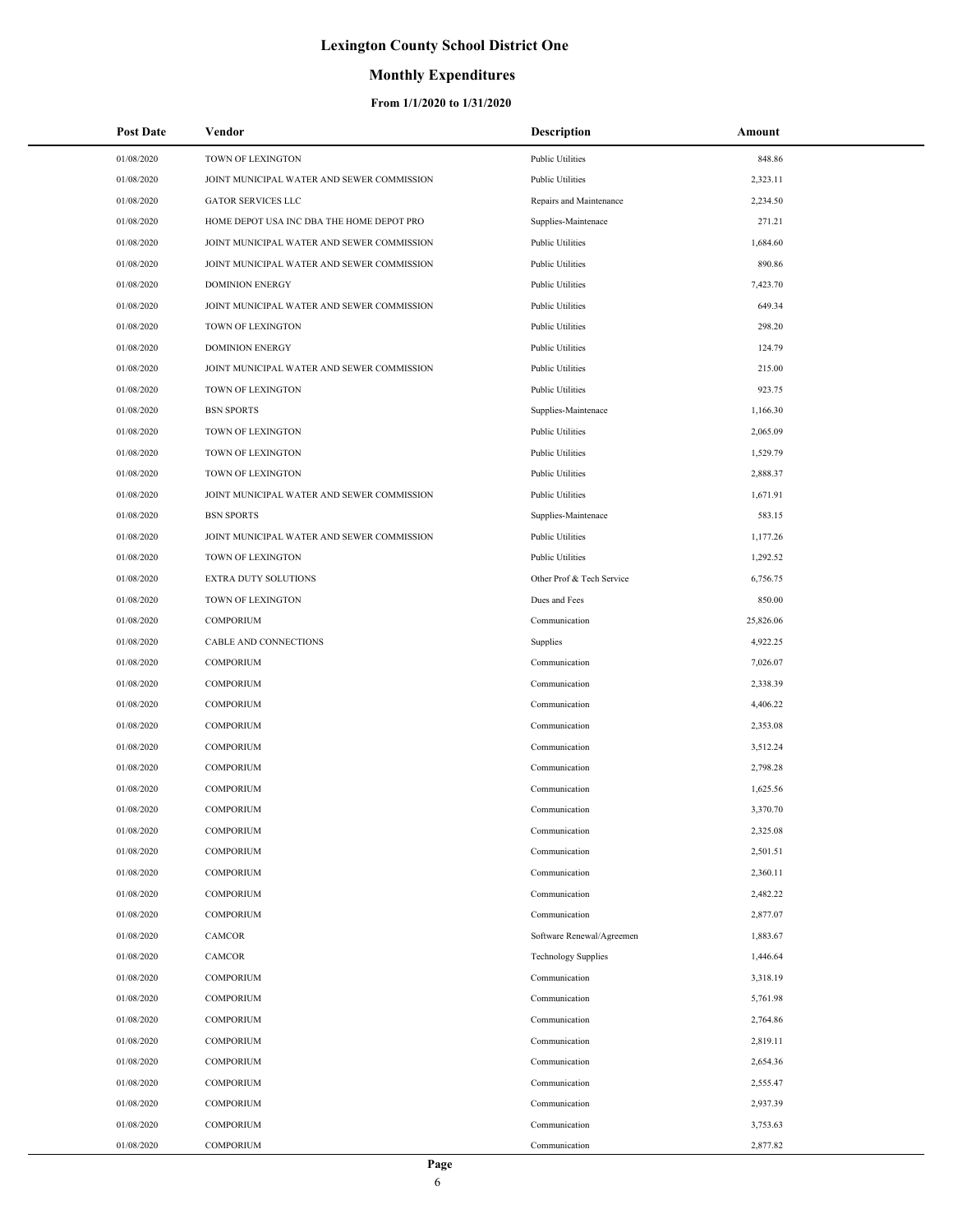### **Monthly Expenditures**

| <b>Post Date</b> | Vendor                                        | Description                | Amount    |
|------------------|-----------------------------------------------|----------------------------|-----------|
| 01/08/2020       | COMPORIUM                                     | Communication              | 2,975.86  |
| 01/08/2020       | <b>COMPORIUM</b>                              | Communication              | 2,494.38  |
| 01/08/2020       | <b>COMPORIUM</b>                              | Communication              | 2,185.64  |
| 01/08/2020       | <b>COMPORIUM</b>                              | Communication              | 2,155.76  |
| 01/08/2020       | <b>COMPORIUM</b>                              | Communication              | 2,518.11  |
| 01/08/2020       | <b>COMPORIUM</b>                              | Communication              | 2,953.11  |
| 01/08/2020       | TELCOM OF SOUTH CAROLINA INC                  | <b>Technology Supplies</b> | 330.00    |
| 01/08/2020       | <b>COMPORIUM</b>                              | Communication              | 3,896.66  |
| 01/08/2020       | <b>COMPORIUM</b>                              | Communication              | 7,693.86  |
| 01/08/2020       | <b>COMPORIUM</b>                              | Communication              | 5,822.72  |
| 01/08/2020       | <b>COMPORIUM</b>                              | Communication              | 133.10    |
| 01/08/2020       | CDWG ACCT 305089                              | Software Renewal/Agreemen  | 8,440.00  |
| 01/08/2020       | SC DEPARTMENT OF REVENUE (SALES TAX RETURN)   | Software Renewal/Agreemen  | 590.80    |
| 01/08/2020       | AMTECK COMMUNICATION MANAGEMENT LLC           | Software Renewal/Agreemen  | 626.16    |
| 01/08/2020       | CLARK POWELL ASSOCIATES INC                   | Software Renewal/Agreemen  | 125.00    |
| 01/08/2020       | FORMS AND SUPPLY INC (FSI)                    | Supplies                   | 298.87    |
| 01/08/2020       | CABLE AND CONNECTIONS                         | <b>Technology Supplies</b> | 250.35    |
| 01/08/2020       | <b>APPLE INC</b>                              | <b>Technology Supplies</b> | 828.18    |
| 01/08/2020       | NATIONAL RESTAURANT ASSOCIATION SOLUTIONS LLC | Other Prof & Tech Service  | 120.00    |
| 01/08/2020       | BORDER STATES INDUSTRIES INC                  | Supplies                   | 852.65    |
| 01/08/2020       | JWK MACHINERY SALES CO INC                    | Equipment - Nonexpendable  | 13,999.00 |
| 01/08/2020       | SC DEPARTMENT OF REVENUE (SALES TAX RETURN)   | Equipment - Nonexpendable  | 979.93    |
| 01/08/2020       | MACKIN LIBRARY MEDIA                          | Supplies                   | 883.00    |
| 01/08/2020       | FOLLETT SCHOOL SOLUTIONS INC                  | Library Books              | 2,053.50  |
| 01/08/2020       | DELL COMPUTERS                                | <b>Technology Supplies</b> | 51,973.11 |
| 01/08/2020       | <b>W W GRAINGER</b>                           | Supplies                   | 151.58    |
| 01/08/2020       | <b>W W GRAINGER</b>                           | Supplies                   | 824.17    |
| 01/08/2020       | <b>HOBART SERVICE</b>                         | Repairs and Maintenance    | 265.50    |
| 01/08/2020       | <b>W W GRAINGER</b>                           | Supplies                   | 1,270.20  |
| 01/08/2020       | <b>W W GRAINGER</b>                           | Supplies                   | 224.79    |
| 01/08/2020       | <b>W W GRAINGER</b>                           | Supplies                   | 509.72    |
| 01/08/2020       | <b>W W GRAINGER</b>                           | Supplies                   | 299.79    |
| 01/08/2020       | <b>W W GRAINGER</b>                           | Supplies                   | 123.05    |
| 01/08/2020       | <b>HOBART SERVICE</b>                         | Repairs and Maintenance    | 278.00    |
| 01/08/2020       | <b>W W GRAINGER</b>                           | Supplies                   | 281.11    |
| 01/08/2020       | <b>W W GRAINGER</b>                           | Supplies                   | 123.05    |
| 01/08/2020       | <b>W W GRAINGER</b>                           | Supplies                   | 1,672.69  |
| 01/08/2020       | <b>W W GRAINGER</b>                           | Supplies                   | 280.83    |
| 01/08/2020       | <b>W W GRAINGER</b>                           | Supplies                   | 118.05    |
| 01/08/2020       | <b>W W GRAINGER</b>                           | Supplies                   | 471.14    |
| 01/08/2020       | <b>W W GRAINGER</b>                           | Supplies                   | 114.40    |
| 01/08/2020       | <b>W W GRAINGER</b>                           | Supplies                   | 335.51    |
| 01/08/2020       | <b>W W GRAINGER</b>                           | Supplies                   | 609.51    |
| 01/08/2020       | <b>W W GRAINGER</b>                           | Supplies                   | 128.34    |
| 01/08/2020       | <b>W W GRAINGER</b>                           | Supplies                   | 112.35    |
| 01/08/2020       | <b>W W GRAINGER</b>                           | Supplies                   | 464.17    |
| 01/08/2020       | <b>W W GRAINGER</b>                           | Supplies                   | 281.73    |
| 01/08/2020       | <b>W W GRAINGER</b>                           | Supplies                   | 116.32    |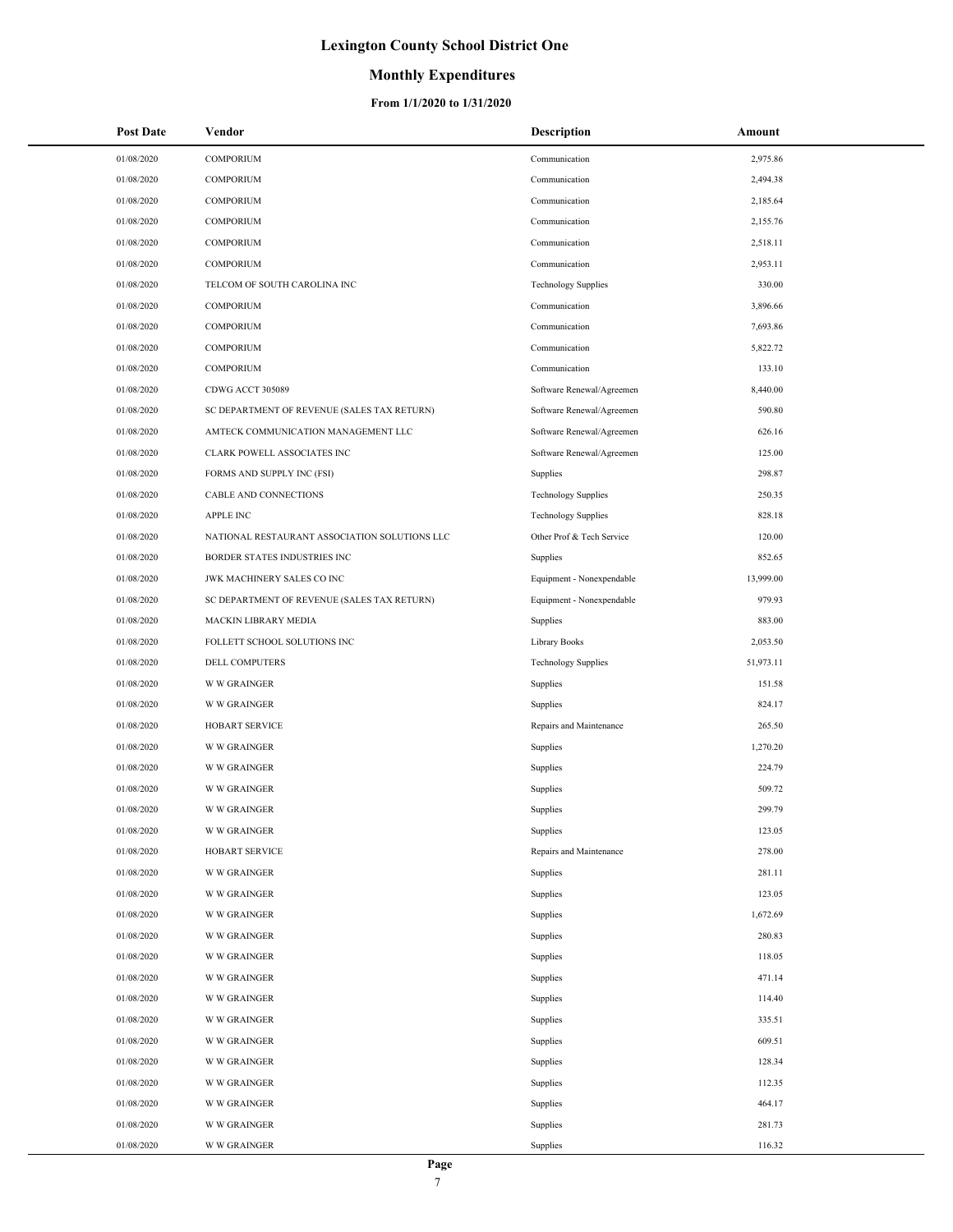### **Monthly Expenditures**

| <b>Post Date</b> | Vendor                                          | <b>Description</b>          | Amount    |
|------------------|-------------------------------------------------|-----------------------------|-----------|
| 01/08/2020       | <b>W W GRAINGER</b>                             | Supplies                    | 291.00    |
| 01/08/2020       | <b>W W GRAINGER</b>                             | Supplies                    | 224.70    |
| 01/08/2020       | <b>W W GRAINGER</b>                             | Supplies                    | 116.32    |
| 01/08/2020       | <b>W W GRAINGER</b>                             | Supplies                    | 274.13    |
| 01/08/2020       | <b>W W GRAINGER</b>                             | Supplies                    | 149.80    |
| 01/08/2020       | <b>BOWERS, WAYNE</b>                            | Pupil Activity              | 388.80    |
| 01/08/2020       | <b>SCHOOL SPECIALTY</b>                         | Pupil Activity              | 117.37    |
| 01/08/2020       | <b>BRIDAL HAVEN FORMAL WEAR</b>                 | Pupil Activity              | 978.69    |
| 01/08/2020       | MODERN TURF INC                                 | Pupil Activity              | 931.66    |
| 01/08/2020       | BOY SCOUT OF AMERICA TROOP 60                   | Pupil Activity              | 250.00    |
| 01/08/2020       | <b>BSN SPORTS</b>                               | Pupil Activity              | 325.28    |
| 01/08/2020       | <b>BSN SPORTS</b>                               | Pupil Activity              | 100.58    |
| 01/08/2020       | SOUTHERN EXPOSURE LACROSSE                      | Pupil Activity              | 175.00    |
| 01/08/2020       | KNOCKOUT SPORTSWEAR                             | Pupil Activity              | 2,244.00  |
| 01/09/2020       | <b>HEINEMANN</b>                                | Supplies                    | 425.00    |
| 01/09/2020       | FORMS AND SUPPLY INC (FSI)                      | Supplies                    | 1,283.57  |
| 01/09/2020       | FORMS AND SUPPLY INC (FSI)                      | Supplies                    | 1,609.92  |
| 01/09/2020       | POLLOCK COMPANY                                 | Supplies                    | 214.00    |
| 01/09/2020       | ACADEMIC SUPPLIER DBA RASIX COMPUTER CENTER INC | Supplies                    | 1,712.70  |
| 01/09/2020       | DISCOUNT DANCE SUPPLY                           | Supplies                    | 243.72    |
| 01/09/2020       | PINE PRESS OF LEXINGTON INC                     | Supplies                    | 117.82    |
| 01/09/2020       | DELL COMPUTERS                                  | <b>Technology Supplies</b>  | 8,763.31  |
| 01/09/2020       | SOUTHEASTERN SPEECH AND LANGUAGE SERVICES LLC   | Other Prof & Tech Service   | 4,256.25  |
| 01/09/2020       | ON TRACK PRESS                                  | Inst Prog Improvement       | 10,000.00 |
| 01/09/2020       | COOGLER CONSTRUCTION INC                        | Repairs and Maintenance     | 2,100.00  |
| 01/09/2020       | OSWALD WHOLESALE LUMBER INC                     | Supplies-Maintenace         | 736.01    |
| 01/09/2020       | ASMAR, HAYA A                                   | <b>Pupil Transportation</b> | 125.28    |
| 01/09/2020       | COLE, SUSAN                                     | <b>Pupil Transportation</b> | 535.92    |
| 01/09/2020       | FOGLE, PAM                                      | Pupil Transportation        | 226.20    |
| 01/09/2020       | <b>EMPLOYEE</b>                                 | Pupil Transportation        | 615.26    |
| 01/09/2020       | JIMENEZ, ELIZABETH                              | Pupil Transportation        | 263.09    |
| 01/09/2020       | PEARCE, TIM                                     | <b>Pupil Transportation</b> | 511.56    |
| 01/09/2020       | SABBAGHA, THERESA                               | Pupil Transportation        | 199.81    |
| 01/09/2020       | SIMUEL, DEATRU                                  | <b>Pupil Transportation</b> | 274.05    |
|                  | STATE DEPARTMENT OF EDUCATION                   | Pupil Transportation        |           |
| 01/09/2020       |                                                 |                             | 2,106.78  |
| 01/09/2020       | <b>EMPLOYEE</b>                                 | <b>Pupil Transportation</b> | 113.10    |
| 01/09/2020       | STROUD, ANDREA                                  | <b>Pupil Transportation</b> | 476.06    |
| 01/09/2020       | <b>EMPLOYEE</b>                                 | <b>Pupil Transportation</b> | 195.75    |
| 01/09/2020       | VAUGHN, DANA                                    | <b>Pupil Transportation</b> | 626.40    |
| 01/09/2020       | NATIONAL SCHOOL PUBLIC RELATIONS ASSOC          | Dues and Fees               | 555.00    |
| 01/09/2020       | SC DEPARTMENT OF SOCIAL SERVICES                | Other Prof & Tech Service   | 192.00    |
| 01/09/2020       | VIC BAILEY FORD                                 | Vehicles                    | 63,236.00 |
| 01/09/2020       | MACKIN LIBRARY MEDIA                            | Library Books               | 17,085.81 |
| 01/09/2020       | WASHINGTON MUSIC CENTER INC                     | Supplies                    | 1,362.75  |
| 01/09/2020       | NUIDEA SCHOOL SUPPLY CO                         | Supplies                    | 2,166.37  |
| 01/09/2020       | INTERIOR ELEMENTS LLC                           | Supplies                    | 23,350.08 |
| 01/09/2020       | NUIDEA SCHOOL SUPPLY CO                         | Supplies                    | 55,839.00 |
| 01/09/2020       | JOINT MUNICIPAL WATER AND SEWER COMMISSION      | Building                    | 68,000.00 |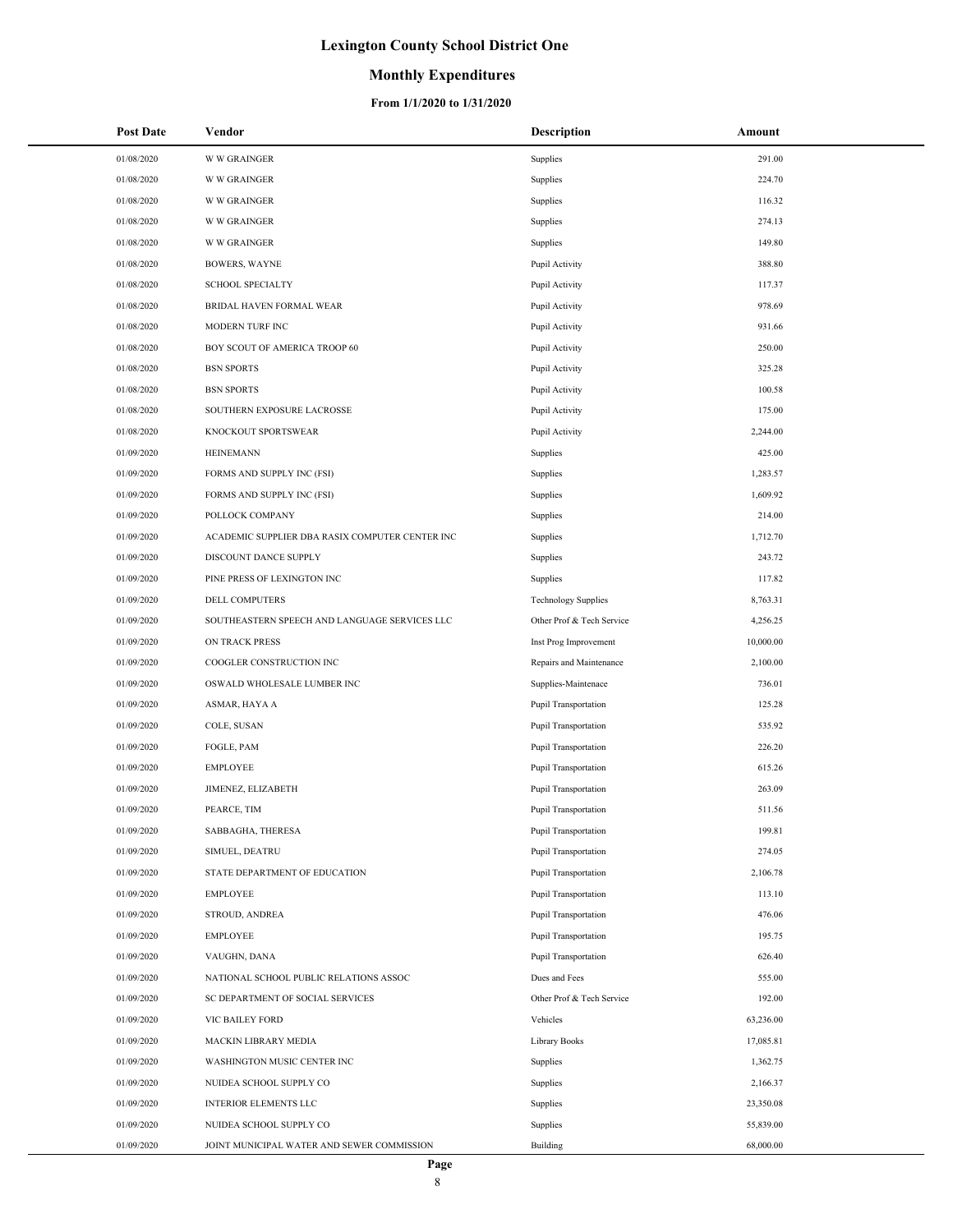### **Monthly Expenditures**

| <b>Post Date</b> | Vendor                                          | <b>Description</b>        | Amount    |
|------------------|-------------------------------------------------|---------------------------|-----------|
| 01/09/2020       | HIPP VISUAL SOLUTIONS LLC                       | Pupil Activity            | 532.33    |
| 01/09/2020       | MCGRAW HILL EDUCATION INC                       | Pupil Activity            | 1,360.80  |
| 01/09/2020       | WARDS NATURAL SCIENCE EST LLC                   | Pupil Activity            | 131.83    |
| 01/09/2020       | MUSICIAN SUPPLY                                 | Pupil Activity            | 265.18    |
| 01/09/2020       | HENRY SCHEIN INC                                | Pupil Activity            | 1,093.97  |
| 01/09/2020       | HUDSON'S SMOKEHOUSE OF LEXINGTON LLC            | Pupil Activity            | 2,548.95  |
| 01/09/2020       | FLEMING, TONY                                   | Pupil Activity            | 101.01    |
| 01/09/2020       | MCMILLAN, JAMES                                 | Pupil Activity            | 120.80    |
| 01/09/2020       | MEANS, STEPHANIE                                | Pupil Activity            | 114.50    |
| 01/09/2020       | RHODES, REGINAL L                               | Pupil Activity            | 119.90    |
| 01/09/2020       | <b>BSN SPORTS</b>                               | Pupil Activity            | 4,122.89  |
| 01/09/2020       | BELLAMY, AGUSTA D                               | Pupil Activity            | 192.10    |
| 01/09/2020       | CASTEAL, ROGERS                                 | Pupil Activity            | 175.00    |
| 01/09/2020       | <b>CROWELL, JAMES W</b>                         | Pupil Activity            | 192.10    |
| 01/09/2020       | EADDY, JEFFREY TODD                             | Pupil Activity            | 184.90    |
| 01/09/2020       | PETTYJOHN, SAADIQ                               | Pupil Activity            | 175.00    |
| 01/09/2020       | BILES, LOUIS WINSLOW                            | Pupil Activity            | 534.03    |
| 01/09/2020       | BYRD, GARY S                                    | Pupil Activity            | 526.83    |
| 01/09/2020       | <b>FULMER, JOSHUA</b>                           | Pupil Activity            | 194.76    |
| 01/09/2020       | HARMON, SCOTT                                   | Pupil Activity            | 573.63    |
| 01/09/2020       | INGLE, ROBERT CALVIN                            | Pupil Activity            | 240.00    |
| 01/09/2020       | LEYEN, THOMAS                                   | Pupil Activity            | 383.53    |
| 01/09/2020       | MCCOLLUM, CHRIS                                 | Pupil Activity            | 550.23    |
| 01/09/2020       | MYERS, NATHAN DONALD                            | Pupil Activity            | 638.43    |
| 01/09/2020       | RINEHART, STEPHEN                               | Pupil Activity            | 185.67    |
| 01/09/2020       | SHULL, MARION                                   | Pupil Activity            | 229.70    |
| 01/10/2020       | NUIDEA SCHOOL SUPPLY CO                         | Supplies                  | 170.00    |
| 01/10/2020       | <b>EMPLOYEE</b>                                 | Travel                    | 162.40    |
| 01/10/2020       | NUIDEA SCHOOL SUPPLY CO                         | Supplies                  | 152.00    |
| 01/10/2020       | FORMS AND SUPPLY INC (FSI)                      | Supplies                  | 1,283.57  |
| 01/10/2020       | ACADEMIC SUPPLIER DBA RASIX COMPUTER CENTER INC | Supplies                  | 617.70    |
| 01/10/2020       | BLICK ART MATERIALS LLC                         | Supplies                  | 150.47    |
| 01/10/2020       | AIRGAS USA LLC                                  | Supplies                  | 255.41    |
| 01/10/2020       | ADVANCED TRAVEL THERAPY                         | Other Prof & Tech Service | 5,215.00  |
| 01/10/2020       | WILLIAMSBURG COUNTY SCHOOL DISTRICT             | Tuition-LEA               | 13,143.60 |
| 01/10/2020       | EMPLOYEE                                        | Travel                    | 122.38    |
| 01/10/2020       | <b>EMPLOYEE</b>                                 | Travel                    | 178.81    |
| 01/10/2020       | <b>EMPLOYEE</b>                                 | Travel                    | 112.98    |
| 01/10/2020       | <b>EMPLOYEE</b>                                 | Travel                    | 360.41    |
| 01/10/2020       | <b>SCHOOL HEALTH CORP</b>                       | Supplies                  | 254.00    |
| 01/10/2020       | FOLLETT SCHOOL SOLUTIONS INC                    | Library Books             | 1,145.60  |
| 01/10/2020       | <b>EMPLOYEE</b>                                 | Travel                    | 165.01    |
| 01/10/2020       | CERTIFIED TRANSLATION SERVICES                  | Other Prof & Tech Service | 130.00    |
| 01/10/2020       | LEXINGTON CHAMBER OF COMMERCE                   | Dues and Fees             | 845.00    |
| 01/10/2020       | <b>EMPLOYEE</b>                                 | Travel                    | 180.38    |
| 01/10/2020       | MAINTENANCE CONSTRUCTION TECHNOLOGY ALLIANCE    | Dues and Fees             | 300.00    |
| 01/10/2020       | CERTIFIED ELEVATOR INSPECTIONS LLC              | Repairs and Maintenance   | 230.00    |
| 01/10/2020       | REPUBLIC SERVICES INC                           | Other Property Services   | 590.00    |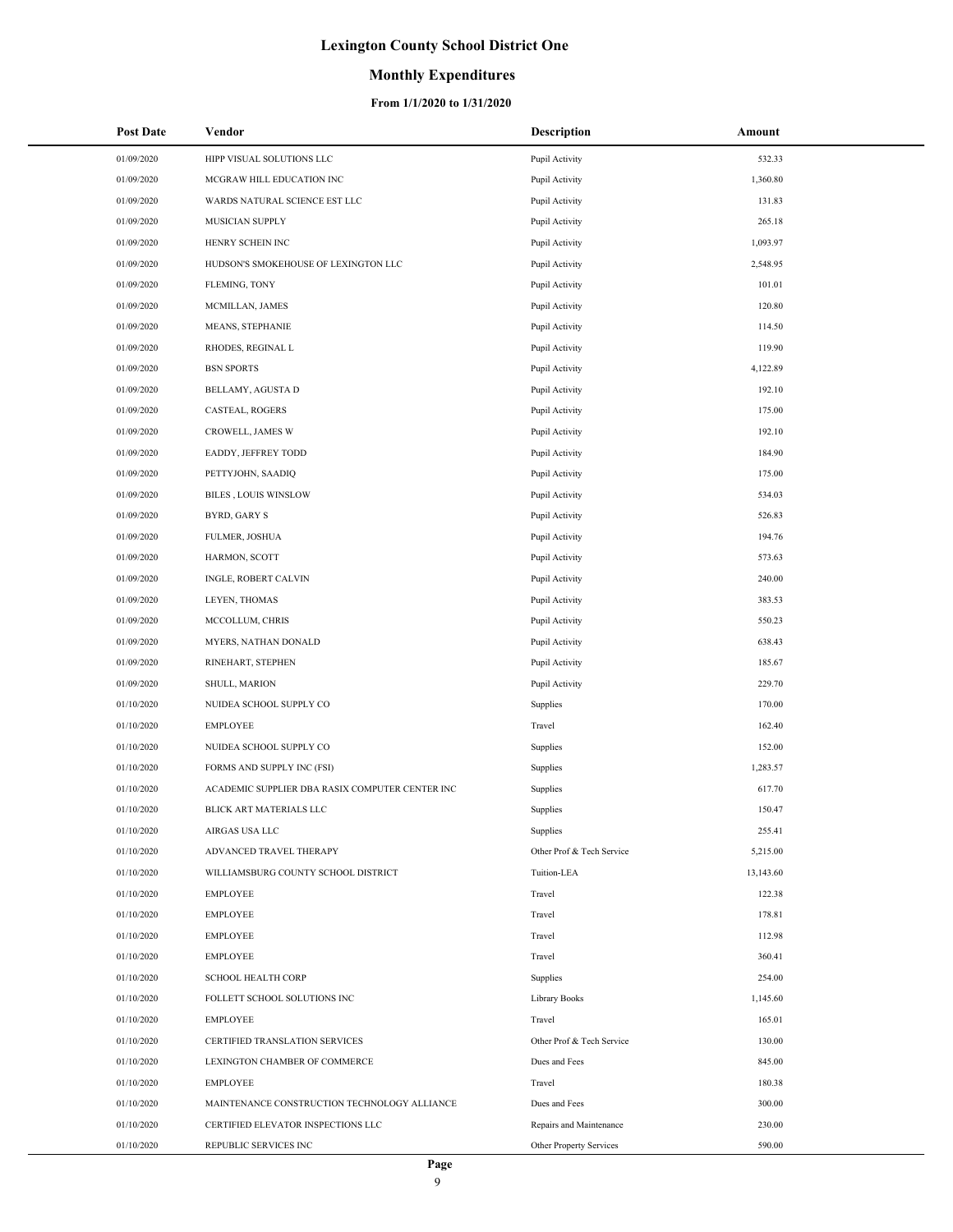### **Monthly Expenditures**

| <b>Post Date</b> | Vendor                                            | Description               | Amount   |
|------------------|---------------------------------------------------|---------------------------|----------|
| 01/10/2020       | CERTIFIED ELEVATOR INSPECTIONS LLC                | Repairs and Maintenance   | 460.00   |
| 01/10/2020       | REPUBLIC SERVICES INC                             | Other Property Services   | 960.00   |
| 01/10/2020       | CERTIFIED ELEVATOR INSPECTIONS LLC                | Repairs and Maintenance   | 115.00   |
| 01/10/2020       | REPUBLIC SERVICES INC                             | Other Property Services   | 537.60   |
| 01/10/2020       | REPUBLIC SERVICES INC                             | Other Property Services   | 806.40   |
| 01/10/2020       | SMITH AND JONES JANITORIAL SUPPLIES AND EQUIP INC | Supplies-Maintenace       | 1,415.40 |
| 01/10/2020       | REPUBLIC SERVICES INC                             | Other Property Services   | 806.40   |
| 01/10/2020       | TRITEK FIRE AND SECURITY LLC                      | Repairs and Maintenance   | 210.00   |
| 01/10/2020       | REPUBLIC SERVICES INC                             | Other Property Services   | 806.40   |
| 01/10/2020       | GREENVILLE OFFICE SUPPLY CO INC                   | Supplies                  | 598.61   |
| 01/10/2020       | <b>BARNES PROPANE</b>                             | Energy                    | 2,001.45 |
| 01/10/2020       | REPUBLIC SERVICES INC                             | Other Property Services   | 1,075.20 |
| 01/10/2020       | <b>GE APPLIANCES</b>                              | Supplies-Maintenace       | 617.00   |
| 01/10/2020       | REPUBLIC SERVICES INC                             | Other Property Services   | 268.80   |
| 01/10/2020       | CERTIFIED ELEVATOR INSPECTIONS LLC                | Repairs and Maintenance   | 115.00   |
| 01/10/2020       | REPUBLIC SERVICES INC                             | Other Property Services   | 806.40   |
| 01/10/2020       | <b>REPUBLIC SERVICES INC</b>                      | Other Property Services   | 512.00   |
| 01/10/2020       | CERTIFIED ELEVATOR INSPECTIONS LLC                | Repairs and Maintenance   | 115.00   |
| 01/10/2020       | REPUBLIC SERVICES INC                             | Other Property Services   | 537.60   |
| 01/10/2020       | REPUBLIC SERVICES INC                             | Other Property Services   | 386.00   |
| 01/10/2020       | REPUBLIC SERVICES INC                             | Other Property Services   | 512.00   |
| 01/10/2020       | REPUBLIC SERVICES INC                             | Other Property Services   | 448.00   |
| 01/10/2020       | CERTIFIED ELEVATOR INSPECTIONS LLC                | Repairs and Maintenance   | 115.00   |
| 01/10/2020       | REPUBLIC SERVICES INC                             | Other Property Services   | 768.00   |
| 01/10/2020       | CERTIFIED ELEVATOR INSPECTIONS LLC                | Repairs and Maintenance   | 115.00   |
| 01/10/2020       | REPUBLIC SERVICES INC                             | Other Property Services   | 768.00   |
| 01/10/2020       | REPUBLIC SERVICES INC                             | Other Property Services   | 537.60   |
| 01/10/2020       | <b>MEAD &amp; HUNT INC</b>                        | Other Prof & Tech Service | 177.00   |
| 01/10/2020       | PRECISION FIRE SOLUTIONS                          | Repairs and Maintenance   | 1,064.59 |
| 01/10/2020       | REPUBLIC SERVICES INC                             | Other Property Services   | 537.60   |
| 01/10/2020       | <b>MEAD &amp; HUNT INC</b>                        | Other Prof & Tech Service | 177.00   |
| 01/10/2020       | CERTIFIED ELEVATOR INSPECTIONS LLC                | Repairs and Maintenance   | 115.00   |
| 01/10/2020       | REPUBLIC SERVICES INC                             | Other Property Services   | 537.60   |
| 01/10/2020       | REPUBLIC SERVICES INC                             | Other Property Services   | 537.60   |
| 01/10/2020       | MEAD & HUNT INC                                   | Other Prof & Tech Service | 317.00   |
| 01/10/2020       | REPUBLIC SERVICES INC                             | Other Property Services   | 806.40   |
| 01/10/2020       | REPUBLIC SERVICES INC                             | Other Property Services   | 512.00   |
| 01/10/2020       | REPUBLIC SERVICES INC                             | Other Property Services   | 512.00   |
| 01/10/2020       | REPUBLIC SERVICES INC                             | Other Property Services   | 512.00   |
| 01/10/2020       | REPUBLIC SERVICES INC                             | Other Property Services   | 537.60   |
| 01/10/2020       | REPUBLIC SERVICES INC                             | Other Property Services   | 537.60   |
| 01/10/2020       | REPUBLIC SERVICES INC                             | Other Property Services   | 537.60   |
| 01/10/2020       | REPUBLIC SERVICES INC                             | Other Property Services   | 537.60   |
| 01/10/2020       | REPUBLIC SERVICES INC                             | Other Property Services   | 537.60   |
| 01/10/2020       | CERTIFIED ELEVATOR INSPECTIONS LLC                | Repairs and Maintenance   | 115.00   |
| 01/10/2020       | REPUBLIC SERVICES INC                             | Other Property Services   | 537.60   |
| 01/10/2020       | CERTIFIED ELEVATOR INSPECTIONS LLC                | Repairs and Maintenance   | 345.00   |
| 01/10/2020       | REPUBLIC SERVICES INC                             | Other Property Services   | 537.60   |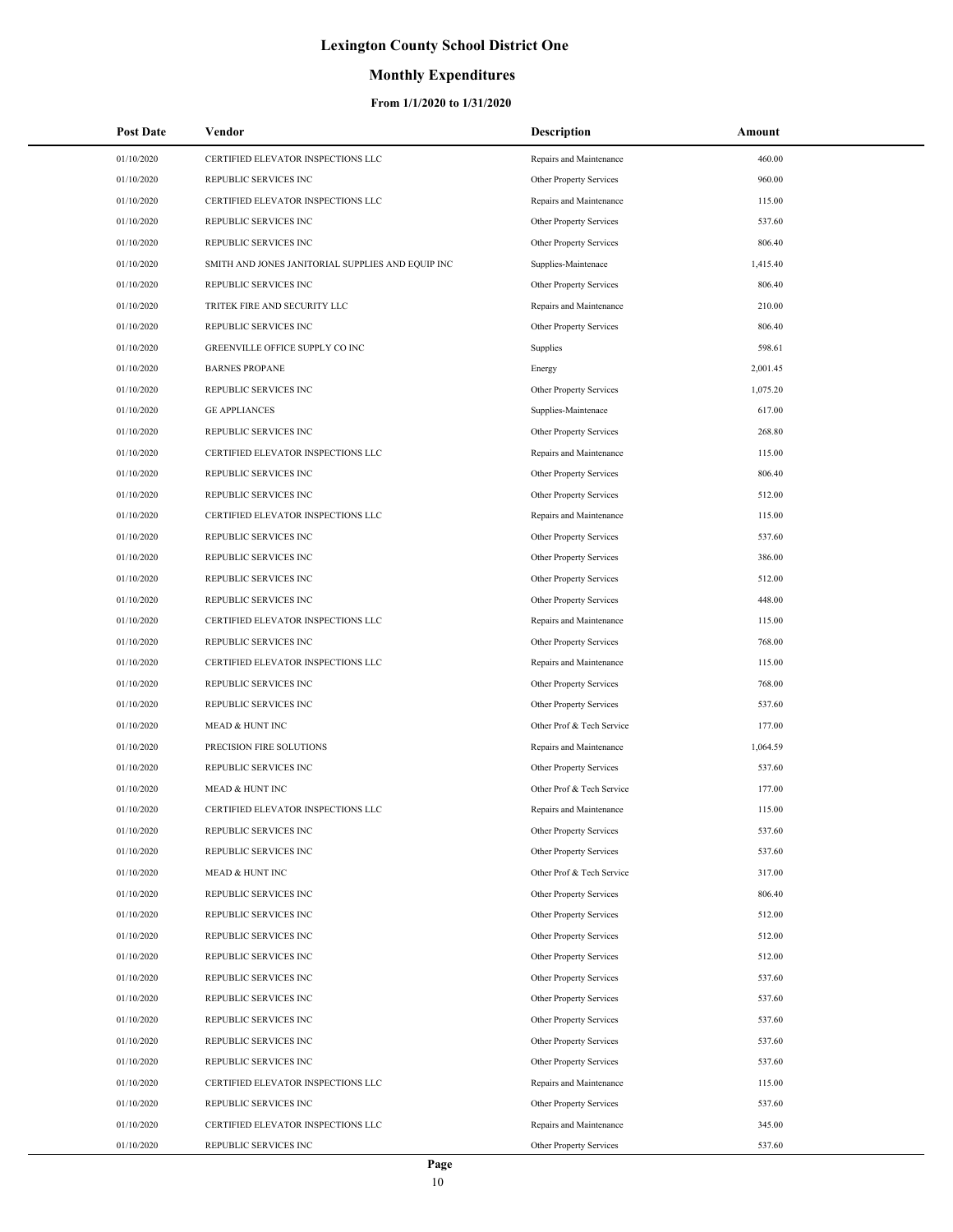### **Monthly Expenditures**

| <b>Post Date</b> | Vendor                                      | <b>Description</b>          | Amount    |
|------------------|---------------------------------------------|-----------------------------|-----------|
| 01/10/2020       | REPUBLIC SERVICES INC                       | Other Property Services     | 537.60    |
| 01/10/2020       | REPUBLIC SERVICES INC                       | Other Property Services     | 537.60    |
| 01/10/2020       | CHECKER YELLOW CAB CO INC                   | Pupil Transportation        | 15,093.00 |
| 01/10/2020       | <b>RAGAN COMMUNICATIONS</b>                 | Periodicals                 | 249.00    |
| 01/10/2020       | <b>EMPLOYEE</b>                             | Travel                      | 117.16    |
| 01/10/2020       | DELL COMPUTERS                              | Software Renewal/Agreemen   | 5,405.20  |
| 01/10/2020       | POWER SCHOOL GROUP LLC                      | Software Renewal/Agreemen   | 15,817.23 |
| 01/10/2020       | SC DEPARTMENT OF REVENUE (SALES TAX RETURN) | Software Renewal/Agreemen   | 1,107.21  |
| 01/10/2020       | <b>EMPLOYEE</b>                             | Travel                      | 114.26    |
| 01/10/2020       | <b>EMPLOYEE</b>                             | Travel                      | 219.24    |
| 01/10/2020       | <b>EMPLOYEE</b>                             | Travel                      | 367.43    |
| 01/10/2020       | <b>EMPLOYEE</b>                             | Travel                      | 132.82    |
| 01/10/2020       | <b>EMPLOYEE</b>                             | Travel                      | 264.77    |
| 01/10/2020       | <b>EMPLOYEE</b>                             | Travel                      | 158.92    |
| 01/10/2020       | <b>EMPLOYEE</b>                             | Travel                      | 275.21    |
| 01/10/2020       | <b>EMPLOYEE</b>                             | Travel                      | 394.86    |
| 01/10/2020       | <b>EMPLOYEE</b>                             | Travel                      | 214.89    |
| 01/10/2020       | <b>EMPLOYEE</b>                             | Travel                      | 118.32    |
| 01/10/2020       | <b>EMPLOYEE</b>                             | Travel                      | 140.65    |
| 01/10/2020       | <b>EMPLOYEE</b>                             | Travel                      | 113.68    |
| 01/10/2020       | <b>EMPLOYEE</b>                             | Travel                      | 222.14    |
| 01/10/2020       | <b>EMPLOYEE</b>                             | Travel                      | 171.68    |
| 01/10/2020       | <b>EMPLOYEE</b>                             | Travel                      | 127.66    |
| 01/10/2020       | <b>EMPLOYEE</b>                             | Travel                      | 143.26    |
| 01/10/2020       | <b>NCS PEARSON</b>                          | Supplies                    | 277.50    |
| 01/10/2020       | <b>EMPLOYEE</b>                             | Travel                      | 112.52    |
| 01/10/2020       | <b>EMPLOYEE</b>                             | Travel                      | 279.85    |
| 01/10/2020       | <b>EMPLOYEE</b>                             | Travel                      | 332.34    |
| 01/10/2020       | STATE DEPARTMENT OF EDUCATION               | Pupil Transportation        | 1,122.20  |
| 01/10/2020       | STATE DEPARTMENT OF EDUCATION               | <b>Pupil Transportation</b> | 1,004.40  |
| 01/10/2020       | STATE DEPARTMENT OF EDUCATION               | <b>Pupil Transportation</b> | 1,461.96  |
| 01/10/2020       | STETSON AND ASSOCIATES                      | Inst Prog Improvement       | 8.262.53  |
| 01/10/2020       | <b>EMPLOYEE</b>                             | Travel                      | 200.00    |
| 01/10/2020       | <b>IMMERSIVE ENGINEERING INC</b>            | Software Renewal/Agreemen   | 2,400.00  |
| 01/10/2020       | COMPTIA LEARNING LLC                        | Supplies                    | 912.00    |
| 01/10/2020       | <b>EMPLOYEE</b>                             | Travel                      | 559.33    |
| 01/10/2020       | CAROLINA STORM WATER SERVICES               | Improv Other Than Bldg      | 720.00    |
| 01/10/2020       | <b>EMPLOYEE</b>                             | Travel                      | 304.50    |
| 01/10/2020       | <b>EMPLOYEE</b>                             | Travel                      | 167.62    |
| 01/10/2020       | HOBART SERVICE                              | Repairs and Maintenance     | 305.41    |
| 01/10/2020       | HOBART SERVICE                              | Supplies                    | 1,293.96  |
| 01/10/2020       | <b>BSN SPORTS</b>                           | Pupil Activity              | 481.50    |
| 01/10/2020       | MUSICIAN SUPPLY                             | Pupil Activity              | 128.40    |
| 01/10/2020       | <b>EMPLOYEE</b>                             | Pupil Activity              | 211.35    |
| 01/10/2020       | <b>BROWN, BRANDON</b>                       | Pupil Activity              | 200.00    |
| 01/10/2020       | CASTEAL, ROGERS                             | Pupil Activity              | 200.00    |
| 01/10/2020       | CURRY, YEWSTON JERRYD                       | Pupil Activity              | 200.00    |
| 01/10/2020       | LEYEN, THOMAS                               | Pupil Activity              | 229.70    |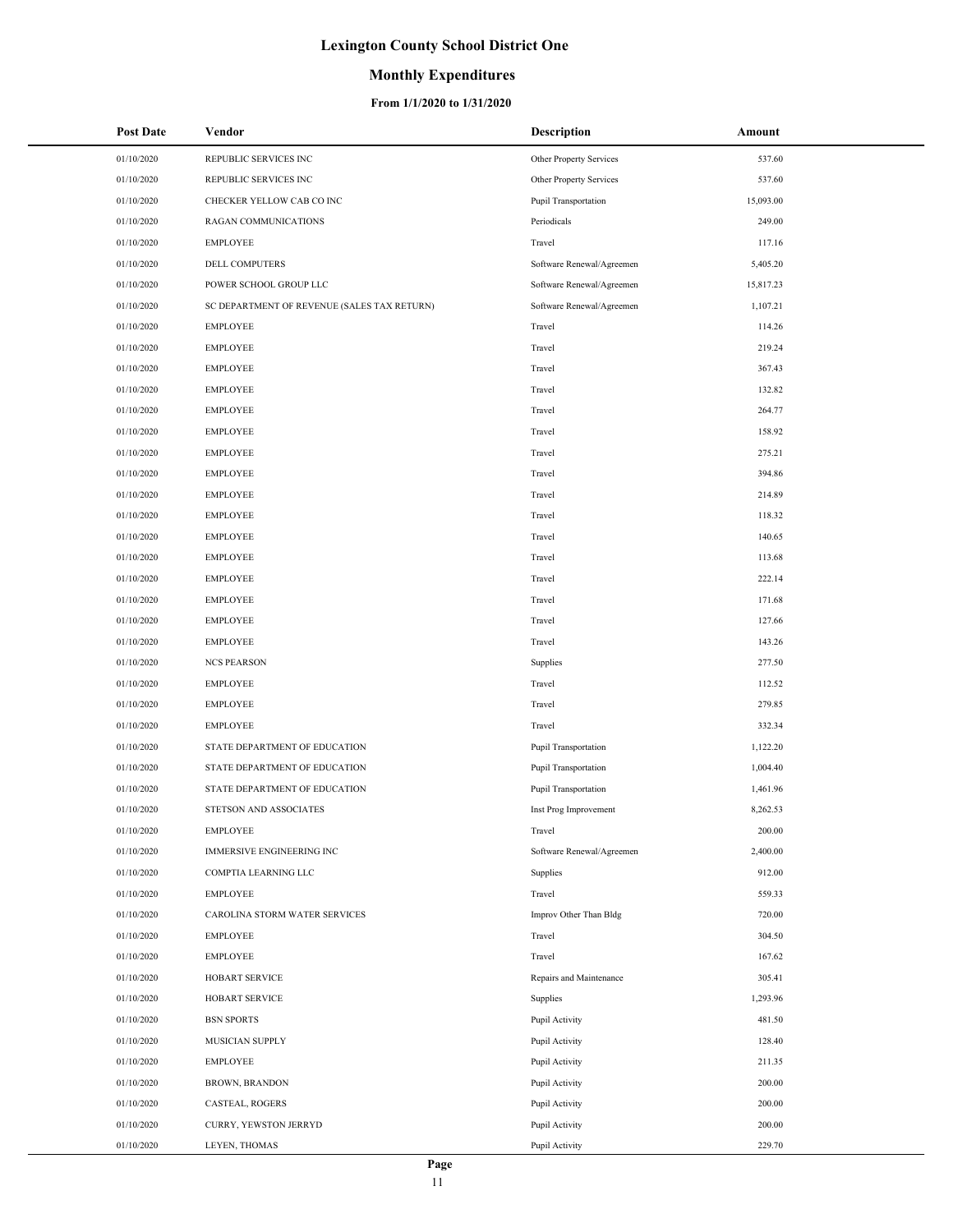### **Monthly Expenditures**

| <b>Post Date</b> | Vendor                                             | <b>Description</b>        | Amount   |
|------------------|----------------------------------------------------|---------------------------|----------|
| 01/10/2020       | BLYTHEWOOD HIGH SCHOOL                             | Pupil Activity            | 200.00   |
| 01/10/2020       | <b>BSN SPORTS</b>                                  | Pupil Activity            | 711.55   |
| 01/10/2020       | LDH SPORTS AND MORE LLC                            | Pupil Activity            | 481.50   |
| 01/10/2020       | LDH SPORTS AND MORE LLC                            | Pupil Activity            | 682.13   |
| 01/10/2020       | LEXINGTON COUNTY SCHOOL DIST 1 EDUCATIONAL FOUNDAT | Pupil Activity            | 248.13   |
| 01/13/2020       | COMPUTER DESIGN CONSULTING SERVICE LLC             | Supplies                  | 898.80   |
| 01/13/2020       | RAPTOR TECHNOLOGIES LLC                            | Supplies                  | 500.00   |
| 01/13/2020       | CONTINENTAL                                        | Supplies                  | 429.00   |
| 01/13/2020       | BLICK ART MATERIALS LLC                            | Supplies                  | 322.93   |
| 01/13/2020       | TROXELL COMMUNICATIONS INC                         | Supplies                  | 971.56   |
| 01/13/2020       | SOUTHEASTERN SPEECH AND LANGUAGE SERVICES LLC      | Other Prof & Tech Service | 1,706.25 |
| 01/13/2020       | OCCUPATIONAL HEALTH                                | Supplies                  | 243.00   |
| 01/13/2020       | <b>ANOTHER PRINTER</b>                             | Library Books             | 1,233.85 |
| 01/13/2020       | <b>GARRETT BOOK COMPANY</b>                        | <b>Library Books</b>      | 1,953.53 |
| 01/13/2020       | FOLLETT SCHOOL SOLUTIONS INC                       | Library Books             | 210.62   |
| 01/13/2020       | ROTARY CLUB OF LEXINGTON                           | Dues and Fees             | 180.00   |
| 01/13/2020       | JOINT MUNICIPAL WATER AND SEWER COMMISSION         | <b>Public Utilities</b>   | 121.34   |
| 01/13/2020       | <b>CULLUM SERVICES INC</b>                         | Repairs and Maintenance   | 1,950.00 |
| 01/13/2020       | JOINT MUNICIPAL WATER AND SEWER COMMISSION         | <b>Public Utilities</b>   | 2,115.21 |
| 01/13/2020       | CULLUM SERVICES INC                                | Repairs and Maintenance   | 4,792.50 |
| 01/13/2020       | CULLUM SERVICES INC                                | Repairs and Maintenance   | 3,937.50 |
| 01/13/2020       | JOHNSON CONTROLS FIRE PROTECTION LP                | Repairs and Maintenance   | 882.75   |
| 01/13/2020       | JOINT MUNICIPAL WATER AND SEWER COMMISSION         | <b>Public Utilities</b>   | 3,070.13 |
| 01/13/2020       | CULLUM SERVICES INC                                | Repairs and Maintenance   | 360.00   |
| 01/13/2020       | JOINT MUNICIPAL WATER AND SEWER COMMISSION         | <b>Public Utilities</b>   | 1,187.29 |
| 01/13/2020       | CULLUM SERVICES INC                                | Repairs and Maintenance   | 1,379.17 |
| 01/13/2020       | CULLUM SERVICES INC                                | Repairs and Maintenance   | 440.63   |
| 01/13/2020       | CULLUM SERVICES INC                                | Repairs and Maintenance   | 2,730.00 |
| 01/13/2020       | CULLUM SERVICES INC                                | Repairs and Maintenance   | 757.50   |
| 01/13/2020       | CULLUM SERVICES INC                                | Repairs and Maintenance   | 1,372.50 |
| 01/13/2020       | JOINT MUNICIPAL WATER AND SEWER COMMISSION         | <b>Public Utilities</b>   | 1.547.52 |
| 01/13/2020       | <b>CULLUM SERVICES INC</b>                         | Repairs and Maintenance   | 1,355.63 |
| 01/13/2020       | JOINT MUNICIPAL WATER AND SEWER COMMISSION         | <b>Public Utilities</b>   | 2,261.61 |
| 01/13/2020       | CULLUM SERVICES INC                                | Repairs and Maintenance   | 1,059.38 |
| 01/13/2020       | <b>CULLUM SERVICES INC</b>                         | Repairs and Maintenance   | 1,331.25 |
| 01/13/2020       | CULLUM SERVICES INC                                | Repairs and Maintenance   | 1,792.50 |
| 01/13/2020       | JOINT MUNICIPAL WATER AND SEWER COMMISSION         | <b>Public Utilities</b>   | 4,222.12 |
| 01/13/2020       | CULLUM SERVICES INC                                | Repairs and Maintenance   | 3,788.54 |
| 01/13/2020       | CULLUM SERVICES INC                                | Repairs and Maintenance   | 1,691.25 |
| 01/13/2020       | CULLUM SERVICES INC                                | Repairs and Maintenance   | 1,537.50 |
| 01/13/2020       | JOINT MUNICIPAL WATER AND SEWER COMMISSION         | <b>Public Utilities</b>   | 530.52   |
| 01/13/2020       | CULLUM SERVICES INC                                | Repairs and Maintenance   | 1,149.38 |
| 01/13/2020       | <b>LEBLEU ENTERPRISES</b>                          | Rentals                   | 290.70   |
| 01/13/2020       | <b>GRAYBAR ELECTRIC CO INC</b>                     | Supplies-Maintenace       | 350.85   |
| 01/13/2020       | JOINT MUNICIPAL WATER AND SEWER COMMISSION         | <b>Public Utilities</b>   | 605.56   |
| 01/13/2020       | CULLUM SERVICES INC                                | Repairs and Maintenance   | 3,759.33 |
| 01/13/2020       | CULLUM SERVICES INC                                | Repairs and Maintenance   | 2,148.76 |
| 01/13/2020       | JOINT MUNICIPAL WATER AND SEWER COMMISSION         | <b>Public Utilities</b>   | 491.11   |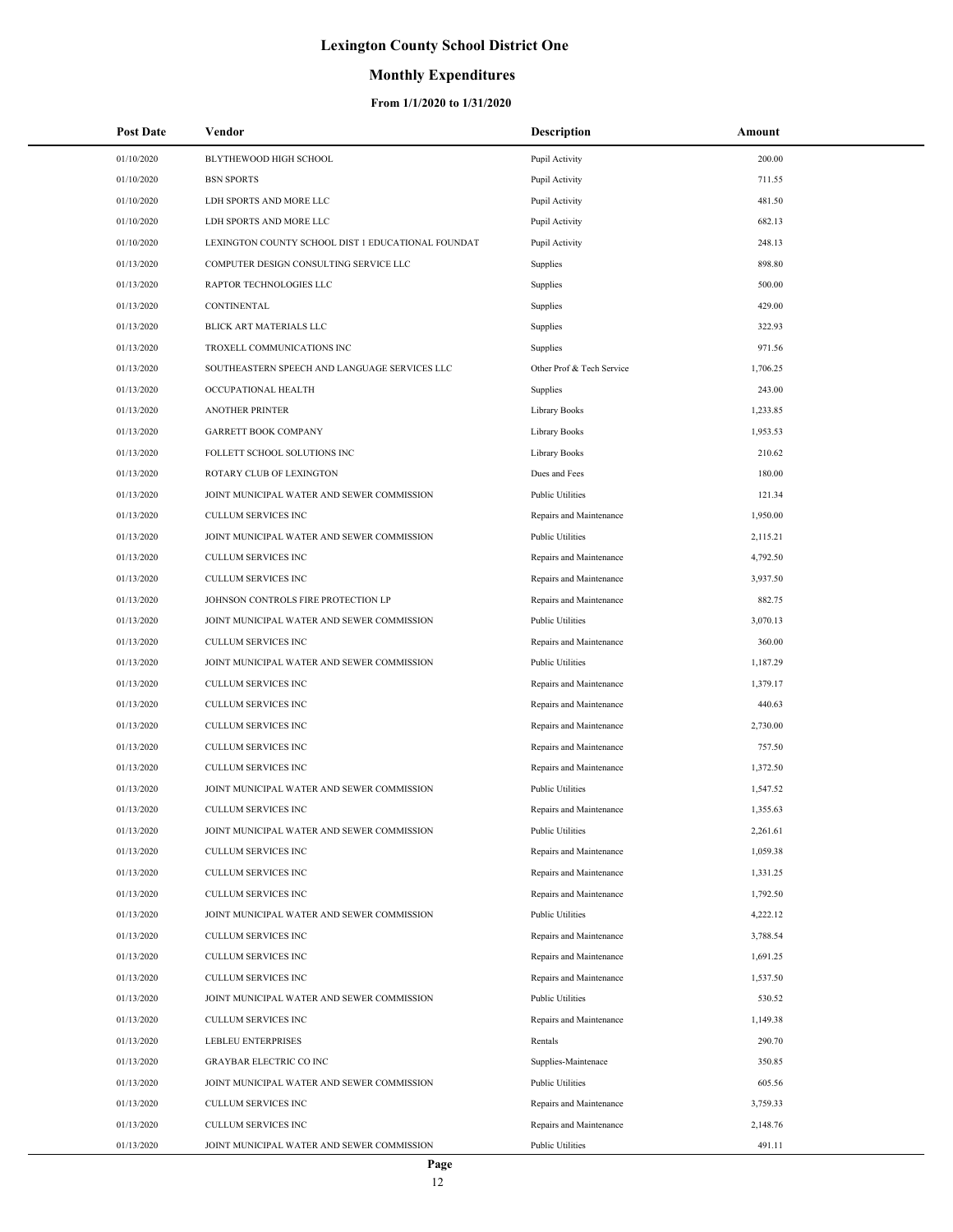## **Monthly Expenditures**

| <b>Post Date</b> | Vendor                                          | <b>Description</b>        | Amount    |
|------------------|-------------------------------------------------|---------------------------|-----------|
| 01/13/2020       | CULLUM SERVICES INC                             | Repairs and Maintenance   | 1,515.00  |
| 01/13/2020       | JOINT MUNICIPAL WATER AND SEWER COMMISSION      | <b>Public Utilities</b>   | 611.01    |
| 01/13/2020       | CULLUM SERVICES INC                             | Repairs and Maintenance   | 1,376.25  |
| 01/13/2020       | JOINT MUNICIPAL WATER AND SEWER COMMISSION      | <b>Public Utilities</b>   | 2,323.11  |
| 01/13/2020       | CULLUM SERVICES INC                             | Repairs and Maintenance   | 1,530.00  |
| 01/13/2020       | JOINT MUNICIPAL WATER AND SEWER COMMISSION      | <b>Public Utilities</b>   | 1,684.60  |
| 01/13/2020       | CULLUM SERVICES INC                             | Repairs and Maintenance   | 1,205.60  |
| 01/13/2020       | JOINT MUNICIPAL WATER AND SEWER COMMISSION      | <b>Public Utilities</b>   | 890.86    |
| 01/13/2020       | CULLUM SERVICES INC                             | Repairs and Maintenance   | 1,276.88  |
| 01/13/2020       | JOINT MUNICIPAL WATER AND SEWER COMMISSION      | <b>Public Utilities</b>   | 649.34    |
| 01/13/2020       | CULLUM SERVICES INC                             | Repairs and Maintenance   | 620.62    |
| 01/13/2020       | JOINT MUNICIPAL WATER AND SEWER COMMISSION      | <b>Public Utilities</b>   | 215.00    |
| 01/13/2020       | CULLUM SERVICES INC                             | Repairs and Maintenance   | 2,371.88  |
| 01/13/2020       | CULLUM SERVICES INC                             | Repairs and Maintenance   | 1,453.12  |
| 01/13/2020       | CULLUM SERVICES INC                             | Repairs and Maintenance   | 2,437.50  |
| 01/13/2020       | CULLUM SERVICES INC                             | Repairs and Maintenance   | 5,887.50  |
| 01/13/2020       | JOINT MUNICIPAL WATER AND SEWER COMMISSION      | <b>Public Utilities</b>   | 1,617.91  |
| 01/13/2020       | CULLUM SERVICES INC                             | Repairs and Maintenance   | 1,453.13  |
| 01/13/2020       | SUMMIT ENGINEERING LABORATORY AND TESTING PC    | Other Property Services   | 550.00    |
| 01/13/2020       | JOINT MUNICIPAL WATER AND SEWER COMMISSION      | <b>Public Utilities</b>   | 1,177.26  |
| 01/13/2020       | SC ASSOCIATION EDUCATIONAL OFFICE PROFESSIONALS | Travel                    | 250.00    |
| 01/13/2020       | THE TROPHY & AWARDS CENTER                      | Other Objects             | 248.78    |
| 01/13/2020       | SPLASH OMNIMEDIA LLC                            | Advertising               | 3,750.00  |
| 01/13/2020       | POLLOCK FINANCIAL SERVICES INC                  | Repairs and Maintenance   | 155.69    |
| 01/13/2020       | POWER SCHOOL GROUP LLC                          | Software Renewal/Agreemen | 4,090.08  |
| 01/13/2020       | TEAM IA INC                                     | Software Renewal/Agreemen | 66,354.58 |
| 01/13/2020       | <b>IXL LEARNING</b>                             | Software Renewal/Agreemen | 4,800.00  |
| 01/13/2020       | SC DEPARTMENT OF REVENUE (SALES TAX RETURN)     | Software Renewal/Agreemen | 336.00    |
| 01/13/2020       | WM BUILDING ENVELOPE CONSULTANTS LLC            | Building                  | 1,300.00  |
| 01/13/2020       | JENKINS HANCOCK AND SIDES                       | Building                  | 536.00    |
| 01/13/2020       | JENKINS HANCOCK AND SIDES                       | Building                  | 21,561.33 |
| 01/13/2020       | JENKINS HANCOCK AND SIDES                       | Building                  | 11,219.04 |
| 01/13/2020       | JENKINS HANCOCK AND SIDES                       | Building                  | 24,846.05 |
| 01/13/2020       | NUIDEA SCHOOL SUPPLY CO                         | Supplies                  | 475.08    |
| 01/13/2020       | MCMILLAN PAZDAN SMITH ARCHITECTURE              | Building                  | 34,425.00 |
| 01/13/2020       | CAROLINA STORM WATER SERVICES                   | Improv Other Than Bldg    | 360.00    |
| 01/13/2020       | <b>DESIGNS BY KING</b>                          | Pupil Activity            | 1,615.00  |
| 01/13/2020       | SC DEPARTMENT OF REVENUE (SALES TAX RETURN)     | Pupil Activity            | 103.95    |
| 01/13/2020       | PECKNEL MUSIC COMPANY INC                       | Pupil Activity            | 401.25    |
| 01/13/2020       | AMERICAN HEART ASSOCIATION                      | Pupil Activity            | 620.60    |
| 01/13/2020       | LUGOFF ELGIN HIGH SCHOOL                        | Pupil Activity            | 220.00    |
| 01/13/2020       | LUGOFF ELGIN HIGH SCHOOL                        | Pupil Activity            | 120.00    |
| 01/13/2020       | <b>BSN SPORTS</b>                               | Pupil Activity            | 160.50    |
| 01/13/2020       | MODERN TURF INC                                 | Pupil Activity            | 931.66    |
| 01/13/2020       | SC HIGH SCHOOL LEAGUE                           | Pupil Activity            | 4,115.00  |
| 01/13/2020       | ODOM, BRIAN A                                   | Pupil Activity            | 192.10    |
| 01/13/2020       | <b>BSN SPORTS</b>                               | Pupil Activity            | 1,797.60  |
| 01/13/2020       | FAUTH, DAVID J                                  | Pupil Activity            | 117.20    |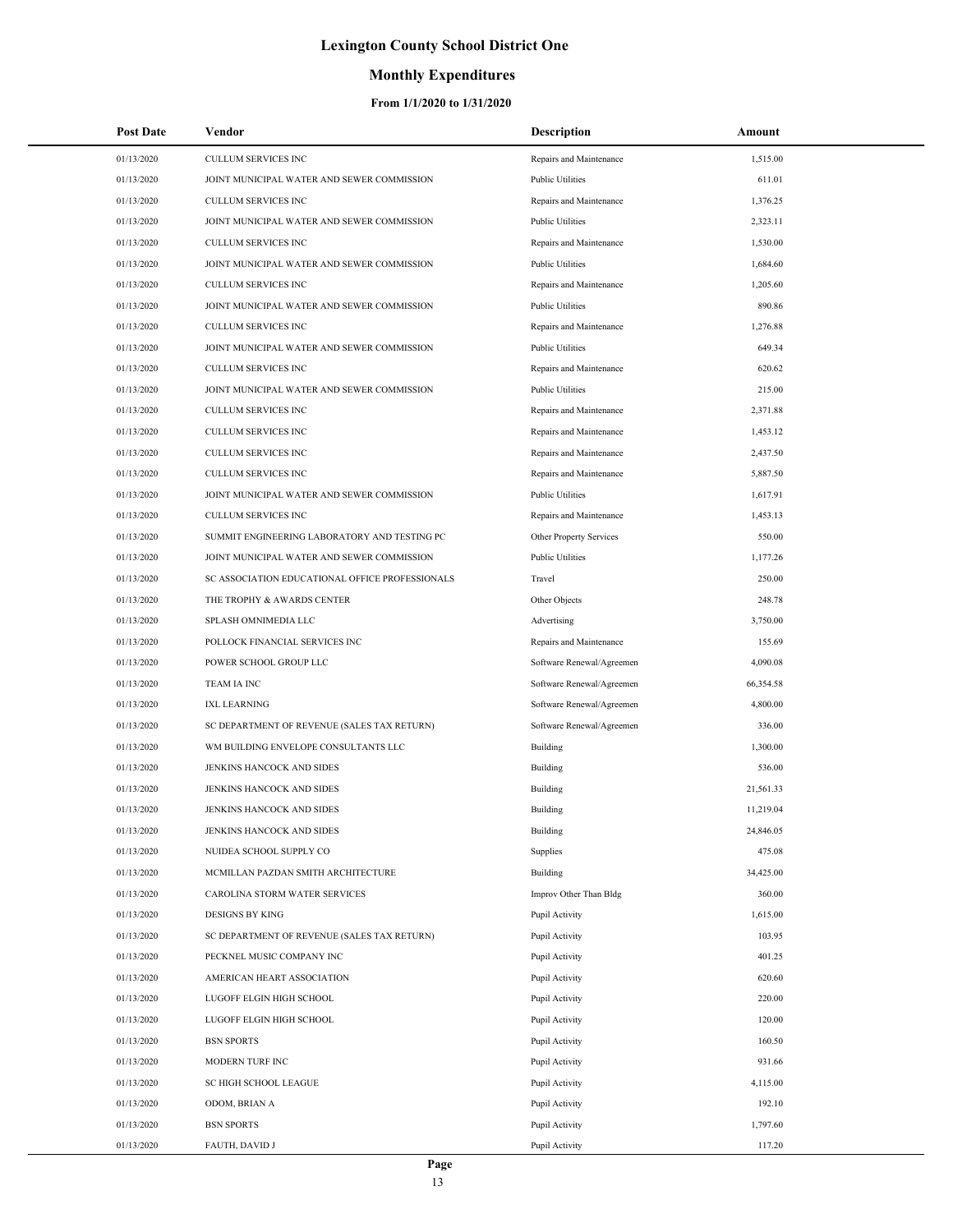### **Monthly Expenditures**

| <b>Post Date</b> | Vendor                                            | <b>Description</b>         | Amount   |
|------------------|---------------------------------------------------|----------------------------|----------|
| 01/13/2020       | HALLINGQUEST, MICHAEL                             | Pupil Activity             | 128.00   |
| 01/13/2020       | HOLLAND, PAUL                                     | Pupil Activity             | 117.20   |
| 01/13/2020       | JONES, TERRY D                                    | Pupil Activity             | 128.00   |
| 01/13/2020       | SMITH, PAUL ANTHONY                               | Pupil Activity             | 116.30   |
| 01/13/2020       | <b>BSN SPORTS</b>                                 | Pupil Activity             | 250.38   |
| 01/13/2020       | <b>BSN SPORTS</b>                                 | Pupil Activity             | 3,936.29 |
| 01/13/2020       | ALLEN, SETH WALLACE                               | Pupil Activity             | 245.30   |
| 01/13/2020       | BLAND, CHAUNTEL                                   | Pupil Activity             | 234.50   |
| 01/13/2020       | CHINA, DAVID FRANKLLIN                            | Pupil Activity             | 292.10   |
| 01/13/2020       | FULMER, JOSHUA                                    | Pupil Activity             | 241.70   |
| 01/13/2020       | KUHN, DAVID H                                     | Pupil Activity             | 232.70   |
| 01/13/2020       | COOK, BRENT                                       | Pupil Activity             | 203.10   |
| 01/13/2020       | RIDDELL / ALL AMERICAN                            | Pupil Activity             | 1,051.28 |
| 01/13/2020       | RIDDELL / ALL AMERICAN                            | Pupil Activity             | 3,156.50 |
| 01/13/2020       | <b>BOOSTERS INC</b>                               | Pupil Activity             | 2,572.00 |
| 01/13/2020       | SC DEPARTMENT OF REVENUE (SALES TAX RETURN)       | Pupil Activity             | 133.00   |
| 01/13/2020       | <b>BSN SPORTS</b>                                 | Pupil Activity             | 1,040.31 |
| 01/14/2020       | <b>SCHOLASTIC BOOK FAIRS</b>                      | Supplies                   | 995.77   |
| 01/14/2020       | <b>SCHOOL SPECIALTY</b>                           | Supplies                   | 330.20   |
| 01/14/2020       | <b>SCHOOL SPECIALTY</b>                           | Supplies                   | 205.57   |
| 01/14/2020       | KURTZ BROS DBA BENDER BURKOT                      | Supplies                   | 2,598.00 |
| 01/14/2020       | SC DEPARTMENT OF REVENUE (SALES TAX RETURN)       | Supplies                   | 181.86   |
| 01/14/2020       | IMPERIAL FASTENER CO INC                          | Supplies                   | 303.00   |
| 01/14/2020       | <b>SCHOOL SPECIALTY</b>                           | Supplies                   | 154.51   |
| 01/14/2020       | <b>EMPLOYEE</b>                                   | Travel                     | 266.00   |
| 01/14/2020       | <b>EMPLOYEE</b>                                   | Travel                     | 266.00   |
| 01/14/2020       | <b>EMPLOYEE</b>                                   | Travel                     | 254.50   |
| 01/14/2020       | <b>EMPLOYEE</b>                                   | Travel                     | 123.83   |
| 01/14/2020       | <b>EMPLOYEE</b>                                   | Travel                     | 239.25   |
| 01/14/2020       | FOLLETT SCHOOL SOLUTIONS INC                      | Library Books              | 2,272.45 |
| 01/14/2020       | FORMS AND SUPPLY INC (FSI)                        | Supplies                   | 610.16   |
| 01/14/2020       | FOLLETT SCHOOL SOLUTIONS INC                      | Library Books              | 678.77   |
| 01/14/2020       | COOK & BOARDMAN LLC                               | Supplies-Maintenace        | 2,268.40 |
| 01/14/2020       | <b>GRAYBAR ELECTRIC CO INC</b>                    | Supplies-Maintenace        | 255.25   |
| 01/14/2020       | SOUTHEASTERN PAPER GROUP                          | Supplies-Maintenace        | 1,156.73 |
| 01/14/2020       | COOK & BOARDMAN LLC                               | Supplies-Maintenace        | 363.80   |
| 01/14/2020       | <b>GRAYBAR ELECTRIC CO INC</b>                    | Supplies-Maintenace        | 385.20   |
| 01/14/2020       | CULLUM SERVICES INC                               | Repairs and Maintenance    | 1,590.54 |
| 01/14/2020       | GREENVILLE OFFICE SUPPLY CO INC                   | Supplies-Maintenace        | 295.96   |
| 01/14/2020       | HYMAN PAPER CO INC                                | Supplies-Maintenace        | 205.84   |
| 01/14/2020       | SMITH AND JONES JANITORIAL SUPPLIES AND EQUIP INC | Supplies-Maintenace        | 524.90   |
| 01/14/2020       | SOUTHEASTERN PAPER GROUP                          | Supplies-Maintenace        | 1,082.27 |
| 01/14/2020       | TRISTATE PUMP AND CONTROL INC                     | Supplies-Maintenace        | 536.52   |
| 01/14/2020       | <b>EMPLOYEE</b>                                   | Travel                     | 473.86   |
| 01/14/2020       | <b>EMPLOYEE</b>                                   | Travel                     | 137.46   |
| 01/14/2020       | <b>EMPLOYEE</b>                                   | Travel                     | 261.29   |
| 01/14/2020       | CAMCOR                                            | <b>Technology Supplies</b> | 165.84   |
| 01/14/2020       | AGC EDUCATION INC DBA TONAS GRAPHICS              | Supplies                   | 4,605.00 |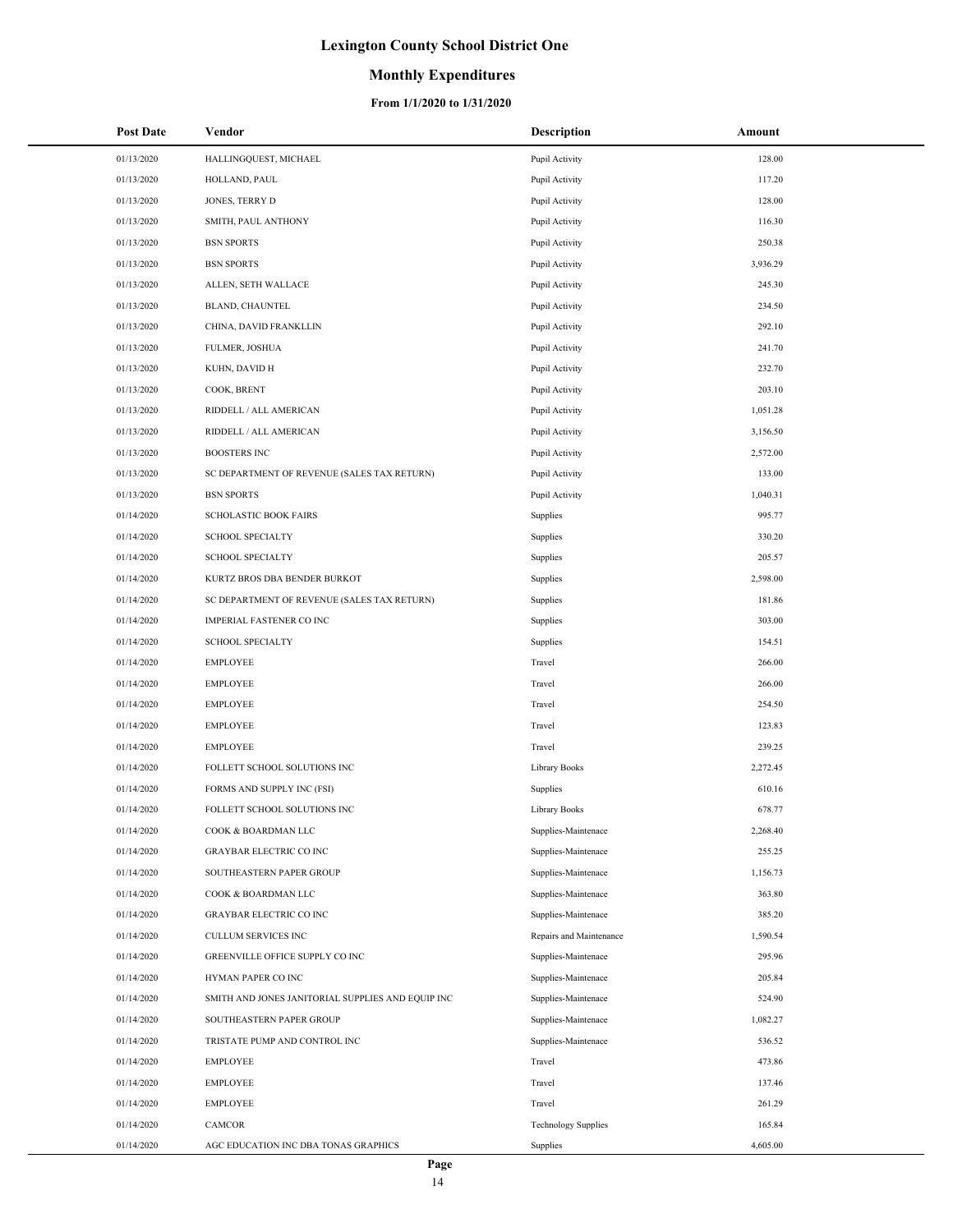### **Monthly Expenditures**

| <b>Post Date</b> | Vendor                                      | Description                   | Amount     |
|------------------|---------------------------------------------|-------------------------------|------------|
| 01/14/2020       | SC DEPARTMENT OF REVENUE (SALES TAX RETURN) | Supplies                      | 174.30     |
| 01/14/2020       | COMPUTER DESIGN CONSULTING SERVICE LLC      | Printing and Binding          | 720.98     |
| 01/14/2020       | NANCY K PERRY CHILDREN'S SHELTER            | <b>Instructional Services</b> | 2,278.80   |
| 01/14/2020       | CENGAGE LEARNING                            | Pupil Activity                | 2,048.20   |
| 01/14/2020       | <b>BSN SPORTS</b>                           | Pupil Activity                | 349.29     |
| 01/14/2020       | <b>BSN SPORTS</b>                           | Pupil Activity                | 481.44     |
| 01/14/2020       | SC DEPARTMENT OF ADMINISTRATION             | Pupil Activity                | 214.00     |
| 01/14/2020       | <b>TAND T SPORTS</b>                        | Pupil Activity                | 1,613.56   |
| 01/14/2020       | <b>BSN SPORTS</b>                           | Pupil Activity                | 468.65     |
| 01/14/2020       | T AND T SPORTS                              | Pupil Activity                | 642.00     |
| 01/14/2020       | <b>EMPLOYEE</b>                             | Pupil Activity                | 552.84     |
| 01/14/2020       | POSITIVE PROMOTIONS INC                     | Supplies                      | 2,052.71   |
| 01/15/2020       | <b>SCHOOL SPECIALTY</b>                     | Supplies                      | 103.37     |
| 01/15/2020       | FORMS AND SUPPLY INC (FSI)                  | Supplies                      | 2,567.14   |
| 01/15/2020       | <b>SC HOSA</b>                              | Travel                        | 255.00     |
| 01/15/2020       | ELEVATION HEALTHCARE                        | Other Prof & Tech Service     | 1,522.30   |
| 01/15/2020       | <b>EMPLOYEE</b>                             | Travel                        | 266.00     |
| 01/15/2020       | <b>EMPLOYEE</b>                             | Travel                        | 145.61     |
| 01/15/2020       | PALMETTO MICROFILM SYSTEMS INC              | Other Prof & Tech Service     | 2,772.22   |
| 01/15/2020       | DEMCO INC                                   | Supplies                      | 167.17     |
| 01/15/2020       | <b>EMPLOYEE</b>                             | Travel-Teacher Staff Dev      | 267.85     |
| 01/15/2020       | BUREAU OF EDUCATION AND RESEARCH (BER)      | Travel-Teacher Staff Dev      | 558.00     |
| 01/15/2020       | DUFF FREEMAN LYON LLC                       | Legal Services                | 12,689.19  |
| 01/15/2020       | HALLIGAN MAHONEY AND WILLIAMS               | Legal Services                | 1,653.75   |
| 01/15/2020       | SC DEPARTMENT OF ADMINISTRATION             | Repairs and Maintenance       | 769.66     |
| 01/15/2020       | LEE TRANSPORT EQUIPMENT                     | Supplies-Maintenace           | 611.14     |
| 01/15/2020       | MANSFIELD OIL CO OF GAINESVILLE INC         | Supplies-Maintenace           | 4,167.84   |
| 01/15/2020       | PALMETTO PROPANE                            | Energy                        | 191.63     |
| 01/15/2020       | GATEWAY SUPPLY CO INC                       | Supplies-Maintenace           | 1,927.31   |
| 01/15/2020       | <b>S&amp;ME INC</b>                         | Repairs and Maintenance       | 2,460.00   |
| 01/15/2020       | <b>EMPLOYEE</b>                             | Travel                        | 122.96     |
| 01/15/2020       | <b>AZURA INVESTIGATIONS LLC</b>             | Other Prof & Tech Service     | 300.00     |
| 01/15/2020       | <b>EMPLOYEE</b>                             | Travel                        | 101.97     |
| 01/15/2020       | <b>DAKTRONICS INC</b>                       | Software Renewal/Agreemen     | 10,475.00  |
| 01/15/2020       | SC DEPARTMENT OF REVENUE (SALES TAX RETURN) | Software Renewal/Agreemen     | 733.25     |
| 01/15/2020       | <b>KAJEET INC</b>                           | Software Renewal/Agreemen     | 499.97     |
| 01/15/2020       | CABLE AND CONNECTIONS                       | Supplies                      | 684.37     |
| 01/15/2020       | <b>PASS ASSURED</b>                         | Software Renewal/Agreemen     | 2,160.00   |
| 01/15/2020       | <b>PASS ASSURED</b>                         | Other Prof & Tech Service     | 1,032.00   |
| 01/15/2020       | FOLLETT SCHOOL SOLUTIONS INC                | Library Books                 | 400.77     |
| 01/15/2020       | DELL COMPUTERS                              | <b>Technology Supplies</b>    | 917,521.10 |
| 01/15/2020       | NUIDEA SCHOOL SUPPLY CO                     | Supplies                      | 694.43     |
| 01/15/2020       | CONTRACT CONSTRUCTION INC                   | Building                      | 106,257.32 |
| 01/15/2020       | JUMPER CARTER SEASE ARCHITECTS P A          | Building                      | 19,195.00  |
| 01/15/2020       | LS3P ASSOCIATED LTD                         | Building                      | 33,013.50  |
| 01/15/2020       | MCMILLAN PAZDAN SMITH ARCHITECTURE          | Building                      | 154,783.75 |
| 01/15/2020       | LS3P ASSOCIATED LTD                         | Building                      | 760.50     |
| 01/15/2020       | SC DEPARTMENT OF REVENUE (SALES TAX RETURN) | Sales Tax on Adult Meals      | 2,410.32   |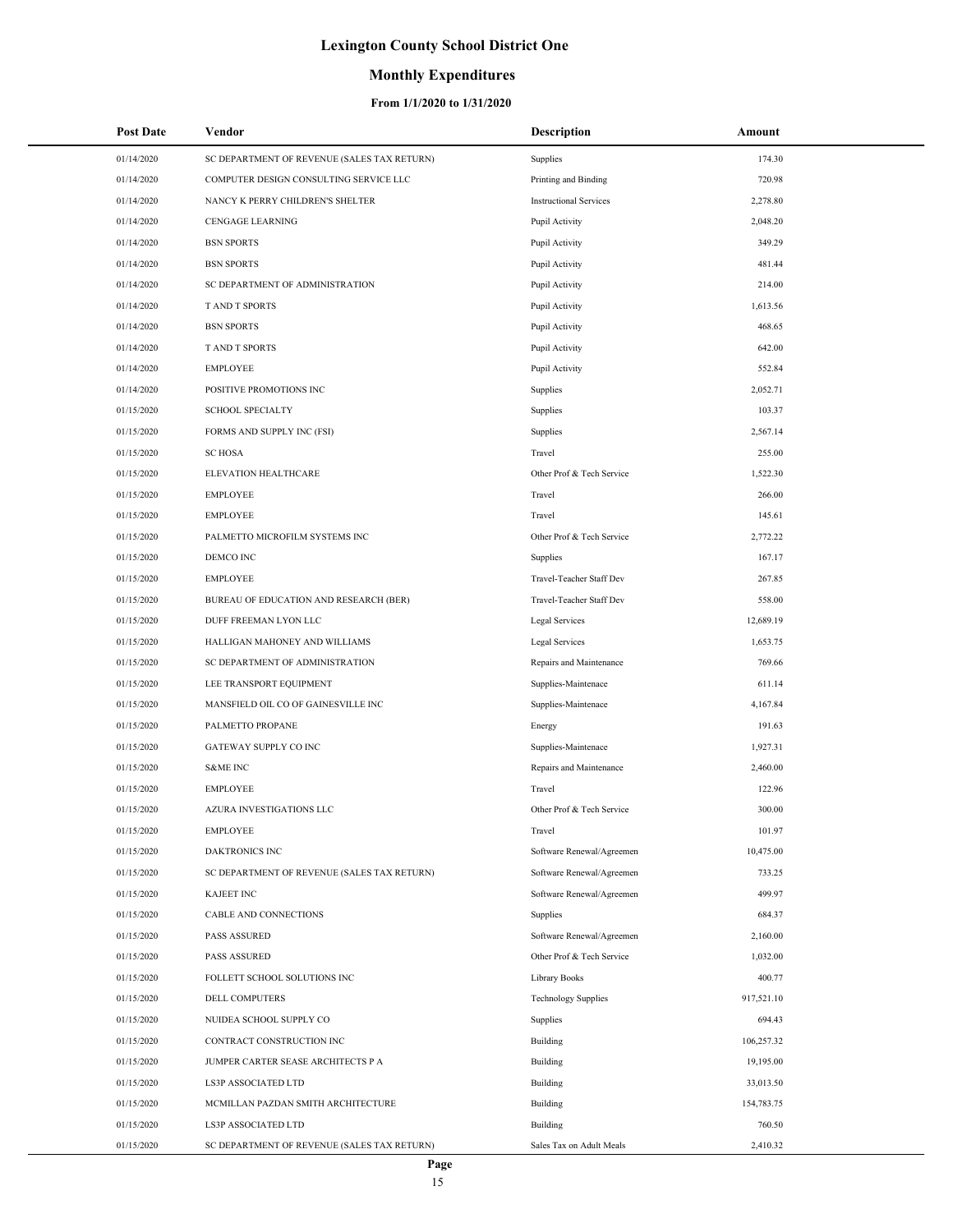### **Monthly Expenditures**

| <b>Post Date</b> | Vendor                                           | <b>Description</b>         | Amount    |
|------------------|--------------------------------------------------|----------------------------|-----------|
| 01/15/2020       | VERTICLE CULINARY SOLUTIONS DBA GENERAL SALES CO | Equipment - Nonexpendable  | 23,288.52 |
| 01/15/2020       | THOMPSON AND LITTLE INC                          | Supplies                   | 36,380.00 |
| 01/15/2020       | <b>DELL COMPUTERS</b>                            | <b>Technology Supplies</b> | 2,741.36  |
| 01/15/2020       | NUIDEA SCHOOL SUPPLY CO                          | Pupil Activity             | 1,127.87  |
| 01/15/2020       | THE READING WAREHOUSE INC                        | Pupil Activity             | 169.45    |
| 01/15/2020       | BRANHAM, JULIE W                                 | Pupil Activity             | 200.00    |
| 01/15/2020       | <b>CHEF WORKS</b>                                | Pupil Activity             | 415.69    |
| 01/15/2020       | CONTINENTAL                                      | Pupil Activity             | 498.75    |
| 01/15/2020       | BRYANT, GEORGE                                   | Pupil Activity             | 103.10    |
| 01/15/2020       | FAUTH, DAVID J                                   | Pupil Activity             | 100.40    |
| 01/15/2020       | FRANKLIN, STACEY                                 | Pupil Activity             | 127.10    |
| 01/15/2020       | HIRES, CHRYSSANDRA                               | Pupil Activity             | 101.00    |
| 01/15/2020       | SMITH, LAWTON G                                  | Pupil Activity             | 103.10    |
| 01/15/2020       | WALKER, MICHAEL                                  | Pupil Activity             | 135.20    |
| 01/15/2020       | BRYANT, SR., MICHAEL A                           | Pupil Activity             | 107.30    |
| 01/15/2020       | <b>MORRIS JR, BILLY</b>                          | Pupil Activity             | 125.30    |
| 01/15/2020       | WILLIAMS, PAMELA                                 | Pupil Activity             | 128.90    |
| 01/15/2020       | SOUTHERN SPECIAL TEES LLC                        | Pupil Activity             | 579.99    |
| 01/15/2020       | <b>SHEALYS ATHLETICS</b>                         | Pupil Activity             | 250.00    |
| 01/15/2020       | CHINA, DAVID FRANKLLIN                           | Pupil Activity             | 229.00    |
| 01/15/2020       | HARMON, SCOTT                                    | Pupil Activity             | 103.40    |
| 01/15/2020       | FULMER, JOSHUA                                   | Pupil Activity             | 231.00    |
| 01/15/2020       | RINEHART, STEPHEN                                | Pupil Activity             | 168.00    |
| 01/15/2020       | O'KEEFE, DENNIS                                  | Pupil Activity             | 150.00    |
| 01/15/2020       | GREENWOOD HIGH SCHOOL                            | Pupil Activity             | 290.00    |
| 01/15/2020       | SC DEPARTMENT OF REVENUE (SALES TAX RETURN)      | Pupil Activity             | 103.16    |
| 01/15/2020       | YANKEE CANDLE FUNDRAISER                         | Pupil Activity             | 1,287.77  |
| 01/16/2020       | UNIVERSITY OF SOUTH CAROLINA SUMTER BOOKSTORE    | Rentals                    | 6,337.50  |
| 01/16/2020       | SOLIANT HEALTH INC                               | Other Prof & Tech Service  | 1,968.50  |
| 01/16/2020       | <b>BATTELLE FOR KIDS</b>                         | Travel                     | 8,000.00  |
| 01/16/2020       | SOUTHEASTERN PAPER GROUP                         | Supplies-Maintenace        | 350.96    |
| 01/16/2020       | <b>CULLUM SERVICES INC</b>                       | Repairs and Maintenance    | 615.86    |
| 01/16/2020       | SOUTHEASTERN PAPER GROUP                         | Supplies-Maintenace        | 842.30    |
| 01/16/2020       | SOUTHEASTERN PAPER GROUP                         | Supplies-Maintenace        | 1,200.92  |
| 01/16/2020       | SOUTHEASTERN PAPER GROUP                         | Supplies-Maintenace        | 151.85    |
| 01/16/2020       | SOUTHEASTERN PAPER GROUP                         | Supplies-Maintenace        | 1,263.46  |
| 01/16/2020       | ZINGERS FENCING LLC                              | Repairs and Maintenance    | 775.00    |
| 01/16/2020       | PERFORMANCE HEALTH SUPPLY INC DBA MEDCO SUPPLY   | Supplies                   | 831.46    |
| 01/16/2020       | <b>B &amp; H PHOTO</b>                           | Supplies                   | 1,757.20  |
| 01/16/2020       | QUACKENBUSH ARCHITECTS AND PLANNERS              | <b>Building</b>            | 29,216.25 |
| 01/16/2020       | <b>LS3P ASSOCIATED LTD</b>                       | Building                   | 61,625.20 |
| 01/16/2020       | LS3P ASSOCIATED LTD                              | Building                   | 608.40    |
| 01/16/2020       | <b>JW PEPPER</b>                                 | Pupil Activity             | 177.75    |
| 01/16/2020       | <b>BSN SPORTS</b>                                | Pupil Activity             | 719.04    |
| 01/16/2020       | <b>BSN SPORTS</b>                                | Pupil Activity             | 535.00    |
| 01/16/2020       | 323 SPORTS                                       | Pupil Activity             | 1,514.05  |
| 01/17/2020       | FORMS AND SUPPLY INC (FSI)                       | Supplies                   | 2,567.14  |
| 01/17/2020       | ADVANCED TRAVEL THERAPY                          | Other Prof & Tech Service  | 2,625.00  |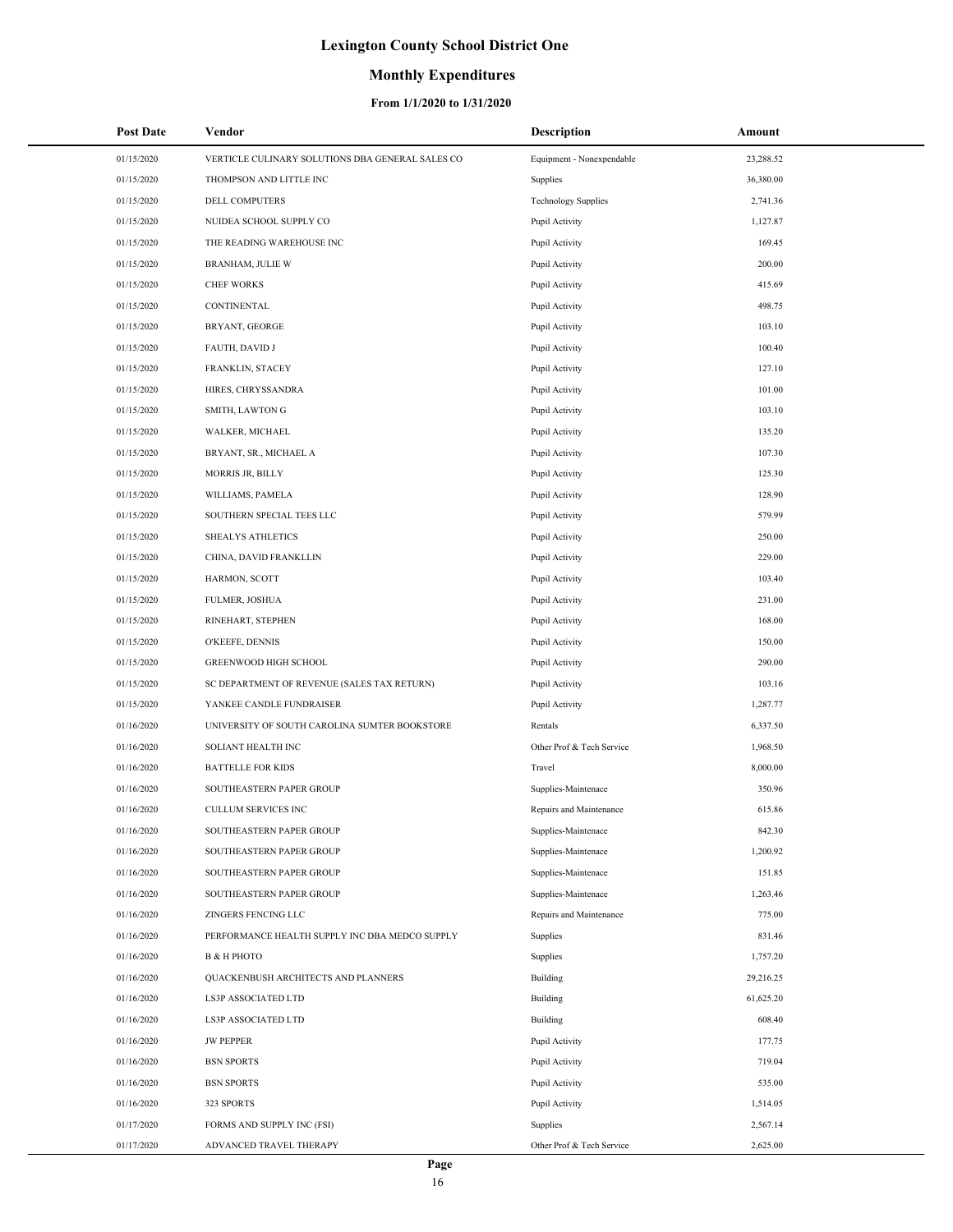## **Monthly Expenditures**

| <b>Post Date</b> | Vendor                                   | <b>Description</b>          | Amount     |
|------------------|------------------------------------------|-----------------------------|------------|
| 01/17/2020       | LUGOFF ELGIN HIGH SCHOOL                 | Repairs and Maintenance     | 120.00     |
| 01/17/2020       | INTERNATIONAL BACCALAUREATE ORGANIZATION | Other Prof & Tech Service   | 6,000.00   |
| 01/17/2020       | CERTIFIED TRANSLATION SERVICES           | Other Prof & Tech Service   | 280.00     |
| 01/17/2020       | UNIVERSITY OF SC                         | Travel-Teacher Staff Dev    | 320.00     |
| 01/17/2020       | AMTEC                                    | Other Prof & Tech Service   | 1,800.00   |
| 01/17/2020       | <b>DOMINION ENERGY</b>                   | <b>Public Utilities</b>     | 276.42     |
| 01/17/2020       | <b>DOMINION ENERGY</b>                   | <b>Public Utilities</b>     | 706.81     |
| 01/17/2020       | CONTRACTOR NAIL AND TOOL LLC             | Supplies-Maintenace         | 4,534.66   |
| 01/17/2020       | <b>DOMINION ENERGY</b>                   | <b>Public Utilities</b>     | 663.66     |
| 01/17/2020       | <b>DOMINION ENERGY</b>                   | <b>Public Utilities</b>     | 11,759.55  |
| 01/17/2020       | <b>DOMINION ENERGY</b>                   | <b>Public Utilities</b>     | 8,335.86   |
| 01/17/2020       | <b>DOMINION ENERGY</b>                   | <b>Public Utilities</b>     | 18,868.02  |
| 01/17/2020       | <b>DOMINION ENERGY</b>                   | <b>Public Utilities</b>     | 11,237.86  |
| 01/17/2020       | <b>DOMINION ENERGY</b>                   | <b>Public Utilities</b>     | 7,653.06   |
| 01/17/2020       | <b>DOMINION ENERGY</b>                   | <b>Public Utilities</b>     | 6,092.28   |
| 01/17/2020       | <b>DOMINION ENERGY</b>                   | <b>Public Utilities</b>     | 33,027.09  |
| 01/17/2020       | <b>DOMINION ENERGY</b>                   | <b>Public Utilities</b>     | 7,510.50   |
| 01/17/2020       | PALMETTO PROPANE                         | Energy                      | 529.42     |
| 01/17/2020       | <b>DOMINION ENERGY</b>                   | <b>Public Utilities</b>     | 7,964.29   |
| 01/17/2020       | <b>DOMINION ENERGY</b>                   | <b>Public Utilities</b>     | 13,212.45  |
| 01/17/2020       | <b>BATTERIES PLUS BULBS</b>              | Supplies-Maintenace         | 282.48     |
| 01/17/2020       | <b>DOMINION ENERGY</b>                   | <b>Public Utilities</b>     | 7,179.07   |
| 01/17/2020       | TRITEK FIRE AND SECURITY LLC             | Repairs and Maintenance     | 157.50     |
| 01/17/2020       | <b>DOMINION ENERGY</b>                   | <b>Public Utilities</b>     | 2,293.44   |
| 01/17/2020       | SOUTHEASTERN PAPER GROUP                 | Supplies-Maintenace         | 741.04     |
| 01/17/2020       | <b>DOMINION ENERGY</b>                   | <b>Public Utilities</b>     | 13,746.84  |
| 01/17/2020       | <b>DOMINION ENERGY</b>                   | <b>Public Utilities</b>     | 9,389.42   |
| 01/17/2020       | <b>DOMINION ENERGY</b>                   | <b>Public Utilities</b>     | 7,751.69   |
| 01/17/2020       | FORMS AND SUPPLY INC (FSI)               | Supplies-Maintenace         | 1,004.60   |
| 01/17/2020       | <b>DOMINION ENERGY</b>                   | <b>Public Utilities</b>     | 9,537.12   |
| 01/17/2020       | <b>DOMINION ENERGY</b>                   | <b>Public Utilities</b>     | 18,098.18  |
| 01/17/2020       | <b>DOMINION ENERGY</b>                   | <b>Public Utilities</b>     | 51,529.13  |
| 01/17/2020       | TRITEK FIRE AND SECURITY LLC             | Repairs and Maintenance     | 264.00     |
| 01/17/2020       | <b>DOMINION ENERGY</b>                   | <b>Public Utilities</b>     | 8,027.88   |
| 01/17/2020       | FORMS AND SUPPLY INC (FSI)               | Supplies-Maintenace         | 1,832.30   |
| 01/17/2020       | <b>DOMINION ENERGY</b>                   | <b>Public Utilities</b>     | 143.56     |
| 01/17/2020       | SC DEPARTMENT OF ADMINISTRATION          | Repairs and Maintenance     | 4,913.91   |
| 01/17/2020       | MANSFIELD OIL CO OF GAINESVILLE INC      | <b>Pupil Transportation</b> | 4,228.44   |
| 01/17/2020       | APPLYA OCCUPATIONAL STRATEGIES           | Other Prof & Tech Service   | 1,320.64   |
| 01/17/2020       | ADVANCED VIDEO GROUP INC                 | Software Renewal/Agreemen   | 1,218.88   |
| 01/17/2020       | CAMCOR                                   | <b>Technology Supplies</b>  | 123,471.65 |
| 01/17/2020       | HOBART SERVICE                           | Repairs and Maintenance     | 1,774.82   |
| 01/17/2020       | HALLINGQUEST, SHANNON                    | Pupil Activity              | 128.00     |
| 01/17/2020       | SARGENT, DWAYNE L                        | Pupil Activity              | 137.00     |
| 01/17/2020       | SCOTT, GEORGE R                          | Pupil Activity              | 106.40     |
| 01/17/2020       | CROWELL, JAMES W                         | Pupil Activity              | 121.70     |
| 01/17/2020       | SCOTT, LATONYA                           | Pupil Activity              | 113.60     |
| 01/17/2020       | SMITH, JEFFREY                           | Pupil Activity              | 113.60     |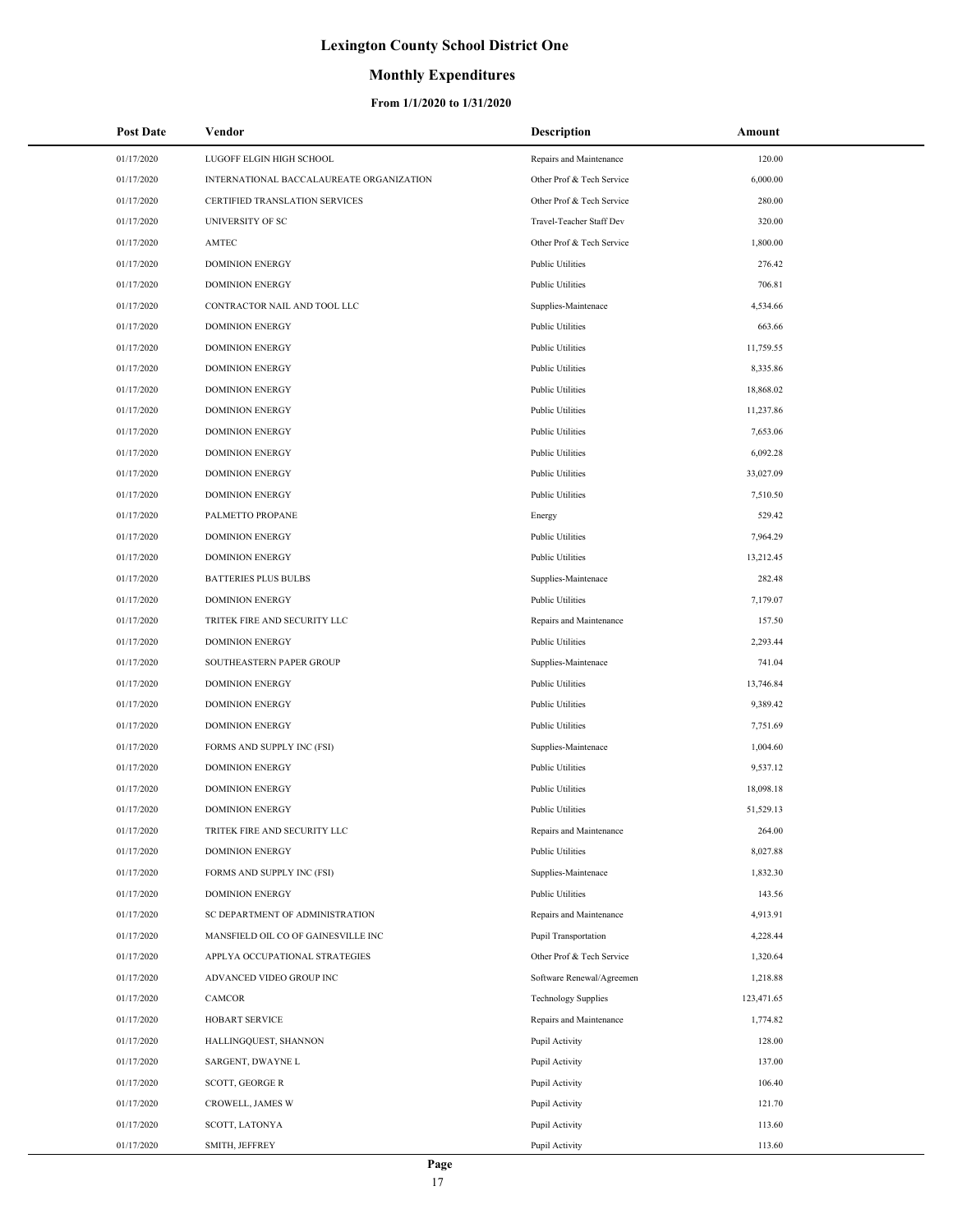## **Monthly Expenditures**

| <b>Post Date</b> | Vendor                                            | <b>Description</b>        | Amount    |
|------------------|---------------------------------------------------|---------------------------|-----------|
| 01/17/2020       | ALLEN, SETH WALLACE                               | Pupil Activity            | 136.60    |
| 01/17/2020       | <b>CHAPIN HIGH SCHOOL</b>                         | Pupil Activity            | 300.00    |
| 01/17/2020       | <b>GREENWOOD HIGH SCHOOL</b>                      | Pupil Activity            | 300.00    |
| 01/17/2020       | HEMISPHERE EDUCATIONAL TRAVEL                     | Pupil Activity            | 8,410.00  |
| 01/21/2020       | <b>HIGHWATER CLAYS</b>                            | Supplies                  | 265.62    |
| 01/21/2020       | USC UPSTATE REFLECTIONS                           | Travel                    | 240.00    |
| 01/21/2020       | POLLOCK COMPANY                                   | Supplies                  | 214.00    |
| 01/21/2020       | SC MUSIC EDUCATORS ASSOCIATION CHORAL DIVISION    | Pupil Transportation      | 360.00    |
| 01/21/2020       | PINE PRESS OF LEXINGTON INC                       | Printing and Binding      | 874.91    |
| 01/21/2020       | <b>GALE CENGAGE LEARNING</b>                      | Software Renewal/Agreemen | 2,943.68  |
| 01/21/2020       | SC DEPARTMENT OF REVENUE (SALES TAX RETURN)       | Software Renewal/Agreemen | 206.06    |
| 01/21/2020       | LAKE MURRAY DRY GOODS LLC                         | Supplies                  | 224.70    |
| 01/21/2020       | EL EDUCATION INC                                  | Inst Prog Improvement     | 29,000.00 |
| 01/21/2020       | CERTIFIED TRANSLATION SERVICES                    | Other Prof & Tech Service | 130.00    |
| 01/21/2020       | BARNES & NOBLE BOOKSELLERS INC                    | Supplies                  | 825.46    |
| 01/21/2020       | FORMS AND SUPPLY INC (FSI)                        | Supplies                  | 107.83    |
| 01/21/2020       | HERALD OFFICE SUPPLY INC                          | Other Objects             | 475.08    |
| 01/21/2020       | <b>EMPLOYEE</b>                                   | Other Objects             | 200.00    |
| 01/21/2020       | ANCHOR SHRED AND RECYCLE COMPANY                  | Other Property Services   | 187.25    |
| 01/21/2020       | ANCHOR SHRED AND RECYCLE COMPANY                  | Other Property Services   | 187.25    |
| 01/21/2020       | ANCHOR SHRED AND RECYCLE COMPANY                  | Other Property Services   | 187.25    |
| 01/21/2020       | ANCHOR SHRED AND RECYCLE COMPANY                  | Other Property Services   | 187.25    |
| 01/21/2020       | ANCHOR SHRED AND RECYCLE COMPANY                  | Other Property Services   | 187.25    |
| 01/21/2020       | ANCHOR SHRED AND RECYCLE COMPANY                  | Other Property Services   | 187.25    |
| 01/21/2020       | ANCHOR SHRED AND RECYCLE COMPANY                  | Other Property Services   | 187.25    |
| 01/21/2020       | SOUTHEASTERN PAPER GROUP                          | Supplies-Maintenace       | 1,441.18  |
| 01/21/2020       | ANCHOR SHRED AND RECYCLE COMPANY                  | Other Property Services   | 187.25    |
| 01/21/2020       | ANCHOR SHRED AND RECYCLE COMPANY                  | Other Property Services   | 187.25    |
| 01/21/2020       | ANCHOR SHRED AND RECYCLE COMPANY                  | Other Property Services   | 187.25    |
| 01/21/2020       | ANCHOR SHRED AND RECYCLE COMPANY                  | Other Property Services   | 187.25    |
| 01/21/2020       | ANCHOR SHRED AND RECYCLE COMPANY                  | Other Property Services   | 187.25    |
| 01/21/2020       | ANCHOR SHRED AND RECYCLE COMPANY                  | Other Property Services   | 187.25    |
| 01/21/2020       | ANCHOR SHRED AND RECYCLE COMPANY                  | Other Property Services   | 187.25    |
| 01/21/2020       | DADE PAPER AND BAG LLC DBA IMPERIAL DADE          | Supplies-Maintenace       | 283.44    |
| 01/21/2020       | SMITH AND JONES JANITORIAL SUPPLIES AND EQUIP INC | Supplies-Maintenace       | 529.35    |
| 01/21/2020       | ANCHOR SHRED AND RECYCLE COMPANY                  | Other Property Services   | 187.25    |
| 01/21/2020       | GREENVILLE OFFICE SUPPLY CO INC                   | Supplies-Maintenace       | 118.41    |
| 01/21/2020       | ANCHOR SHRED AND RECYCLE COMPANY                  | Other Property Services   | 1,356.85  |
| 01/21/2020       | ANCHOR SHRED AND RECYCLE COMPANY                  | Other Property Services   | 187.25    |
| 01/21/2020       | ANCHOR SHRED AND RECYCLE COMPANY                  | Other Property Services   | 187.25    |
| 01/21/2020       | ANCHOR SHRED AND RECYCLE COMPANY                  | Other Property Services   | 187.25    |
| 01/21/2020       | ANCHOR SHRED AND RECYCLE COMPANY                  | Other Property Services   | 187.25    |
| 01/21/2020       | GREENVILLE OFFICE SUPPLY CO INC                   | Supplies-Maintenace       | 390.34    |
| 01/21/2020       | ANCHOR SHRED AND RECYCLE COMPANY                  | Other Property Services   | 187.25    |
| 01/21/2020       | ANCHOR SHRED AND RECYCLE COMPANY                  | Other Property Services   | 187.25    |
| 01/21/2020       | GREENVILLE OFFICE SUPPLY CO INC                   | Supplies-Maintenace       | 118.41    |
| 01/21/2020       | ANCHOR SHRED AND RECYCLE COMPANY                  | Other Property Services   | 187.25    |
| 01/21/2020       | ANCHOR SHRED AND RECYCLE COMPANY                  | Other Property Services   | 187.25    |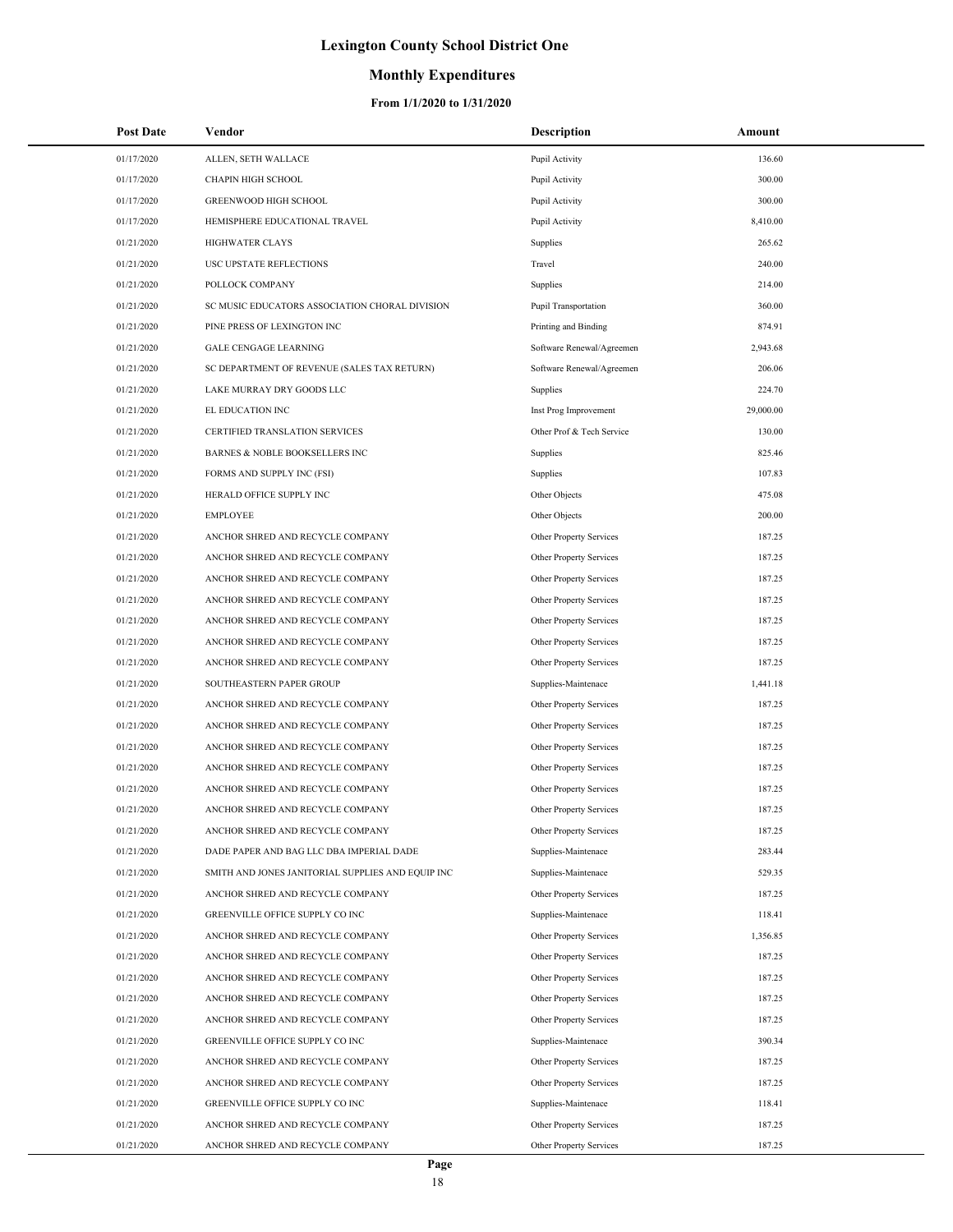### **Monthly Expenditures**

| <b>Post Date</b> | Vendor                                             | <b>Description</b>            | Amount       |
|------------------|----------------------------------------------------|-------------------------------|--------------|
| 01/21/2020       | ANCHOR SHRED AND RECYCLE COMPANY                   | Other Property Services       | 187.25       |
| 01/21/2020       | ANCHOR SHRED AND RECYCLE COMPANY                   | Other Property Services       | 187.25       |
| 01/21/2020       | DADE PAPER AND BAG LLC DBA IMPERIAL DADE           | Supplies-Maintenace           | 377.92       |
| 01/21/2020       | SOUTHEASTERN PAPER GROUP                           | Supplies-Maintenace           | 626.05       |
| 01/21/2020       | ANCHOR SHRED AND RECYCLE COMPANY                   | Other Property Services       | 187.25       |
| 01/21/2020       | ANCHOR SHRED AND RECYCLE COMPANY                   | Other Property Services       | 187.25       |
| 01/21/2020       | ANCHOR SHRED AND RECYCLE COMPANY                   | Other Property Services       | 187.25       |
| 01/21/2020       | ANCHOR SHRED AND RECYCLE COMPANY                   | Other Property Services       | 187.25       |
| 01/21/2020       | ANCHOR SHRED AND RECYCLE COMPANY                   | Other Property Services       | 187.25       |
| 01/21/2020       | SMITH AND JONES JANITORIAL SUPPLIES AND EQUIP INC  | Supplies-Maintenace           | 280.77       |
| 01/21/2020       | ANCHOR SHRED AND RECYCLE COMPANY                   | Other Property Services       | 187.25       |
| 01/21/2020       | ANCHOR SHRED AND RECYCLE COMPANY                   | Other Property Services       | 187.25       |
| 01/21/2020       | ANCHOR SHRED AND RECYCLE COMPANY                   | Other Property Services       | 187.25       |
| 01/21/2020       | ETA HAND2MIND                                      | Supplies                      | 3,388.98     |
| 01/21/2020       | <b>GROVE MEDICAL</b>                               | Supplies                      | 100.79       |
| 01/21/2020       | DODGE LEARNING RESOURCES                           | Supplies                      | 431.88       |
| 01/21/2020       | NUIDEA SCHOOL SUPPLY CO                            | Supplies                      | 1,004.73     |
| 01/21/2020       | THOMPSON TURNER CONSTRUCTION                       | Building                      | 220,602.01   |
| 01/21/2020       | H G REYNOLDS COMPANY INC                           | Building                      | 4,248,852.54 |
| 01/21/2020       | GILBERTSUMMIT RURAL WATER DISTRICT                 | Building                      | 16,000.00    |
| 01/21/2020       | BLICK ART MATERIALS LLC                            | Pupil Activity                | 893.08       |
| 01/21/2020       | JOLLY FARMER PRODUCTS                              | Pupil Activity                | 877.34       |
| 01/21/2020       | SOUTHERN SPECIAL TEES LLC                          | Pupil Activity                | 519.86       |
| 01/21/2020       | FORMS AND SUPPLY INC (FSI)                         | Pupil Activity                | 1,460.55     |
| 01/21/2020       | POLLOCK COMPANY                                    | Pupil Activity                | 642.00       |
| 01/21/2020       | <b>SIGN A RAMA</b>                                 | Pupil Activity                | 2,256.16     |
| 01/21/2020       | T AND T SPORTS                                     | Pupil Activity                | 1,675.62     |
| 01/21/2020       | <b>HUDL</b>                                        | Pupil Activity                | 1,230.50     |
| 01/21/2020       | <b>HUDL</b>                                        | Pupil Activity                | 481.50       |
| 01/22/2020       | <b>EMPLOYEE</b>                                    | Travel                        | 108.46       |
| 01/22/2020       | <b>EMPLOYEE</b>                                    | Travel                        | 122.09       |
| 01/22/2020       | FORMS AND SUPPLY INC (FSI)                         | Supplies                      | 1,412.24     |
| 01/22/2020       | <b>SCHOOL SPECIALTY</b>                            | Supplies                      | 189.27       |
| 01/22/2020       | <b>W W GRAINGER</b>                                | Supplies                      | 2,679.03     |
| 01/22/2020       | <b>COMFORT SUITES</b>                              | Pupil Transportation-Inst     | 1,881.60     |
| 01/22/2020       | ACADEMIC SUPPLIER DBA RASIX COMPUTER CENTER INC    | Supplies                      | 1,047.45     |
| 01/22/2020       | SC ASSOCIATION SCHOOL ADMINISTRATORS               | Travel                        | 1,115.00     |
| 01/22/2020       | <b>SC HOSA</b>                                     | Travel                        | 255.00       |
| 01/22/2020       | ACADEMIC SUPPLIER DBA RASIX COMPUTER CENTER INC    | Supplies                      | 116.10       |
| 01/22/2020       | SC MUSIC EDUCATORS ASSOCIATION ORCHESTRA DIVISION  | Pupil Transportation          | 300.00       |
| 01/22/2020       | ORANGEBURG SCHOOL DISTRICT 5 MCCORD CENTER SERVICE | <b>Instructional Services</b> | 1,350.00     |
| 01/22/2020       | <b>EMPLOYEE</b>                                    | Travel                        | 104.40       |
| 01/22/2020       | <b>EMPLOYEE</b>                                    | Travel                        | 389.99       |
| 01/22/2020       | <b>SCHOOL HEALTH CORP</b>                          | Supplies                      | 357.00       |
| 01/22/2020       | EMPLOYEE                                           | Travel                        | 148.77       |
| 01/22/2020       | <b>EMPLOYEE</b>                                    | Travel                        | 138.33       |
| 01/22/2020       | <b>EMPLOYEE</b>                                    | Travel                        | 133.11       |
| 01/22/2020       | <b>EMPLOYEE</b>                                    | Travel                        | 156.60       |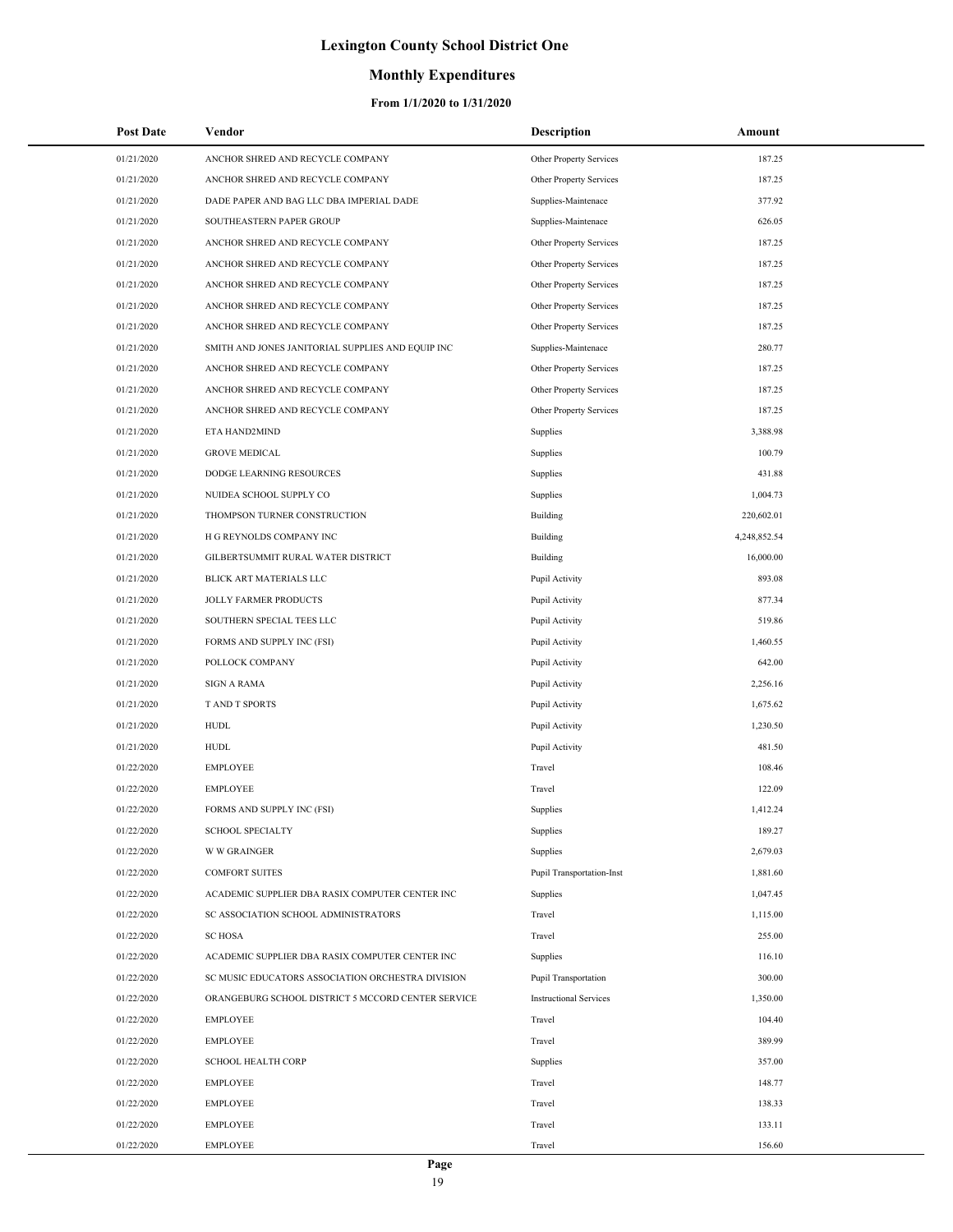## **Monthly Expenditures**

| <b>Post Date</b> | Vendor                                            | <b>Description</b>        | Amount    |
|------------------|---------------------------------------------------|---------------------------|-----------|
| 01/22/2020       | <b>EMPLOYEE</b>                                   | Travel                    | 100.92    |
| 01/22/2020       | <b>EMPLOYEE</b>                                   | Travel                    | 101.50    |
| 01/22/2020       | CERTIFIED TRANSLATION SERVICES                    | Other Prof & Tech Service | 390.00    |
| 01/22/2020       | DEAFINITELY TAKING REQUESTS                       | Other Prof & Tech Service | 130.00    |
| 01/22/2020       | <b>BURR AND FORMAN LLP</b>                        | Legal Services            | 7,349.94  |
| 01/22/2020       | NASSP(NATIONAL ASSOC OF SECONDARY SCH PRINCIPALS) | Dues and Fees             | 250.00    |
| 01/22/2020       | <b>EMPLOYEE</b>                                   | Travel                    | 243.60    |
| 01/22/2020       | STATE FISCAL ACCOUNTABILITY AUTHORITY             | Travel                    | 240.00    |
| 01/22/2020       | MIDCAROLINA ELEC COOP INC                         | <b>Public Utilities</b>   | 217.00    |
| 01/22/2020       | ALFRED WILLIAMS AND CO                            | Supplies-Maintenace       | 635.58    |
| 01/22/2020       | PROVIDENCE ENVIRONMENTAL CONCEPTS/SERVICES        | Repairs and Maintenance   | 239.50    |
| 01/22/2020       | PROVIDENCE ENVIRONMENTAL CONCEPTS/SERVICES        | Repairs and Maintenance   | 239.50    |
| 01/22/2020       | MIDCAROLINA ELEC COOP INC                         | <b>Public Utilities</b>   | 25,224.00 |
| 01/22/2020       | PROVIDENCE ENVIRONMENTAL CONCEPTS/SERVICES        | Repairs and Maintenance   | 479.00    |
| 01/22/2020       | PROVIDENCE ENVIRONMENTAL CONCEPTS/SERVICES        | Repairs and Maintenance   | 718.50    |
| 01/22/2020       | GREENVILLE OFFICE SUPPLY CO INC                   | Supplies-Maintenace       | 108.63    |
| 01/22/2020       | PROVIDENCE ENVIRONMENTAL CONCEPTS/SERVICES        | Repairs and Maintenance   | 239.50    |
| 01/22/2020       | PROVIDENCE ENVIRONMENTAL CONCEPTS/SERVICES        | Repairs and Maintenance   | 239.50    |
| 01/22/2020       | PROVIDENCE ENVIRONMENTAL CONCEPTS/SERVICES        | Repairs and Maintenance   | 359.25    |
| 01/22/2020       | PROVIDENCE ENVIRONMENTAL CONCEPTS/SERVICES        | Repairs and Maintenance   | 239.50    |
| 01/22/2020       | PROVIDENCE ENVIRONMENTAL CONCEPTS/SERVICES        | Repairs and Maintenance   | 239.50    |
| 01/22/2020       | PROVIDENCE ENVIRONMENTAL CONCEPTS/SERVICES        | Repairs and Maintenance   | 239.50    |
| 01/22/2020       | PROVIDENCE ENVIRONMENTAL CONCEPTS/SERVICES        | Repairs and Maintenance   | 239.50    |
| 01/22/2020       | GREENVILLE OFFICE SUPPLY CO INC                   | Supplies-Maintenace       | 120.70    |
| 01/22/2020       | MOREHOUSE HUBER CO INC                            | Supplies-Maintenace       | 1,169.65  |
| 01/22/2020       | PROVIDENCE ENVIRONMENTAL CONCEPTS/SERVICES        | Repairs and Maintenance   | 359.25    |
| 01/22/2020       | PROVIDENCE ENVIRONMENTAL CONCEPTS/SERVICES        | Repairs and Maintenance   | 479.00    |
| 01/22/2020       | PROVIDENCE ENVIRONMENTAL CONCEPTS/SERVICES        | Repairs and Maintenance   | 718.50    |
| 01/22/2020       | PROVIDENCE ENVIRONMENTAL CONCEPTS/SERVICES        | Repairs and Maintenance   | 359.25    |
| 01/22/2020       | PALMETTO PROPANE                                  | Energy                    | 536.55    |
| 01/22/2020       | PROVIDENCE ENVIRONMENTAL CONCEPTS/SERVICES        | Repairs and Maintenance   | 718.50    |
| 01/22/2020       | PROVIDENCE ENVIRONMENTAL CONCEPTS/SERVICES        | Repairs and Maintenance   | 239.50    |
| 01/22/2020       | PROVIDENCE ENVIRONMENTAL CONCEPTS/SERVICES        | Repairs and Maintenance   | 359.25    |
| 01/22/2020       | PROVIDENCE ENVIRONMENTAL CONCEPTS/SERVICES        | Repairs and Maintenance   | 479.00    |
| 01/22/2020       | SOUTHEASTERN PAPER GROUP                          | Supplies-Maintenace       | 393.08    |
| 01/22/2020       | HYMAN PAPER CO INC                                | Supplies-Maintenace       | 218.16    |
| 01/22/2020       | PALMETTO CONTROLS INC                             | Supplies-Maintenace       | 1,544.40  |
| 01/22/2020       | PROVIDENCE ENVIRONMENTAL CONCEPTS/SERVICES        | Repairs and Maintenance   | 359.25    |
| 01/22/2020       | PROVIDENCE ENVIRONMENTAL CONCEPTS/SERVICES        | Repairs and Maintenance   | 479.00    |
| 01/22/2020       | PROVIDENCE ENVIRONMENTAL CONCEPTS/SERVICES        | Repairs and Maintenance   | 479.00    |
| 01/22/2020       | MIDLANDS FIRE PROTECTION INC                      | Repairs and Maintenance   | 1,116.30  |
| 01/22/2020       | PROVIDENCE ENVIRONMENTAL CONCEPTS/SERVICES        | Repairs and Maintenance   | 479.00    |
| 01/22/2020       | PROVIDENCE ENVIRONMENTAL CONCEPTS/SERVICES        | Repairs and Maintenance   | 598.75    |
| 01/22/2020       | PROVIDENCE ENVIRONMENTAL CONCEPTS/SERVICES        | Repairs and Maintenance   | 479.00    |
| 01/22/2020       | FORMS AND SUPPLY INC (FSI)                        | Supplies-Maintenace       | 373.43    |
| 01/22/2020       | PROVIDENCE ENVIRONMENTAL CONCEPTS/SERVICES        | Repairs and Maintenance   | 359.25    |
| 01/22/2020       | <b>EMPLOYEE</b>                                   | Travel                    | 319.58    |
| 01/22/2020       | EMPLOYEE                                          | Travel                    | 327.12    |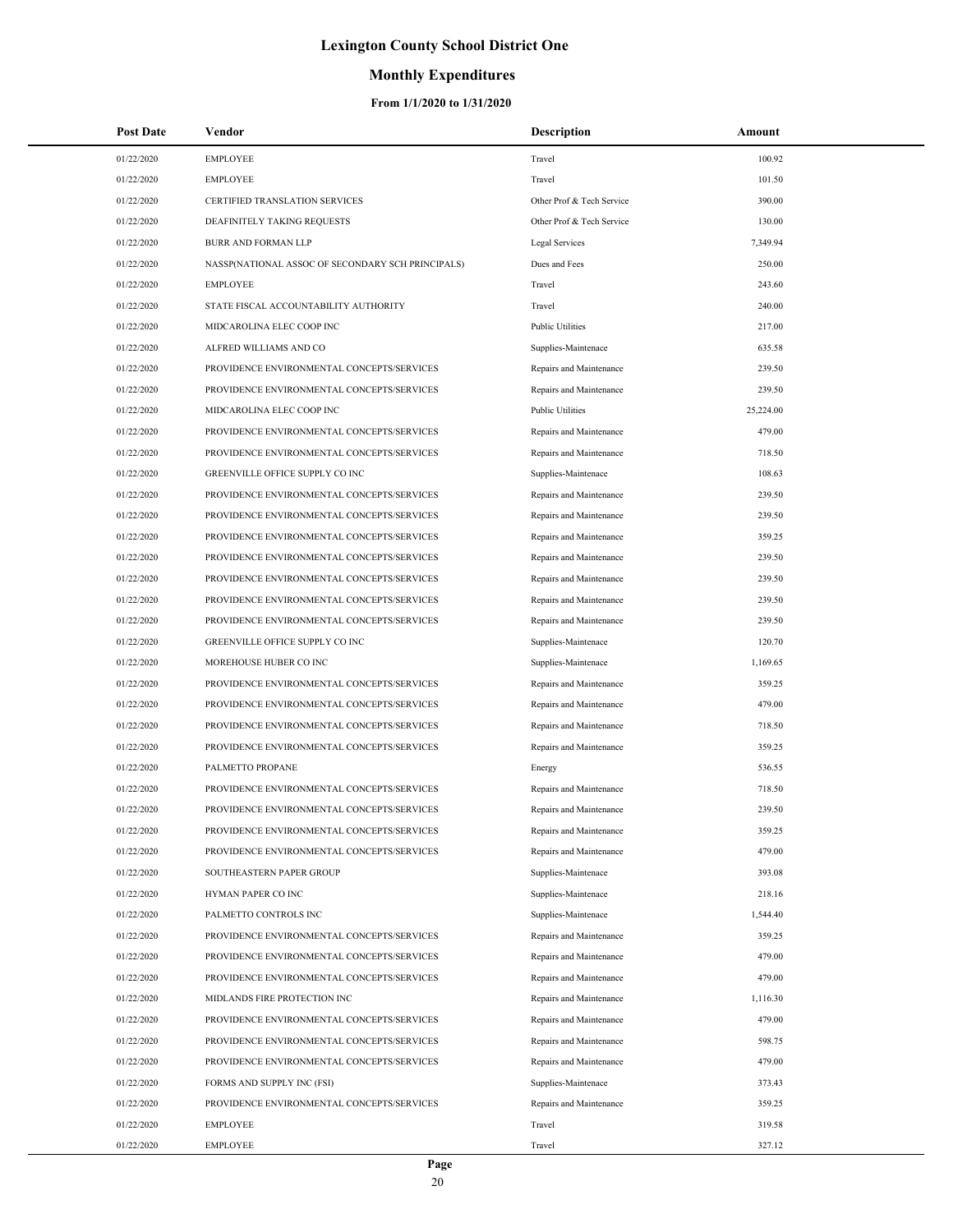### **Monthly Expenditures**

| <b>Post Date</b> | Vendor                                         | <b>Description</b>             | Amount    |
|------------------|------------------------------------------------|--------------------------------|-----------|
| 01/22/2020       | CDI TECHNOLOGIES                               | Software Renewal/Agreemen      | 114.45    |
| 01/22/2020       | EXTRA DUTY SOLUTIONS                           | Other Prof & Tech Service      | 2,974.13  |
| 01/22/2020       | TOWN OF PELION                                 | Other Prof & Tech Service      | 14,634.63 |
| 01/22/2020       | FOUNDATION FOR INTERNATIONAL SERVICES INC      | Other Prof & Tech Service      | 710.00    |
| 01/22/2020       | <b>EMPLOYEE</b>                                | Other Objects                  | 284.44    |
| 01/22/2020       | SIGNAL TECHNOLOGIES INC                        | <b>Technology Supplies</b>     | 1,120.10  |
| 01/22/2020       | <b>BOOKSOURCE</b>                              | Supplies                       | 164.80    |
| 01/22/2020       | <b>BOOKSOURCE</b>                              | Supplies                       | 192.96    |
| 01/22/2020       | <b>EMPLOYEE</b>                                | Travel                         | 106.72    |
| 01/22/2020       | <b>EMPLOYEE</b>                                | Travel                         | 115.88    |
| 01/22/2020       | <b>EMPLOYEE</b>                                | Travel                         | 154.28    |
| 01/22/2020       | <b>EMPLOYEE</b>                                | Travel                         | 107.30    |
| 01/22/2020       | FRONTLINE EDUCATION                            | Software Renewal/Agreemen      | 20,793.35 |
| 01/22/2020       | PERFORMANCE HEALTH SUPPLY INC DBA MEDCO SUPPLY | Supplies                       | 145.36    |
| 01/22/2020       | <b>REALITYWORKS</b>                            | Supplies                       | 2,623.95  |
| 01/22/2020       | SC DEPARTMENT OF REVENUE (SALES TAX RETURN)    | Supplies                       | 174.93    |
| 01/22/2020       | <b>EMPLOYEE</b>                                | Travel                         | 850.00    |
| 01/22/2020       | FOLLETT SCHOOL SOLUTIONS INC                   | Library Books                  | 65,251.68 |
| 01/22/2020       | ALFRED WILLIAMS AND CO                         | Supplies                       | 3,646.05  |
| 01/22/2020       | <b>EMPLOYEE</b>                                | Travel                         | 122.96    |
| 01/22/2020       | SONG LAKE BOOKS LLC                            | Pupil Activity                 | 1,100.00  |
| 01/22/2020       | OAK GROVE ELEMENTARY SCHOOL                    | Pupil Act-Fee/Collection Refnd | 105.00    |
| 01/22/2020       | FORMS AND SUPPLY INC (FSI)                     | Pupil Activity                 | 238.93    |
| 01/22/2020       | FORMS AND SUPPLY INC (FSI)                     | Pupil Activity                 | 1,142.23  |
| 01/22/2020       | HOLLMON, CHARLES ROOSEVELT                     | Pupil Activity                 | 103.70    |
| 01/22/2020       | NICKENS, DENNIS W                              | Pupil Activity                 | 132.50    |
| 01/22/2020       | ROHRBACH, CHRISTOPHER JONATHAN                 | Pupil Activity                 | 105.51    |
| 01/22/2020       | WILLIAMS, PAMELA                               | Pupil Activity                 | 135.20    |
| 01/22/2020       | <b>EMPLOYEE</b>                                | Pupil Activity                 | 198.36    |
| 01/22/2020       | <b>BSN SPORTS</b>                              | Pupil Activity                 | 1,653.15  |
| 01/22/2020       | SC WRESTLING COACHES ASSOC                     | Pupil Activity                 | 616.00    |
| 01/22/2020       | HARMON, SCOTT                                  | Pupil Activity                 | 572.40    |
| 01/22/2020       | 323 SPORTS                                     | Pupil Activity                 | 646.01    |
| 01/22/2020       | <b>EMPLOYEE</b>                                | Travel                         | 113.32    |
| 01/22/2020       | <b>EMPLOYEE</b>                                | Travel                         | 114.14    |
| 01/23/2020       | <b>LEWIS BUS LINE</b>                          | Pupil Transportation-Inst      | 3,113.75  |
| 01/23/2020       | INTERNATIONAL BACCALAUREATE ORGANIZATION       | Other Prof & Tech Service      | 2,200.00  |
| 01/23/2020       | FORMS AND SUPPLY INC (FSI)                     | Supplies                       | 137.37    |
| 01/23/2020       | <b>W W GRAINGER</b>                            | Supplies-Maintenace            | 113.10    |
| 01/23/2020       | GREENVILLE OFFICE SUPPLY CO INC                | Supplies-Maintenace            | 296.00    |
| 01/23/2020       | HYMAN PAPER CO INC                             | Supplies-Maintenace            | 197.61    |
| 01/23/2020       | HYMAN PAPER CO INC                             | Supplies-Maintenace            | 588.66    |
| 01/23/2020       | GREENVILLE OFFICE SUPPLY CO INC                | Supplies-Maintenace            | 144.84    |
| 01/23/2020       | HYMAN PAPER CO INC                             | Supplies-Maintenace            | 109.15    |
| 01/23/2020       | SOUTHERN REGIONAL EDUCATION BD (SREB)          | Other Prof & Tech Service      | 6,500.00  |
| 01/23/2020       | SOUTHERN REGIONAL EDUCATION BD (SREB)          | Dues and Fees                  | 3,600.00  |
| 01/23/2020       | MILLS, LISA                                    | Inst Prog Improvement          | 1,000.00  |
| 01/23/2020       | FOLLETT SCHOOL SOLUTIONS INC                   | Library Books                  | 3,005.00  |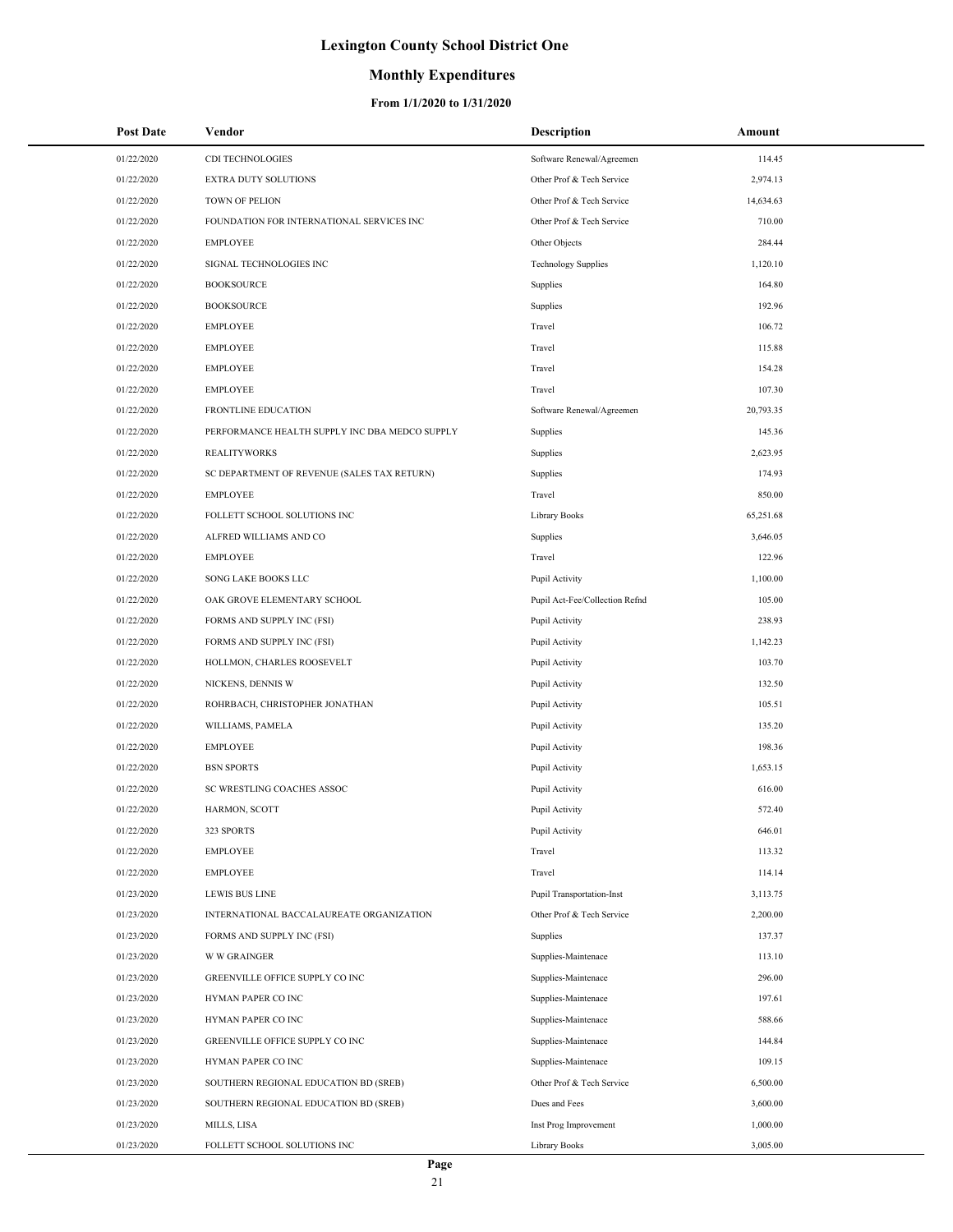### **Monthly Expenditures**

| <b>Post Date</b> | Vendor                             | <b>Description</b> | Amount     |
|------------------|------------------------------------|--------------------|------------|
| 01/23/2020       | FOLLETT SCHOOL SOLUTIONS INC       | Library Books      | 70,385.65  |
| 01/23/2020       | CONTRACT CONSTRUCTION INC          | Building           | 678,143.68 |
| 01/23/2020       | MCMILLAN PAZDAN SMITH ARCHITECTURE | Building           | 26,775.00  |
| 01/23/2020       | MCMILLAN PAZDAN SMITH ARCHITECTURE | Building           | 195,562.50 |
| 01/23/2020       | CC AND I SERVICES LLC              | Building           | 19,365.26  |
| 01/23/2020       | <b>US FOODS</b>                    | Supplies           | 628.08     |
| 01/23/2020       | <b>US FOODS</b>                    | Food               | 5,603.84   |
| 01/23/2020       | <b>US FOODS</b>                    | Supplies           | 719.87     |
| 01/23/2020       | <b>US FOODS</b>                    | Food               | 5,381.35   |
| 01/23/2020       | <b>US FOODS</b>                    | Supplies           | 641.30     |
| 01/23/2020       | <b>US FOODS</b>                    | Food               | 3,410.60   |
| 01/23/2020       | <b>US FOODS</b>                    | Supplies           | 603.65     |
| 01/23/2020       | <b>US FOODS</b>                    | Food               | 5,880.80   |
| 01/23/2020       | <b>US FOODS</b>                    | Supplies           | 491.62     |
| 01/23/2020       | <b>US FOODS</b>                    | Food               | 6,860.86   |
| 01/23/2020       | <b>US FOODS</b>                    | Supplies           | 412.65     |
| 01/23/2020       | <b>US FOODS</b>                    | Food               | 4,606.01   |
| 01/23/2020       | <b>US FOODS</b>                    | Supplies           | 262.23     |
| 01/23/2020       | <b>US FOODS</b>                    | Food               | 1,443.73   |
| 01/23/2020       | <b>US FOODS</b>                    | Supplies           | 209.65     |
| 01/23/2020       | <b>US FOODS</b>                    | Food               | 1,416.98   |
| 01/23/2020       | <b>US FOODS</b>                    | Supplies           | 193.80     |
| 01/23/2020       | <b>US FOODS</b>                    | Food               | 3,457.30   |
| 01/23/2020       | <b>US FOODS</b>                    | Supplies           | 141.49     |
| 01/23/2020       | <b>US FOODS</b>                    | Food               | 8,767.76   |
| 01/23/2020       | <b>US FOODS</b>                    | Supplies           | 133.60     |
| 01/23/2020       | <b>US FOODS</b>                    | Food               | 3,539.93   |
| 01/23/2020       | <b>US FOODS</b>                    | Supplies           | 907.90     |
| 01/23/2020       | <b>US FOODS</b>                    | Food               | 6,332.21   |
| 01/23/2020       | <b>US FOODS</b>                    | Supplies           | 366.70     |
| 01/23/2020       | <b>US FOODS</b>                    | Food               | 4,231.35   |
| 01/23/2020       | <b>US FOODS</b>                    | Supplies           | 1,003.21   |
| 01/23/2020       | <b>US FOODS</b>                    | Food               | 10,720.94  |
| 01/23/2020       | <b>US FOODS</b>                    | Supplies           | 671.29     |
| 01/23/2020       | <b>US FOODS</b>                    | Food               | 4,932.73   |
| 01/23/2020       | <b>US FOODS</b>                    | Food               | 2,670.59   |
| 01/23/2020       | <b>US FOODS</b>                    | Supplies           | 136.11     |
| 01/23/2020       | <b>US FOODS</b>                    | Food               | 3,262.13   |
| 01/23/2020       | <b>US FOODS</b>                    | Supplies           | 206.15     |
| 01/23/2020       | <b>US FOODS</b>                    | Food               | 2,498.45   |
| 01/23/2020       | <b>US FOODS</b>                    | Supplies           | 713.63     |
| 01/23/2020       | <b>US FOODS</b>                    | Food               | 5,239.55   |
| 01/23/2020       | <b>US FOODS</b>                    | Supplies           | 504.89     |
| 01/23/2020       | <b>US FOODS</b>                    | Food               | 3,971.06   |
| 01/23/2020       | <b>US FOODS</b>                    | Supplies           | 773.45     |
| 01/23/2020       | <b>US FOODS</b>                    | Food               | 5,692.50   |
| 01/23/2020       | <b>US FOODS</b>                    | Supplies           | 582.27     |
| 01/23/2020       | <b>US FOODS</b>                    | Food               | 6,624.68   |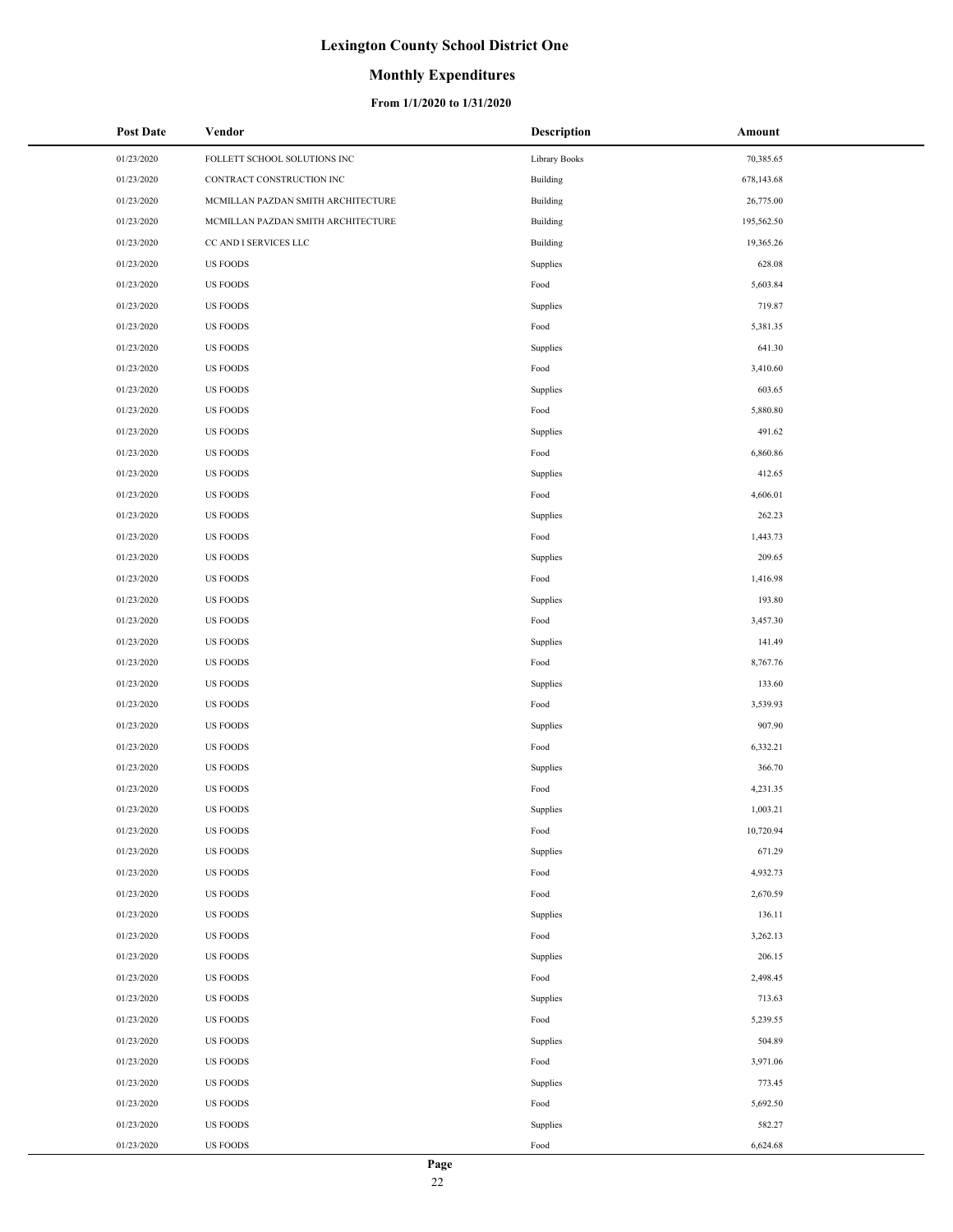### **Monthly Expenditures**

#### **From 1/1/2020 to 1/31/2020**

| <b>Post Date</b> | Vendor                                          | <b>Description</b>             | Amount    |
|------------------|-------------------------------------------------|--------------------------------|-----------|
| 01/23/2020       | <b>US FOODS</b>                                 | Supplies                       | 461.05    |
| 01/23/2020       | <b>US FOODS</b>                                 | Food                           | 3,780.16  |
| 01/23/2020       | <b>US FOODS</b>                                 | Supplies                       | 343.03    |
| 01/23/2020       | <b>US FOODS</b>                                 | Food                           | 3,404.51  |
| 01/23/2020       | <b>US FOODS</b>                                 | Supplies                       | 287.66    |
| 01/23/2020       | <b>US FOODS</b>                                 | Food                           | 886.50    |
| 01/23/2020       | <b>US FOODS</b>                                 | Supplies                       | 231.54    |
| 01/23/2020       | <b>US FOODS</b>                                 | Food                           | 1,446.11  |
| 01/23/2020       | <b>US FOODS</b>                                 | Supplies                       | 470.31    |
| 01/23/2020       | <b>US FOODS</b>                                 | Food                           | 3,608.42  |
| 01/23/2020       | <b>US FOODS</b>                                 | Supplies                       | 287.63    |
| 01/23/2020       | <b>US FOODS</b>                                 | Food                           | 4,341.95  |
| 01/23/2020       | <b>US FOODS</b>                                 | Supplies                       | 425.35    |
| 01/23/2020       | <b>US FOODS</b>                                 | Food                           | 7,470.27  |
| 01/23/2020       | <b>US FOODS</b>                                 | Supplies                       | 789.22    |
| 01/23/2020       | <b>US FOODS</b>                                 | Food                           | 5,642.71  |
| 01/23/2020       | <b>US FOODS</b>                                 | Supplies                       | 373.39    |
| 01/23/2020       | <b>US FOODS</b>                                 | Food                           | 3,466.21  |
| 01/23/2020       | PERFECTION LEARNING CORP                        | Pupil Activity                 | 1,193.02  |
| 01/23/2020       | LEXINGTON PRINTING LLC                          | Pupil Activity                 | 544.63    |
| 01/23/2020       | LEXINGTON TECHNOLOGY CENTER                     | Pupil Act-Fee/Collection Refnd | 290.00    |
| 01/23/2020       | CAMDEN HIGH SCHOOL                              | Pupil Activity                 | 290.00    |
| 01/24/2020       | TRIUNE MARKETING CO                             | Supplies                       | 743.65    |
| 01/24/2020       | EDUCATORSHANDBOOK.COM                           | Software Renewal/Agreemen      | 498.00    |
| 01/24/2020       | ACADEMIC SUPPLIER DBA RASIX COMPUTER CENTER INC | Supplies                       | 118.71    |
| 01/24/2020       | POLLOCK COMPANY                                 | Supplies                       | 214.00    |
| 01/24/2020       | WHOLESALE INDUST ELECTRONICS                    | Supplies                       | 113.41    |
| 01/24/2020       | EL EDUCATION INC                                | Inst Prog Improvement          | 12,000.00 |
| 01/24/2020       | <b>APPLE INC</b>                                | <b>Technology Supplies</b>     | 314.58    |
| 01/24/2020       | <b>BREAKOUT EDU</b>                             | Supplies                       | 294.25    |
| 01/24/2020       | WEISSMAN THEATRICAL SUPPLY DBA DESIGN FOR DANCE | Supplies                       | 558.89    |
| 01/24/2020       | APPLE INC                                       | <b>Technology Supplies</b>     | 159.43    |
| 01/24/2020       | THE LAMPO GROUP INC                             | Supplies                       | 749.70    |
| 01/24/2020       | ADVANCED TRAVEL THERAPY                         | Other Prof & Tech Service      | 3,675.00  |
| 01/24/2020       | ELEVATION HEALTHCARE                            | Other Prof & Tech Service      | 4,773.75  |
| 01/24/2020       | SOLIANT HEALTH INC                              | Other Prof & Tech Service      | 3,782.00  |
| 01/24/2020       | DISTRICT 5 OF LEXINGTON AND RICHLAND COUNTIES   | Tuition-LEA                    | 496.75    |
| 01/24/2020       | CERTIFIED TRANSLATION SERVICES                  | Other Prof & Tech Service      | 410.00    |
| 01/24/2020       | DODGE LEARNING RESOURCES                        | Supplies                       | 1,252.02  |
| 01/24/2020       | THE STATE MEDIA CO                              | Supplies                       | 416.00    |
| 01/24/2020       | ACADEMIC SUPPLIER DBA RASIX COMPUTER CENTER INC | Supplies                       | 660.51    |
| 01/24/2020       | ACADEMIC SUPPLIER DBA RASIX COMPUTER CENTER INC | Supplies                       | 496.05    |
| 01/24/2020       | <b>CARTS PLUS</b>                               | Supplies-Maintenace            | 1,186.06  |
| 01/24/2020       | SOUTHEASTERN PAPER GROUP                        | Supplies-Maintenace            | 789.04    |
| 01/24/2020       | SOUTHEASTERN PAPER GROUP                        | Supplies-Maintenace            | 1,051.14  |
| 01/24/2020       | SOUTHEASTERN PAPER GROUP                        | Supplies-Maintenace            | 1,083.11  |
| 01/24/2020       | SOUTHEASTERN PAPER GROUP                        | Supplies-Maintenace            | 1,005.39  |
| 01/24/2020       | SOUTHEASTERN PAPER GROUP                        | Supplies-Maintenace            | 928.33    |

 $\overline{\phantom{a}}$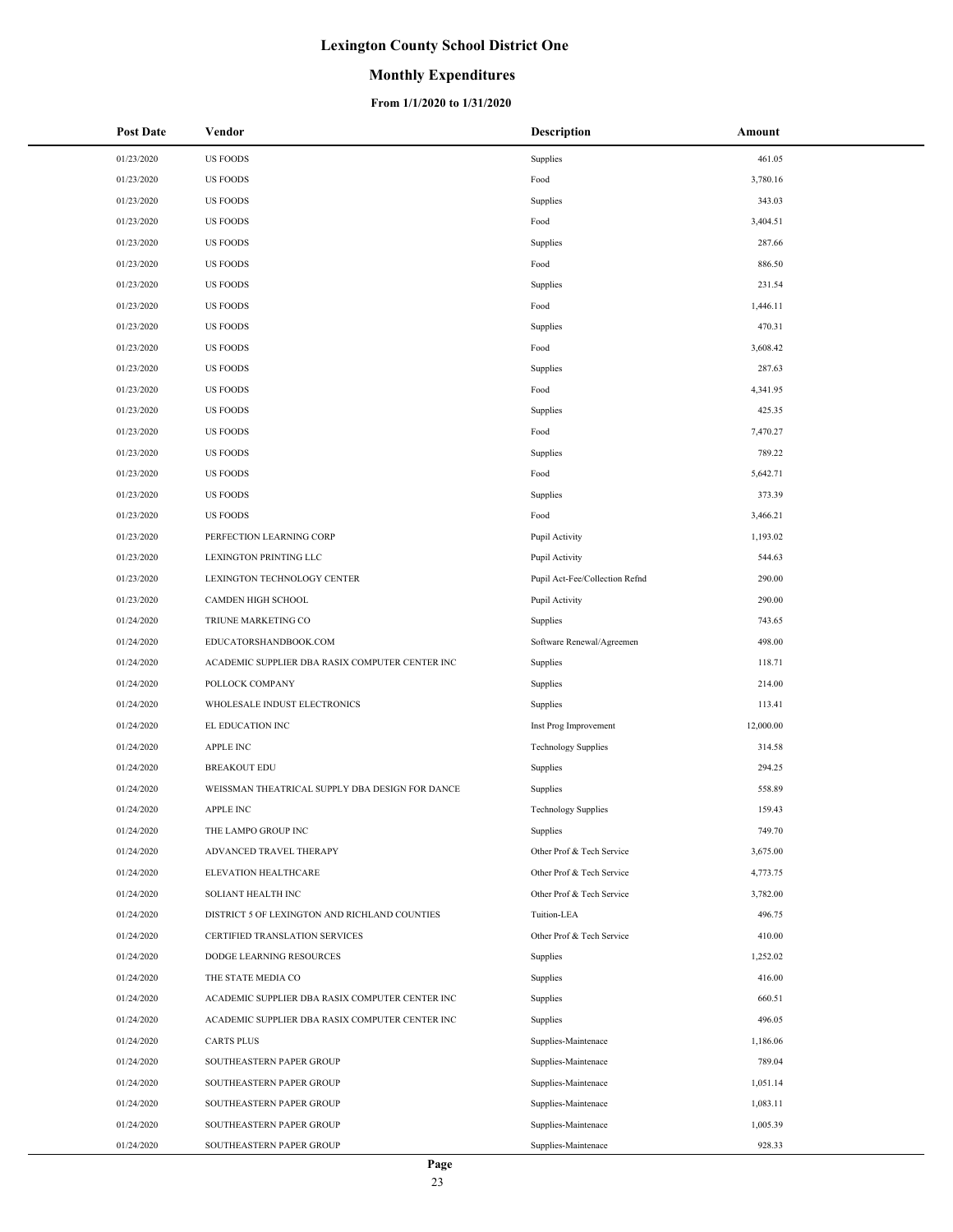## **Monthly Expenditures**

| <b>Post Date</b> | Vendor                                        | Description                 | Amount     |
|------------------|-----------------------------------------------|-----------------------------|------------|
| 01/24/2020       | SOUTHEASTERN PAPER GROUP                      | Supplies-Maintenace         | 991.62     |
| 01/24/2020       | MIDCAROLINA ELEC COOP INC                     | <b>Public Utilities</b>     | 13,676.00  |
| 01/24/2020       | MIDCAROLINA ELEC COOP INC                     | <b>Public Utilities</b>     | 9,120.00   |
| 01/24/2020       | SOUTHEASTERN PAPER GROUP                      | Supplies-Maintenace         | 1,954.89   |
| 01/24/2020       | SOUTHEASTERN PAPER GROUP                      | Supplies-Maintenace         | 842.30     |
| 01/24/2020       | MIDCAROLINA ELEC COOP INC                     | <b>Public Utilities</b>     | 9,587.00   |
| 01/24/2020       | REBEL YELL INC                                | Supplies-Maintenace         | 224.70     |
| 01/24/2020       | <b>COX TIRE LLC</b>                           | Repairs and Maintenance     | 225.15     |
| 01/24/2020       | MIDCAROLINA ELEC COOP INC                     | <b>Public Utilities</b>     | 19,151.00  |
| 01/24/2020       | EXTRA DUTY SOLUTIONS                          | Other Prof & Tech Service   | 2,877.88   |
| 01/24/2020       | PALMETTO MICROFILM SYSTEMS INC                | Software Renewal/Agreemen   | 16,251.00  |
| 01/24/2020       | MONOPRICE.COM                                 | <b>Technology Supplies</b>  | 149.53     |
| 01/24/2020       | <b>EMPLOYEE</b>                               | Supplies                    | 101.27     |
| 01/24/2020       | LOWCOUNTRY EQUIPMENT SALES AND SERVICE        | Supplies-Maintenace         | 1,754.80   |
| 01/24/2020       | FOLLETT SCHOOL SOLUTIONS INC                  | <b>Library Books</b>        | 58,393.07  |
| 01/24/2020       | FOLLETT SCHOOL SOLUTIONS INC                  | <b>Library Books</b>        | 53,802.33  |
| 01/24/2020       | CONTRACT CONSTRUCTION INC                     | Building                    | 106,257.32 |
| 01/24/2020       | CONTRACT CONSTRUCTION INC                     | Improv Other Than Bldg      | 165,266.86 |
| 01/24/2020       | MCMILLAN PAZDAN SMITH ARCHITECTURE            | Building                    | 16,146.29  |
| 01/24/2020       | <b>EMPLOYEE</b>                               | Travel                      | 107.50     |
| 01/24/2020       | FORMS AND SUPPLY INC (FSI)                    | Pupil Activity              | 1,283.57   |
| 01/24/2020       | <b>APPLE INC</b>                              | Pupil Activity              | 840.91     |
| 01/24/2020       | KLEEN AIR AND WATER                           | Pupil Activity              | 1,175.93   |
| 01/24/2020       | ALL AMERICAN TROPHY CO INC                    | Pupil Activity              | 181.90     |
| 01/24/2020       | <b>BSN SPORTS</b>                             | Pupil Activity              | 331.70     |
| 01/24/2020       | MIDLANDS ACTION PHOTOGRAPHY LLC               | Pupil Activity              | 882.75     |
| 01/24/2020       | <b>BSN SPORTS</b>                             | Pupil Activity              | 321.00     |
| 01/24/2020       | <b>BSN SPORTS</b>                             | Pupil Activity              | 939.46     |
| 01/24/2020       | SC BASEBALL COACHES ASSOCIATION               | Pupil Activity              | 105.00     |
| 01/24/2020       | SOCCER.COM                                    | Pupil Activity              | 112.35     |
| 01/24/2020       | <b>IRMO HIGH SCHOOL</b>                       | Pupil Activity              | 150.00     |
| 01/24/2020       | EMERALD HIGH SCHOOL ATHLETIC DEPARTMENT       | Pupil Activity              | 250.00     |
| 01/24/2020       | <b>BSN SPORTS</b>                             | Pupil Activity              | 108.65     |
| 01/24/2020       | <b>BSN SPORTS</b>                             | Pupil Activity              | 321.00     |
| 01/24/2020       | <b>BSN SPORTS</b>                             | Pupil Activity              | 1,061.71   |
| 01/27/2020       | <b>SCHOOL SPECIALTY</b>                       | Supplies                    | 835.04     |
| 01/27/2020       | WADE HAMPTON HIGH SCHOOL                      | Pupil Transportation        | 440.00     |
| 01/27/2020       | WADE HAMPTON HIGH SCHOOL                      | Travel                      | 170.00     |
| 01/27/2020       | UNIVERSITY OF SOUTH CAROLINA SUMTER BOOKSTORE | Supplies                    | 396.00     |
| 01/27/2020       | EMBASSY SUITES CHARLESTON CONVENTION CENTER   | <b>Pupil Transportation</b> | 300.00     |
| 01/27/2020       | EMBASSY SUITES CHARLESTON CONVENTION CENTER   | Travel                      | 357.88     |
| 01/27/2020       | EMBASSY SUITES CHARLESTON CONVENTION CENTER   | Pupil Transportation        | 394.36     |
| 01/27/2020       | EMBASSY SUITES CHARLESTON CONVENTION CENTER   | Travel                      | 765.92     |
| 01/27/2020       | ADVANCED TRAVEL THERAPY                       | Other Prof & Tech Service   | 2,625.00   |
| 01/27/2020       | ELEVATION HEALTHCARE                          | Other Prof & Tech Service   | 2,388.75   |
| 01/27/2020       | MUSIC THEATRE INTERNATIONAL                   | Supplies                    | 1,530.00   |
| 01/27/2020       | FOLLETT SCHOOL SOLUTIONS INC                  | <b>Library Books</b>        | 215.55     |
| 01/27/2020       | FOLLETT SCHOOL SOLUTIONS INC                  | Library Books               | 263.80     |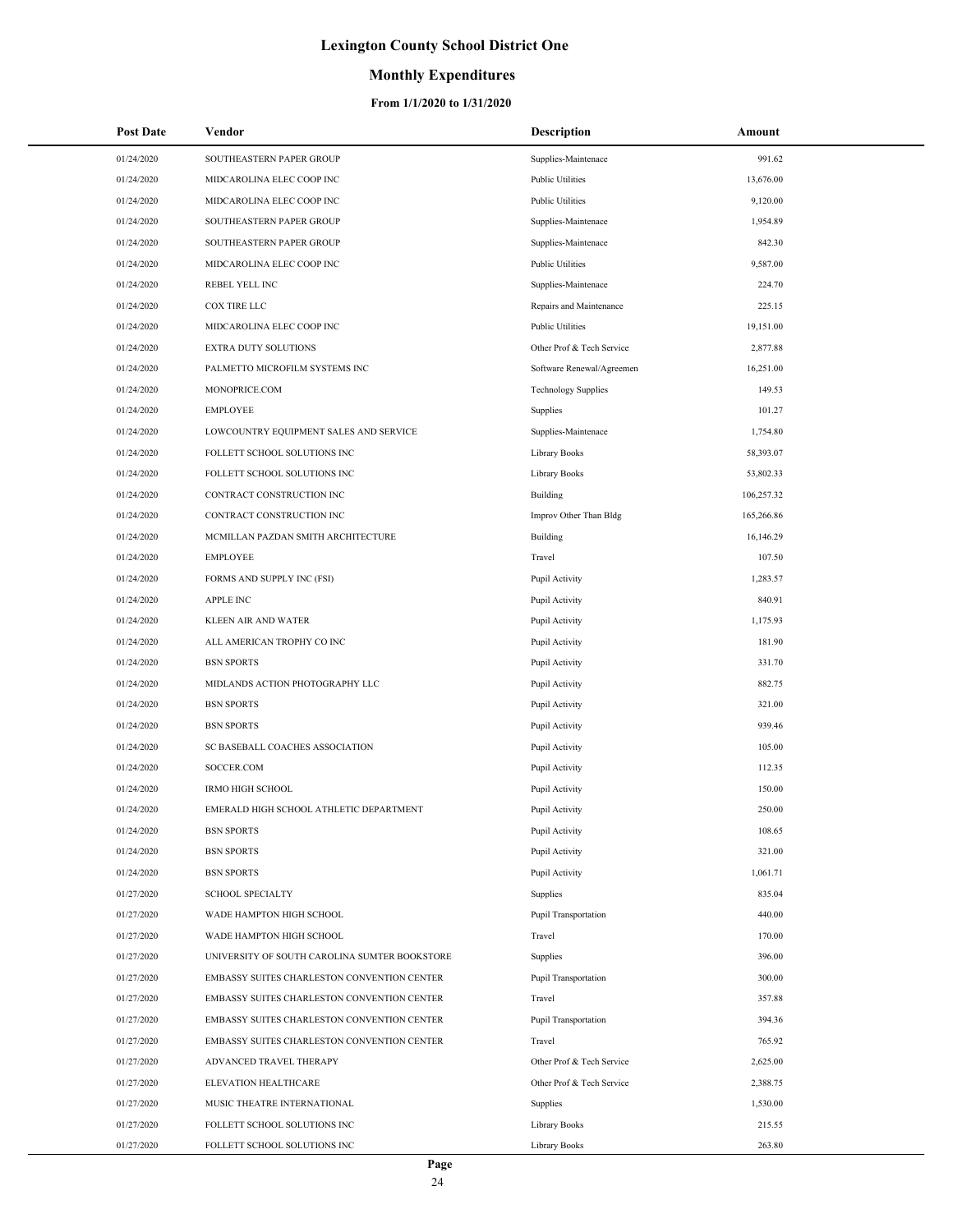## **Monthly Expenditures**

| <b>Post Date</b> | Vendor                                            | <b>Description</b>            | Amount    |
|------------------|---------------------------------------------------|-------------------------------|-----------|
| 01/27/2020       | CONVERSE COLLEGE                                  | Inst Prog Improvement         | 210.00    |
| 01/27/2020       | CERTIFIED TRANSLATION SERVICES                    | Other Prof & Tech Service     | 645.48    |
| 01/27/2020       | THE HALL COMPANY INC                              | Supplies                      | 1,378.15  |
| 01/27/2020       | AW CANVAS AND UPHOLSTRY ISA GRIP RITE LLC         | Repairs and Maintenance       | 573.54    |
| 01/27/2020       | HYMAN PAPER CO INC                                | Supplies-Maintenace           | 273.19    |
| 01/27/2020       | SMITH AND JONES JANITORIAL SUPPLIES AND EQUIP INC | Supplies-Maintenace           | 312.44    |
| 01/27/2020       | <b>W W GRAINGER</b>                               | Supplies-Maintenace           | 556.39    |
| 01/27/2020       | SPARROW AND KENNEDY TRACTOR CO INC                | Supplies-Maintenace           | 130.22    |
| 01/27/2020       | <b>W W GRAINGER</b>                               | Supplies-Maintenace           | 556.39    |
| 01/27/2020       | A Z LAWN MOWER PARTS                              | Supplies-Maintenace           | 245.78    |
| 01/27/2020       | SOUTHEASTERN PAPER GROUP                          | Supplies-Maintenace           | 246.40    |
| 01/27/2020       | <b>INTERSTATE SOLUTIONS</b>                       | Supplies-Maintenace           | 310.30    |
| 01/27/2020       | A Z LAWN MOWER PARTS                              | Supplies-Maintenace           | 119.63    |
| 01/27/2020       | CENTRAL POLY BAG CORPORATION                      | Supplies-Maintenace           | 262.15    |
| 01/27/2020       | HOME DEPOT USA INC DBA THE HOME DEPOT PRO         | Supplies-Maintenace           | 188.75    |
| 01/27/2020       | SMITH AND JONES JANITORIAL SUPPLIES AND EQUIP INC | Supplies-Maintenace           | 312.44    |
| 01/27/2020       | GREENVILLE OFFICE SUPPLY CO INC                   | Supplies-Maintenace           | 428.47    |
| 01/27/2020       | CENTRAL POLY BAG CORPORATION                      | Supplies-Maintenace           | 314.58    |
| 01/27/2020       | HYMAN PAPER CO INC                                | Supplies-Maintenace           | 509.03    |
| 01/27/2020       | A Z LAWN MOWER PARTS                              | Supplies-Maintenace           | 179.44    |
| 01/27/2020       | <b>W W GRAINGER</b>                               | Supplies-Maintenace           | 1,223.36  |
| 01/27/2020       | <b>INTERSTATE SOLUTIONS</b>                       | Supplies-Maintenace           | 248.24    |
| 01/27/2020       | SMITH AND JONES JANITORIAL SUPPLIES AND EQUIP INC | Supplies-Maintenace           | 131.23    |
| 01/27/2020       | SOUTHEASTERN PAPER GROUP                          | Supplies-Maintenace           | 701.92    |
| 01/27/2020       | A Z LAWN MOWER PARTS                              | Supplies-Maintenace           | 245.78    |
| 01/27/2020       | SMITH AND JONES JANITORIAL SUPPLIES AND EQUIP INC | Supplies-Maintenace           | 154.08    |
| 01/27/2020       | ZINGERS FENCING LLC                               | Repairs and Maintenance       | 1,200.00  |
| 01/27/2020       | SMITH AND JONES JANITORIAL SUPPLIES AND EQUIP INC | Supplies-Maintenace           | 428.00    |
| 01/27/2020       | SC DEPARTMENT OF REVENUE (SALES TAX RETURN)       | Software Renewal/Agreemen     | 140.00    |
| 01/27/2020       | <b>SMORE</b>                                      | Software Renewal/Agreemen     | 2,000.00  |
| 01/27/2020       | SERVICE PRINTING CO INC                           | Printing and Binding          | 844.88    |
| 01/27/2020       | FORMS AND SUPPLY INC (FSI)                        | Supplies                      | 163.18    |
| 01/27/2020       | <b>GROVE MEDICAL</b>                              | Supplies                      | 117.66    |
| 01/27/2020       | ACADEMIC SUPPLIER DBA RASIX COMPUTER CENTER INC   | Supplies                      | 103.97    |
| 01/27/2020       | VEX ROBOTICS INC                                  | <b>Technology Supplies</b>    | 11,119.44 |
| 01/27/2020       | ACADEMIC SUPPLIER DBA RASIX COMPUTER CENTER INC   | Supplies                      | 349.20    |
| 01/27/2020       | MACKIN LIBRARY MEDIA                              | Library Books                 | 62,565.36 |
| 01/27/2020       | CODELYNX INC                                      | <b>Technology Supplies</b>    | 19,404.52 |
| 01/27/2020       | <b>US FOODS</b>                                   | Commodity Distribution Charge | $-12.60$  |
| 01/27/2020       | LEXINGTON MIDDLE SCHOOL                           | Pupil Activity                | 659.00    |
| 01/27/2020       | COMBS, OBIE                                       | Pupil Activity                | 118.11    |
| 01/27/2020       | MASON, JOHN ALLEN                                 | Pupil Activity                | 103.71    |
| 01/27/2020       | MYERS, NATHAN DONALD                              | Pupil Activity                | 205.90    |
| 01/27/2020       | NELSON, RASHAWN                                   | Pupil Activity                | 103.71    |
| 01/27/2020       | BELLAMY, AGUSTA D                                 | Pupil Activity                | 109.10    |
| 01/27/2020       | BROWN, MOSES L                                    | Pupil Activity                | 103.70    |
| 01/27/2020       | DEAS, ELBERT                                      | Pupil Activity                | 135.20    |
| 01/27/2020       | <b>GIVENS, MARK A</b>                             | Pupil Activity                | 127.10    |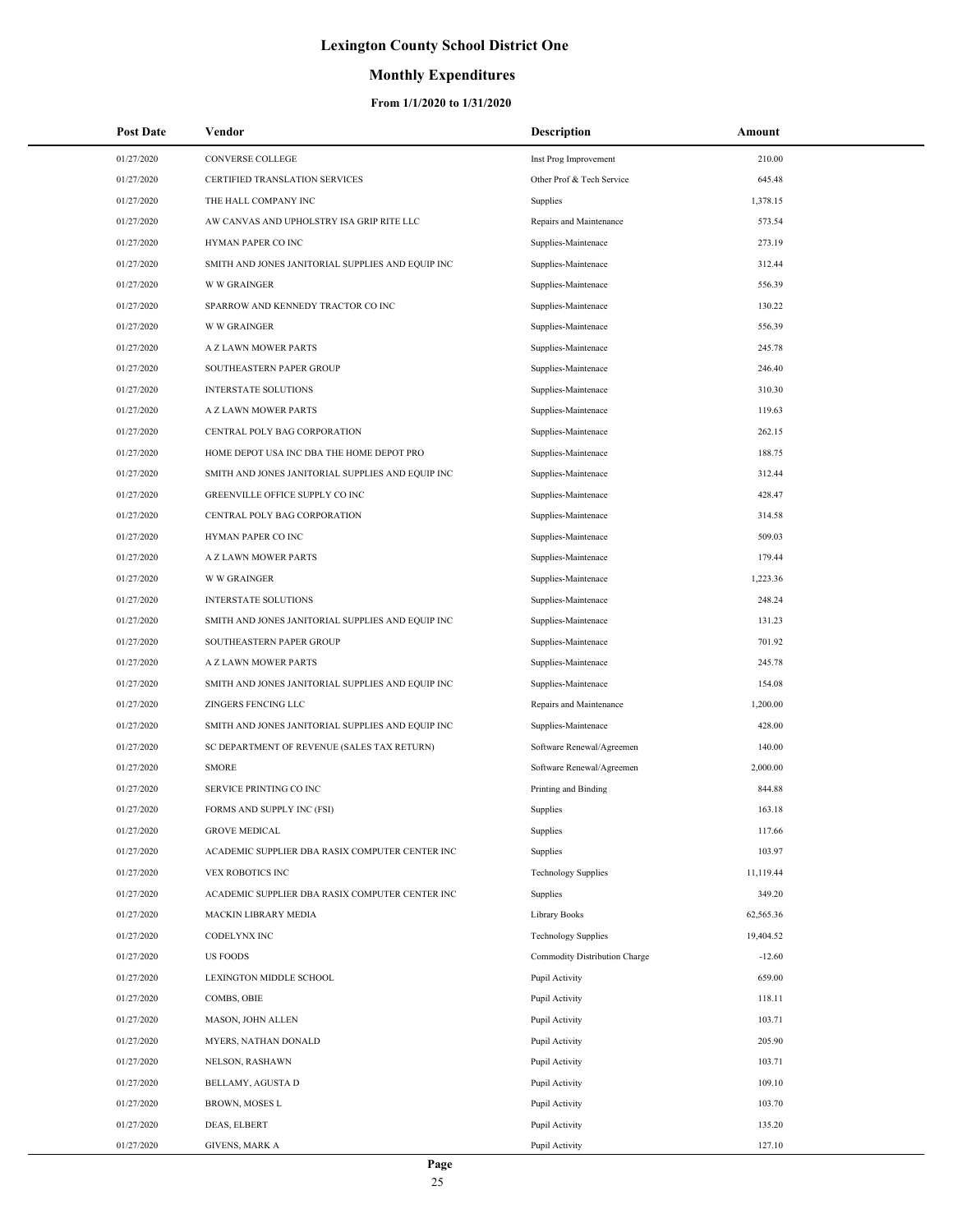## **Monthly Expenditures**

| <b>Post Date</b> | Vendor                                      | <b>Description</b>         | Amount   |
|------------------|---------------------------------------------|----------------------------|----------|
| 01/27/2020       | JONES, TERRY D                              | Pupil Activity             | 135.20   |
| 01/27/2020       | ODOM, BRIAN A                               | Pupil Activity             | 109.11   |
| 01/27/2020       | SELLE, MICHAEL W                            | Pupil Activity             | 135.20   |
| 01/27/2020       | BROWN, MOSES L                              | Pupil Activity             | 110.00   |
| 01/27/2020       | BRYANT, SR., MICHAEL A                      | Pupil Activity             | 110.00   |
| 01/27/2020       | WILLIAMS, PAMELA                            | Pupil Activity             | 128.00   |
| 01/27/2020       | BELLAMY, AGUSTA D                           | Pupil Activity             | 121.70   |
| 01/27/2020       | ROBINSON, LAMAZ                             | Pupil Activity             | 118.10   |
| 01/27/2020       | SADLER, REGINALD LEONE                      | Pupil Activity             | 124.40   |
| 01/27/2020       | <b>BURGER, BRADLEY L</b>                    | Pupil Activity             | 180.00   |
| 01/27/2020       | MCCOLLUM, CHRIS                             | Pupil Activity             | 233.70   |
| 01/27/2020       | MCCOLLUM, CHRIS                             | Pupil Activity             | 240.00   |
| 01/27/2020       | RINEHART, STEPHEN                           | Pupil Activity             | 229.10   |
| 01/27/2020       | T AND T SPORTS                              | Pupil Activity             | 385.20   |
| 01/27/2020       | <b>HUDL</b>                                 | Pupil Activity             | 1,123.50 |
| 01/27/2020       | FRYE, AARON BRADLEY                         | Pupil Activity             | 180.00   |
| 01/27/2020       | PALMETTO STATE ARTS EDUCATION               | Inst Prog Improvement      | 1,375.00 |
| 01/28/2020       | SCANTRON CORP (FORMS SOFTWARE SCANNER)      | Supplies                   | 405.26   |
| 01/28/2020       | <b>BELL, DACEY POWELL</b>                   | Supplies                   | 1,800.00 |
| 01/28/2020       | PALMETTO PROPANE                            | Energy                     | 313.76   |
| 01/28/2020       | GREENVILLE OFFICE SUPPLY CO INC             | Supplies-Maintenace        | 659.46   |
| 01/28/2020       | <b>BARNES PROPANE</b>                       | Energy                     | 355.88   |
| 01/28/2020       | CENTRAL POLY BAG CORPORATION                | Supplies-Maintenace        | 314.58   |
| 01/28/2020       | TMS TOTAL MAINTENANCE SOLUTIONS             | Supplies-Maintenace        | 805.04   |
| 01/28/2020       | TMS TOTAL MAINTENANCE SOLUTIONS             | Supplies-Maintenace        | 184.58   |
| 01/28/2020       | TMS TOTAL MAINTENANCE SOLUTIONS             | Supplies-Maintenace        | 587.44   |
| 01/28/2020       | SOUTHEASTERN PAPER GROUP                    | Supplies-Maintenace        | 119.96   |
| 01/28/2020       | GREENVILLE OFFICE SUPPLY CO INC             | Supplies-Maintenace        | 289.67   |
| 01/28/2020       | CENTRAL POLY BAG CORPORATION                | Supplies-Maintenace        | 1,016.50 |
| 01/28/2020       | DADE PAPER AND BAG LLC DBA IMPERIAL DADE    | Supplies-Maintenace        | 944.81   |
| 01/28/2020       | GREENVILLE OFFICE SUPPLY CO INC             | Supplies-Maintenace        | 303.79   |
| 01/28/2020       | <b>INTERSTATE SOLUTIONS</b>                 | Supplies-Maintenace        | 124.12   |
| 01/28/2020       | SC DEPARTMENT OF ADMINISTRATION             | Communication              | 534.82   |
| 01/28/2020       | MULTIHEALTH SYSTEMS INC                     | Supplies                   | 260.70   |
| 01/28/2020       | CRISIS PREVENTION INSTITUTE                 | Dues and Fees              | 150.00   |
| 01/28/2020       | <b>IXL LEARNING</b>                         | Software Renewal/Agreemen  | 1,500.00 |
| 01/28/2020       | AIKIDO ACADEMY OF SELF DEFENSE LLC          | Other Prof & Tech Service  | 200.00   |
| 01/28/2020       | <b>BSN SPORTS</b>                           | Pupil Activity             | 1,315.06 |
| 01/28/2020       | SCHOOL CUTS SCREENING AND EMBROIDERY        | Pupil Activity             | 1,016.50 |
| 01/28/2020       | KNOCKOUT SPORTSWEAR                         | Pupil Activity             | 2,520.00 |
| 01/28/2020       | SC DEPARTMENT OF REVENUE (SALES TAX RETURN) | Pupil Activity             | 176.40   |
| 01/28/2020       | KNOCKOUT SPORTSWEAR                         | Pupil Activity             | 1,920.00 |
| 01/28/2020       | SC DEPARTMENT OF REVENUE (SALES TAX RETURN) | Pupil Activity             | 134.40   |
| 01/29/2020       | FORMS AND SUPPLY INC (FSI)                  | Supplies                   | 229.42   |
| 01/29/2020       | <b>SCHOOL SPECIALTY</b>                     | Supplies                   | 524.55   |
| 01/29/2020       | SC DEPARTMENT OF REVENUE (SALES TAX RETURN) | <b>Technology Supplies</b> | 518.95   |
| 01/29/2020       | SHI (SOFTWARE HOUSE INTN'L)                 | <b>Technology Supplies</b> | 7,413.60 |
| 01/29/2020       | <b>SCHOOL SPECIALTY</b>                     | Supplies                   | 1,218.06 |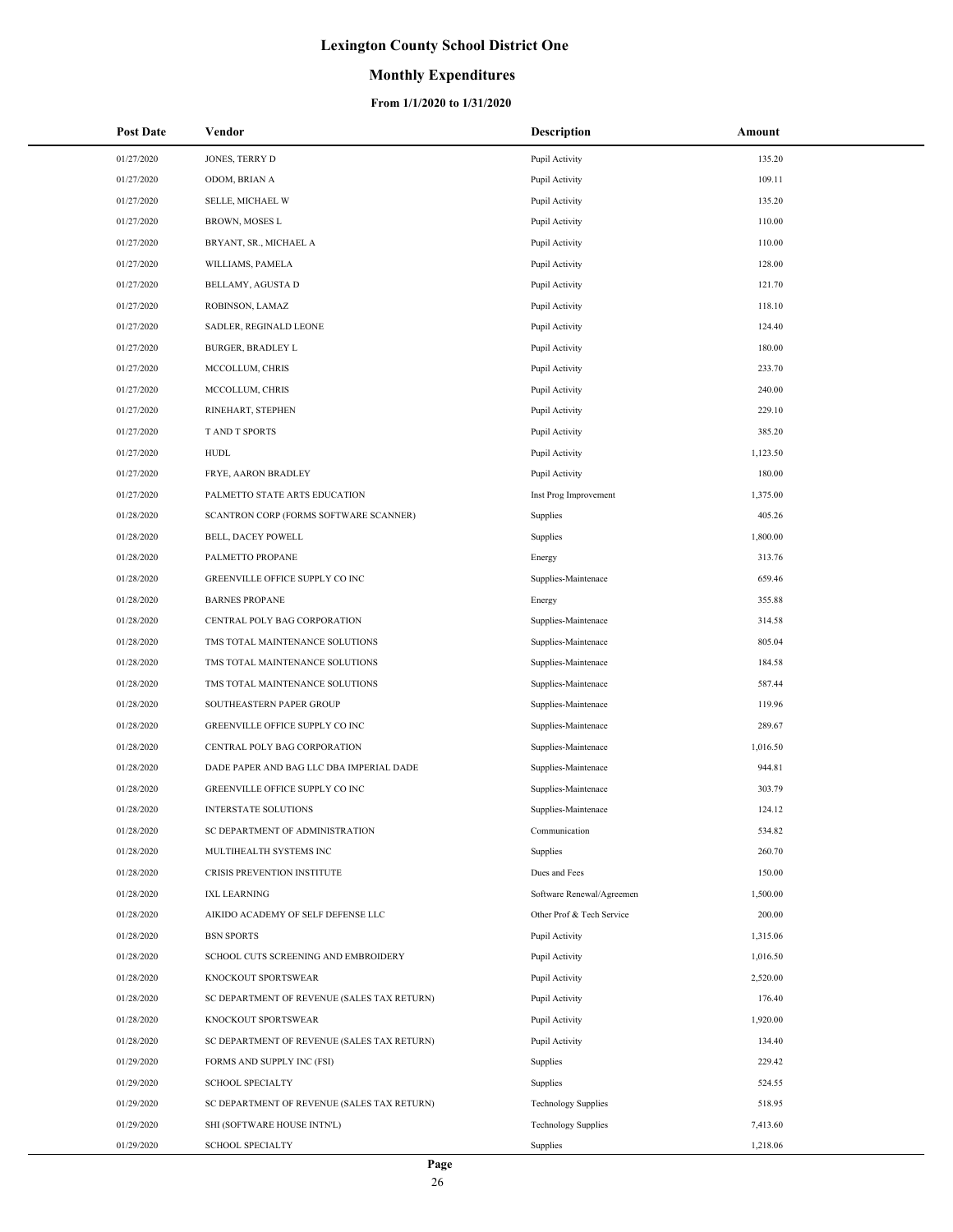## **Monthly Expenditures**

| <b>Post Date</b> | Vendor                                        | <b>Description</b>               | Amount    |
|------------------|-----------------------------------------------|----------------------------------|-----------|
| 01/29/2020       | <b>RYDIN DECAL</b>                            | Supplies                         | 198.90    |
| 01/29/2020       | CAMCOR                                        | <b>Technology Supplies</b>       | 314.58    |
| 01/29/2020       | HP INC                                        | <b>Technology Supplies</b>       | 294.34    |
| 01/29/2020       | <b>SCHOOL SPECIALTY</b>                       | Supplies                         | 250.48    |
| 01/29/2020       | THE OFFICE PAL INC                            | Supplies                         | 398.04    |
| 01/29/2020       | <b>SCHOOL SPECIALTY</b>                       | Supplies                         | 107.03    |
| 01/29/2020       | <b>COMFORT SUITES</b>                         | <b>Pupil Transportation-Inst</b> | 1,702.40  |
| 01/29/2020       | <b>GRACENOTES LLC</b>                         | Software Renewal/Agreemen        | 178.80    |
| 01/29/2020       | LEXINGTON COUNTY SCHOOL DIST 1                | Pupil Transportation             | 489.80    |
| 01/29/2020       | THE OFFICE PAL INC                            | Supplies                         | 465.62    |
| 01/29/2020       | EL EDUCATION INC                              | Inst Prog Improvement            | 22,550.00 |
| 01/29/2020       | SOUTHEASTERN SPEECH AND LANGUAGE SERVICES LLC | Other Prof & Tech Service        | 4,500.00  |
| 01/29/2020       | LEXINGTON COUNTY SCHOOL DIST 1                | <b>Pupil Transportation-Inst</b> | 204.60    |
| 01/29/2020       | <b>EMPLOYEE</b>                               | Travel                           | 181.66    |
| 01/29/2020       | <b>CONVERSE COLLEGE</b>                       | Inst Prog Improvement            | 210.00    |
| 01/29/2020       | CERTIFIED TRANSLATION SERVICES                | Other Prof & Tech Service        | 1,169.64  |
| 01/29/2020       | DODGE LEARNING RESOURCES                      | Supplies                         | 355.21    |
| 01/29/2020       | THE OFFICE PAL INC                            | Supplies                         | 421.77    |
| 01/29/2020       | <b>ASCD</b>                                   | Dues and Fees                    | 1,295.00  |
| 01/29/2020       | <b>EMPLOYEE</b>                               | Travel                           | 342.83    |
| 01/29/2020       | <b>EMPLOYEE</b>                               | Travel                           | 257.10    |
| 01/29/2020       | THE OFFICE PAL INC                            | Supplies-Maintenace              | 235.38    |
| 01/29/2020       | <b>W W GRAINGER</b>                           | Supplies-Maintenace              | 1,451.76  |
| 01/29/2020       | GREENVILLE OFFICE SUPPLY CO INC               | Supplies-Maintenace              | 693.95    |
| 01/29/2020       | GILBERTSUMMIT RURAL WATER DISTRICT            | Public Utilities                 | 4,345.06  |
| 01/29/2020       | <b>W W GRAINGER</b>                           | Supplies-Maintenace              | 164.61    |
| 01/29/2020       | GILBERTSUMMIT RURAL WATER DISTRICT            | <b>Public Utilities</b>          | 582.84    |
| 01/29/2020       | NATURCHEM INC                                 | Other Prof & Tech Service        | 300.00    |
| 01/29/2020       | NATURCHEM INC                                 | Other Prof & Tech Service        | 750.00    |
| 01/29/2020       | DADE PAPER AND BAG LLC DBA IMPERIAL DADE      | Supplies-Maintenace              | 276.70    |
| 01/29/2020       | <b>W W GRAINGER</b>                           | Supplies-Maintenace              | 213.99    |
| 01/29/2020       | <b>NATURCHEM INC</b>                          | Other Prof & Tech Service        | 750.00    |
| 01/29/2020       | CENTRAL POLY BAG CORPORATION                  | Supplies-Maintenace              | 262.15    |
| 01/29/2020       | GATEWAY SUPPLY CO INC                         | Supplies-Maintenace              | 706.81    |
| 01/29/2020       | NATURCHEM INC                                 | Other Prof & Tech Service        | 950.00    |
| 01/29/2020       | NATURCHEM INC                                 | Other Prof & Tech Service        | 1,050.00  |
| 01/29/2020       | CENTRAL POLY BAG CORPORATION                  | Supplies-Maintenace              | 262.15    |
| 01/29/2020       | GILBERTSUMMIT RURAL WATER DISTRICT            | Public Utilities                 | 986.38    |
| 01/29/2020       | DADE PAPER AND BAG LLC DBA IMPERIAL DADE      | Supplies-Maintenace              | 850.17    |
| 01/29/2020       | GILBERTSUMMIT RURAL WATER DISTRICT            | <b>Public Utilities</b>          | 636.79    |
| 01/29/2020       | CENTRAL POLY BAG CORPORATION                  | Supplies-Maintenace              | 262.15    |
| 01/29/2020       | <b>W W GRAINGER</b>                           | Supplies-Maintenace              | 847.44    |
| 01/29/2020       | CENTRAL POLY BAG CORPORATION                  | Supplies-Maintenace              | 471.87    |
| 01/29/2020       | CENTRAL POLY BAG CORPORATION                  | Supplies-Maintenace              | 629.16    |
| 01/29/2020       | NATURCHEM INC                                 | Other Prof & Tech Service        | 1,050.00  |
| 01/29/2020       | GILBERTSUMMIT RURAL WATER DISTRICT            | <b>Public Utilities</b>          | 370.53    |
| 01/29/2020       | NATURCHEM INC                                 | Other Prof & Tech Service        | 1,000.00  |
| 01/29/2020       | NATURCHEM INC                                 | Other Prof & Tech Service        | 650.00    |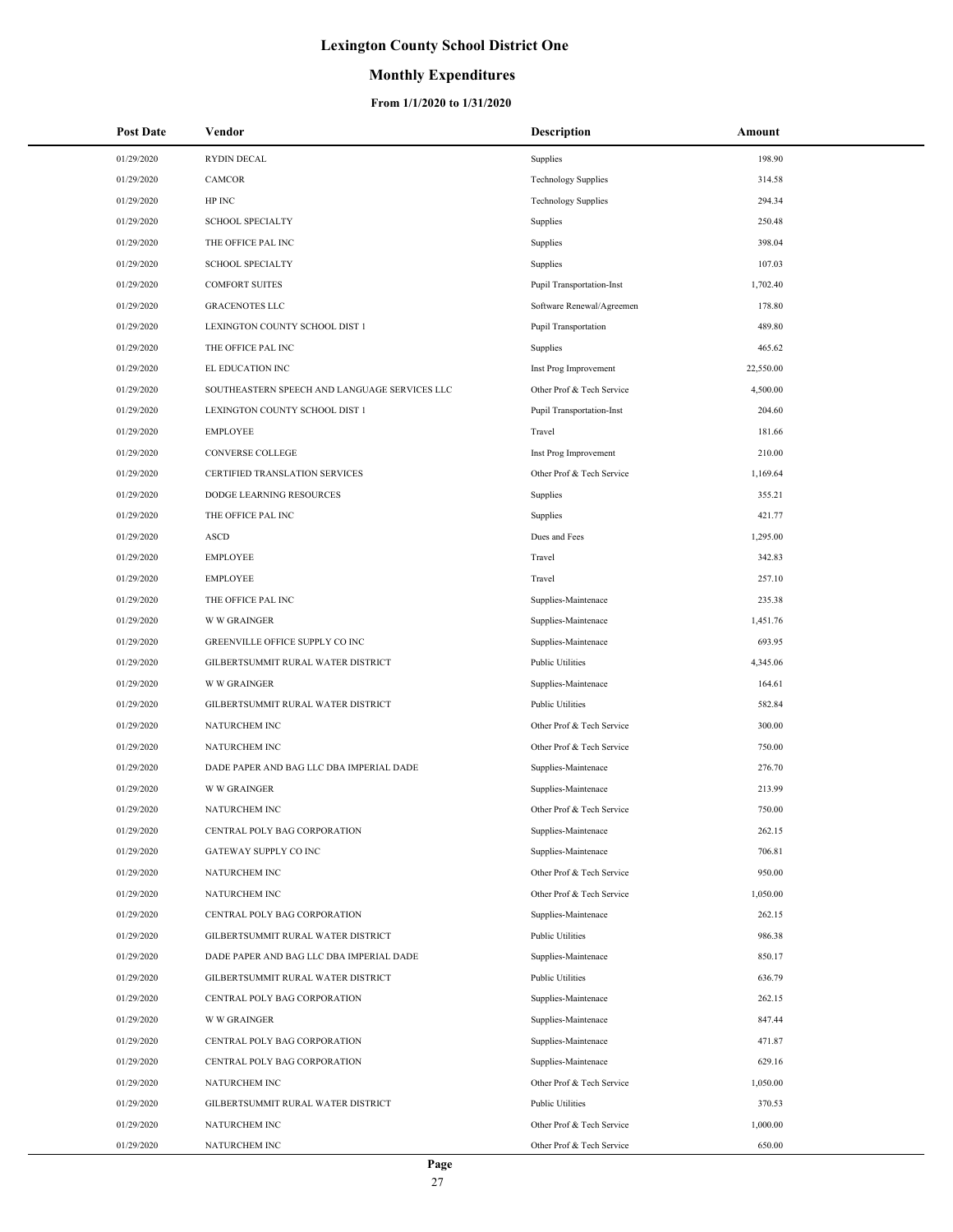### **Monthly Expenditures**

| <b>Post Date</b> | Vendor                                      | <b>Description</b>         | Amount    |
|------------------|---------------------------------------------|----------------------------|-----------|
| 01/29/2020       | NATURCHEM INC                               | Other Prof & Tech Service  | 1,750.00  |
| 01/29/2020       | GREENVILLE OFFICE SUPPLY CO INC             | Supplies-Maintenace        | 147.98    |
| 01/29/2020       | NATURCHEM INC                               | Other Prof & Tech Service  | 1,600.00  |
| 01/29/2020       | SERVPRO OF CAYCE WEST COLUMBIA              | Supplies-Maintenace        | 514.51    |
| 01/29/2020       | PINE PRESS OF LEXINGTON INC                 | Printing and Binding       | 378.94    |
| 01/29/2020       | CAMCOR                                      | <b>Technology Supplies</b> | 1,654.94  |
| 01/29/2020       | CAMCOR                                      | <b>Technology Supplies</b> | 2,236.06  |
| 01/29/2020       | CAMCOR                                      | <b>Technology Supplies</b> | 1,386.48  |
| 01/29/2020       | <b>CAMCOR</b>                               | <b>Technology Supplies</b> | 536.90    |
| 01/29/2020       | CAMCOR                                      | <b>Technology Supplies</b> | 536.90    |
| 01/29/2020       | CAMCOR                                      | <b>Technology Supplies</b> | 536.93    |
| 01/29/2020       | CAMCOR                                      | <b>Technology Supplies</b> | 268.45    |
| 01/29/2020       | CAMCOR                                      | <b>Technology Supplies</b> | 536.90    |
| 01/29/2020       | CAMCOR                                      | <b>Technology Supplies</b> | 536.90    |
| 01/29/2020       | CAMCOR                                      | <b>Technology Supplies</b> | 536.90    |
| 01/29/2020       | CAMCOR                                      | <b>Technology Supplies</b> | 360.76    |
| 01/29/2020       | CAMCOR                                      | <b>Technology Supplies</b> | 360.76    |
| 01/29/2020       | CAMCOR                                      | <b>Technology Supplies</b> | 180.38    |
| 01/29/2020       | CAMCOR                                      | <b>Technology Supplies</b> | 1,699.16  |
| 01/29/2020       | TELCOM OF SOUTH CAROLINA INC                | Software Renewal/Agreemen  | 330.00    |
| 01/29/2020       | <b>EMPLOYEE</b>                             | Travel                     | 336.69    |
| 01/29/2020       | TELCOM OF SOUTH CAROLINA INC                | Software Renewal/Agreemen  | 2,111.15  |
| 01/29/2020       | <b>GATTIS PRO AUDIO</b>                     | <b>Technology Supplies</b> | 9,994.71  |
| 01/29/2020       | <b>EMPLOYEE</b>                             | Travel                     | 199.00    |
| 01/29/2020       | <b>SERTOMA</b>                              | Dues and Fees              | 200.00    |
| 01/29/2020       | SUPER DUPER INC                             | Supplies                   | 145.31    |
| 01/29/2020       | <b>EMPLOYEE</b>                             | Travel                     | 200.00    |
| 01/29/2020       | SC DEPARTMENT OF REVENUE (SALES TAX RETURN) | Supplies                   | 503.92    |
| 01/29/2020       | SPARK FUN ELECTRONICS                       | Supplies                   | 7,198.80  |
| 01/29/2020       | <b>HEINEMANN</b>                            | Supplies                   | 2,975.70  |
| 01/29/2020       | SC DEPARTMENT OF REVENUE (SALES TAX RETURN) | Supplies                   | 115.50    |
| 01/29/2020       | INTERSTATE TRANSPORTATION EQUIPMENT INC     | Vehicles                   | 89,896.00 |
| 01/29/2020       | THE OFFICE PAL INC                          | Pupil Activity             | 186.41    |
| 01/29/2020       | MSC INDUSTRIAL SUPPLY CO                    | Pupil Activity             | 850.23    |
| 01/29/2020       | NYSTROM EDUCATION                           | Pupil Activity             | 722.40    |
| 01/29/2020       | <b>SCHOOL SPECIALTY</b>                     | Pupil Activity             | 984.83    |
| 01/29/2020       | FOLLETT SCHOOL SOLUTIONS INC                | Pupil Activity             | 2,056.51  |
| 01/29/2020       | <b>COASTAL ENTERPRISES</b>                  | Pupil Activity             | 1,530.90  |
| 01/29/2020       | PALMETTO SCREENING SOLUTIONS LLC            | Pupil Activity             | 280.00    |
| 01/29/2020       | PITSCO EDUCATION HEARILY AND COMPANY        | Pupil Activity             | 133.75    |
| 01/29/2020       | CAROLINA SPRINGS MIDDLE SCHOOL              | Pupil Activity             | 126.58    |
| 01/29/2020       | 323 SPORTS                                  | Pupil Activity             | 999.54    |
| 01/29/2020       | TOP LEFT LACROSSE INC                       | Pupil Activity             | 5,638.90  |
| 01/29/2020       | SC DEPARTMENT OF REVENUE (SALES TAX RETURN) | Pupil Activity             | 100.80    |
| 01/29/2020       | SIGNATURE CHOCOLATES                        | Pupil Activity             | 1,440.00  |
| 01/29/2020       | PEE JAYS FRESH FRUIT                        | Pupil Activity             | 2,086.25  |
| 01/30/2020       | <b>SCHOLASTIC INC</b>                       | Supplies                   | 1,018.80  |
| 01/30/2020       | NATIONAL SCHOOL PRODUCTS                    | Supplies-Immersion         | 119.00    |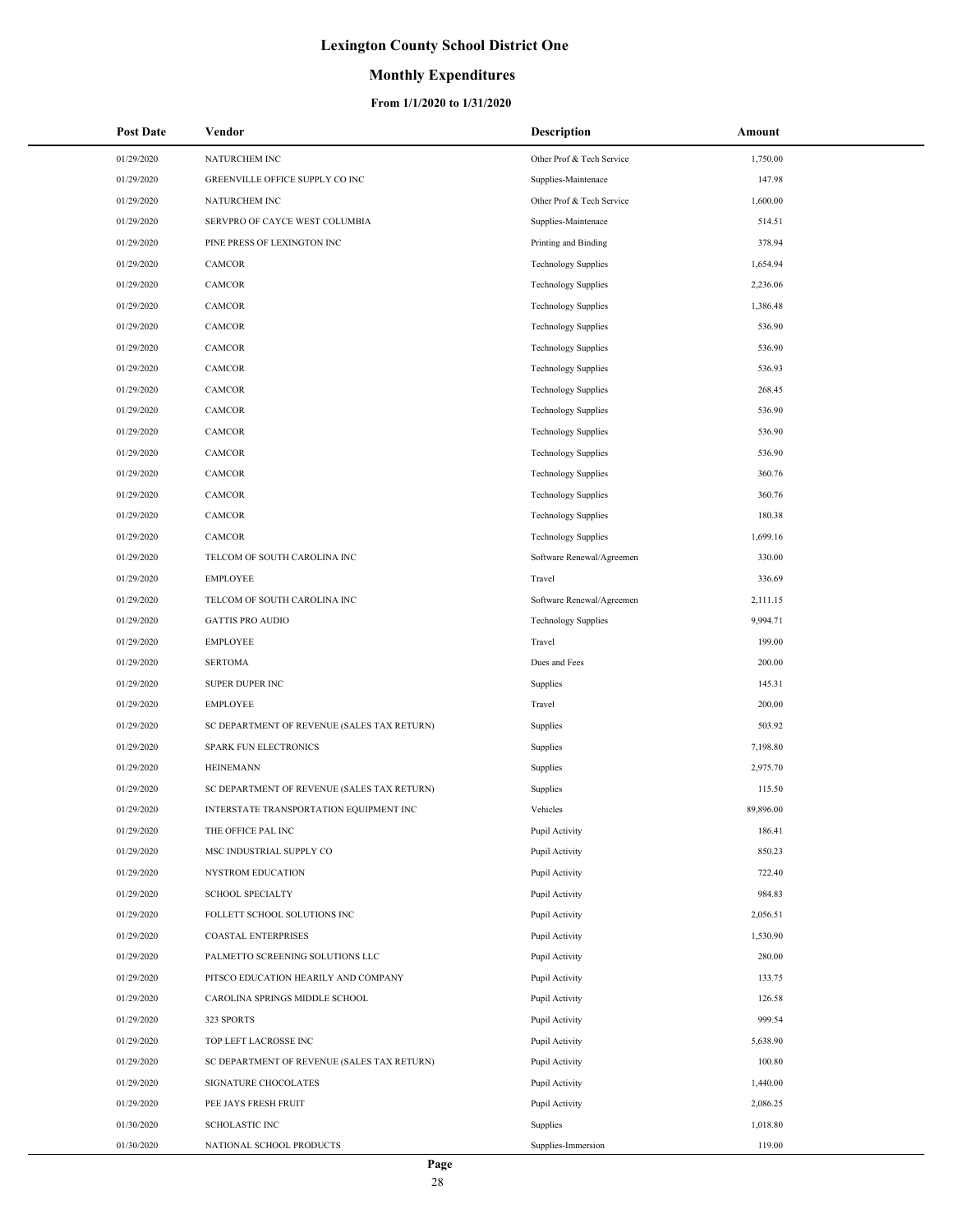### **Monthly Expenditures**

| <b>Post Date</b> | Vendor                                          | <b>Description</b>         | Amount   |
|------------------|-------------------------------------------------|----------------------------|----------|
| 01/30/2020       | <b>EMPLOYEE</b>                                 | Travel                     | 102.66   |
| 01/30/2020       | <b>SC HOSA</b>                                  | Travel                     | 340.00   |
| 01/30/2020       | DISCOUNT MAGAZINE SUBSCRIPTION SERVICE INC      | Periodicals                | 272.49   |
| 01/30/2020       | <b>EMPLOYEE</b>                                 | Travel                     | 146.16   |
| 01/30/2020       | CERTIFIED TRANSLATION SERVICES                  | Other Prof & Tech Service  | 130.00   |
| 01/30/2020       | <b>EMPLOYEE</b>                                 | Travel                     | 108.46   |
| 01/30/2020       | DADE PAPER AND BAG LLC DBA IMPERIAL DADE        | Supplies-Maintenace        | 276.70   |
| 01/30/2020       | SOUTHEASTERN PAPER GROUP                        | Supplies-Maintenace        | 302.28   |
| 01/30/2020       | DADE PAPER AND BAG LLC DBA IMPERIAL DADE        | Supplies-Maintenace        | 395.69   |
| 01/30/2020       | SOUTHEASTERN PAPER GROUP                        | Supplies-Maintenace        | 1,078.73 |
| 01/30/2020       | DADE PAPER AND BAG LLC DBA IMPERIAL DADE        | Supplies-Maintenace        | 197.84   |
| 01/30/2020       | SOUTHEASTERN PAPER GROUP                        | Supplies-Maintenace        | 1,052.88 |
| 01/30/2020       | SOUTHEASTERN PAPER GROUP                        | Supplies-Maintenace        | 350.96   |
| 01/30/2020       | SOUTHEASTERN PAPER GROUP                        | Supplies-Maintenace        | 1,755.62 |
| 01/30/2020       | DADE PAPER AND BAG LLC DBA IMPERIAL DADE        | Supplies-Maintenace        | 1,187.06 |
| 01/30/2020       | SOUTHEASTERN PAPER GROUP                        | Supplies-Maintenace        | 399.86   |
| 01/30/2020       | SOUTHEASTERN PAPER GROUP                        | Supplies-Maintenace        | 605.48   |
| 01/30/2020       | <b>EMPLOYEE</b>                                 | Travel                     | 145.81   |
| 01/30/2020       | EXTRA DUTY SOLUTIONS                            | Other Prof & Tech Service  | 2,993.38 |
| 01/30/2020       | TELCOM OF SOUTH CAROLINA INC                    | Software Renewal/Agreemen  | 330.00   |
| 01/30/2020       | TELCOM OF SOUTH CAROLINA INC                    | Software Renewal/Agreemen  | 574.82   |
| 01/30/2020       | TELCOM OF SOUTH CAROLINA INC                    | Software Renewal/Agreemen  | 2,086.51 |
| 01/30/2020       | PRODUCTIONS UNLIMITED INC                       | Software Renewal/Agreemen  | 2,404.45 |
| 01/30/2020       | PRODUCTIONS UNLIMITED INC                       | Software Renewal/Agreemen  | 288.90   |
| 01/30/2020       | PRODUCTIONS UNLIMITED INC                       | Supplies                   | 240.00   |
| 01/30/2020       | TELCOM OF SOUTH CAROLINA INC                    | <b>Technology Supplies</b> | 330.00   |
| 01/30/2020       | <b>EMPLOYEE</b>                                 | Travel                     | 199.00   |
| 01/30/2020       | <b>EMPLOYEE</b>                                 | Travel                     | 258.48   |
| 01/30/2020       | <b>EMPLOYEE</b>                                 | Travel                     | 199.00   |
| 01/30/2020       | <b>EMPLOYEE</b>                                 | Travel                     | 105.91   |
| 01/30/2020       | <b>EMPLOYEE</b>                                 | Travel                     | 200.00   |
| 01/30/2020       | <b>EMPLOYEE</b>                                 | Travel                     | 200.00   |
| 01/30/2020       | <b>EMPLOYEE</b>                                 | Travel                     | 200.00   |
| 01/30/2020       | PERFORMANCE HEALTH SUPPLY INC DBA MEDCO SUPPLY  | Supplies                   | 1,796.91 |
| 01/30/2020       | <b>EMPLOYEE</b>                                 | Travel                     | 126.56   |
| 01/30/2020       | PRO KITCHEN ONLINE LLC                          | Supplies                   | 6,570.87 |
| 01/30/2020       | PRO KITCHEN ONLINE LLC                          | Supplies                   | 6,570.87 |
| 01/30/2020       | <b>BSN SPORTS</b>                               | Pupil Activity             | 182.44   |
| 01/30/2020       | <b>BSN SPORTS</b>                               | Pupil Activity             | 693.36   |
| 01/30/2020       | HEMISPHERE EDUCATIONAL TRAVEL                   | Pupil Activity             | 8,410.00 |
| 01/31/2020       | PEAR DECK INC                                   | Software Renewal/Agreemen  | 2,250.00 |
| 01/31/2020       | SC DEPARTMENT OF REVENUE (SALES TAX RETURN)     | Software Renewal/Agreemen  | 157.50   |
| 01/31/2020       | SC DEPARTMENT OF EDUCATION                      | Software Renewal/Agreemen  | 3,700.00 |
| 01/31/2020       | MBH OF ELGIN LLC DBA PINE GROVE YOUTH ACADEMY   | Tuition                    | 2,374.24 |
| 01/31/2020       | PINE GROVE                                      | Tuition                    | 4,748.48 |
| 01/31/2020       | ACADEMIC SUPPLIER DBA RASIX COMPUTER CENTER INC | Supplies                   | 111.74   |
| 01/31/2020       | <b>BISHOP, CATHERINE H</b>                      | Inst Prog Improvement      | 3,442.00 |
| 01/31/2020       | CERTIFIED TRANSLATION SERVICES                  | Other Prof & Tech Service  | 650.00   |